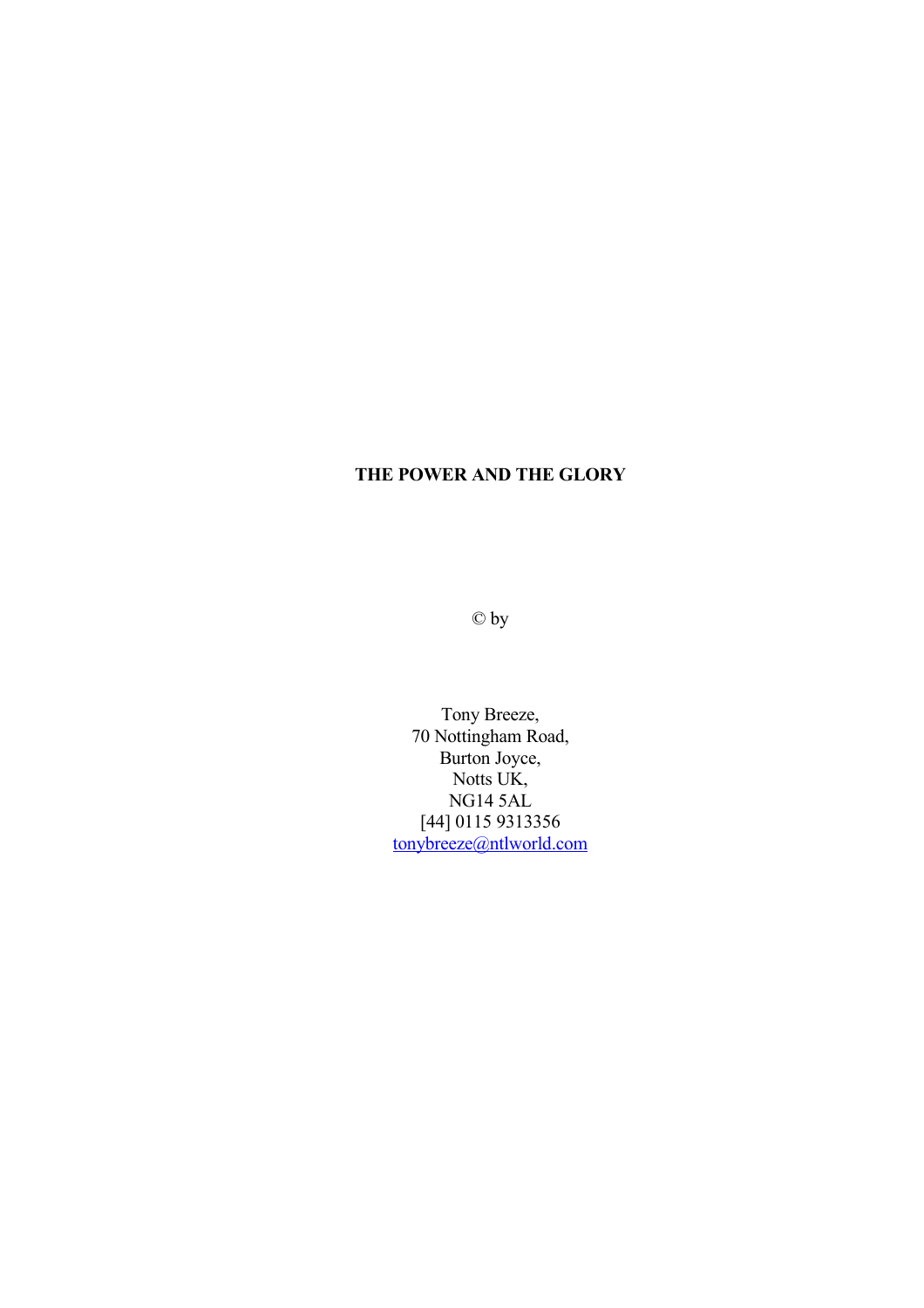Performances or readings of this play may not legally take place before an audience without a licence obtainable on application from:

> Ventus Books 70 Nottingham Road Burton Joyce Notts NG14 5AL [44](0115-9313356) [tonybreeze@ntlworld.com](mailto:tonybreeze@ntlworld.com)

To avoid possible disappointment application should be made, preferably in writing, as early as possible stating :-

> (i)Name and address of applicant (ii)Name and address of society (iii)Name and address of theatre or hall where the performances would be held (iv) Times and dates of performances

A fee will be charged for this licence which must be paid prior to the first performance otherwise the licence is automatically cancelled and the performance becomes illegal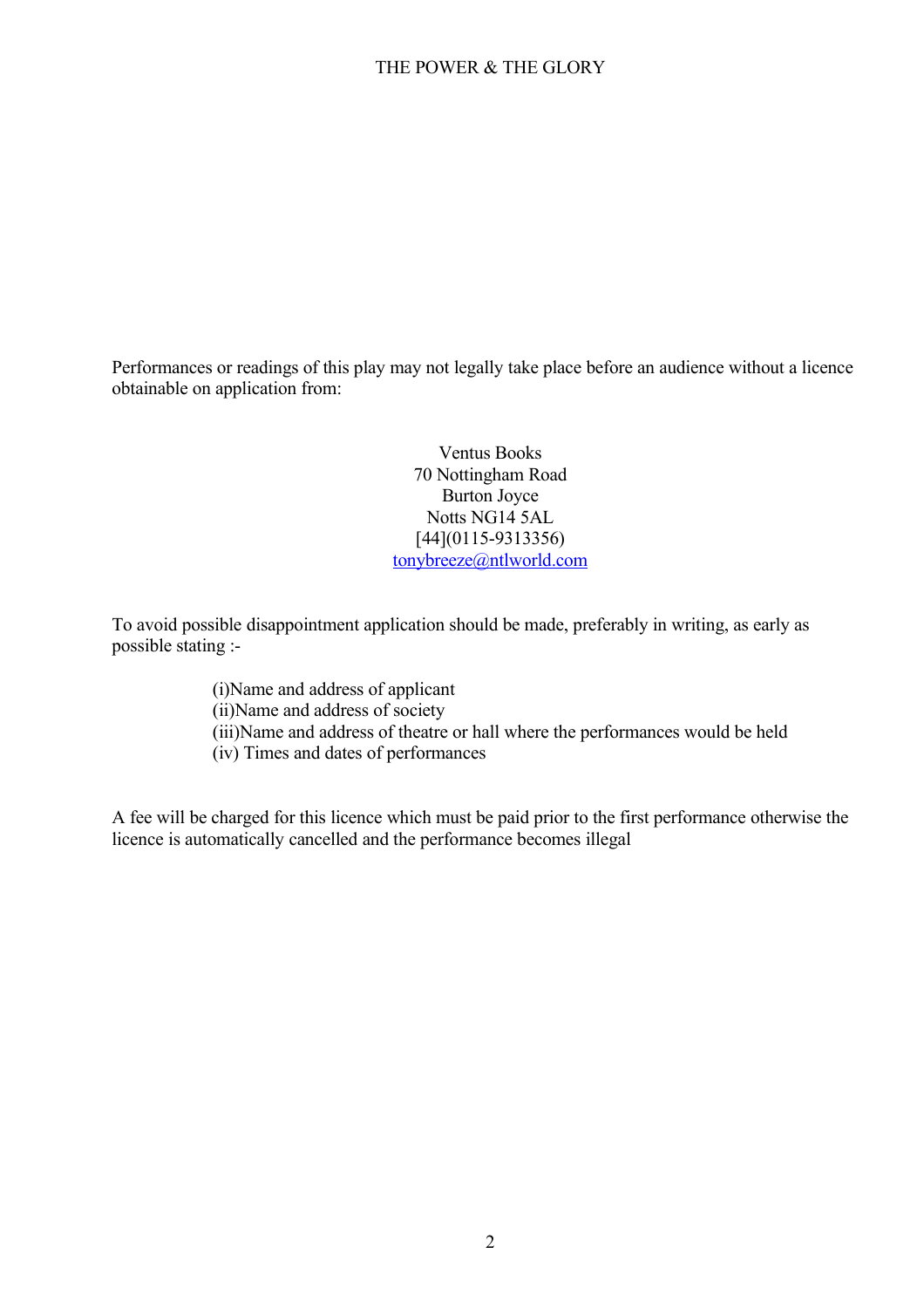#### DEDICATION

This play is dedicated to Gemma. Gemma isn't a wife, a daughter or family friend but was a small brown terrier bitch, one of two strays that I brought back from the local police station. She and her sister were small bundles of fun that ran around my feet and shoulders while I drove them home; she balanced on the top of armchairs; her small, rough tongue licked me awake in the mornings and, in short, for a while she brought me happiness.

It is to my eternal regret that whilst I was emotionally involved in the writing of this play, Gemma managed to open the rear metal gate of our house and ran down the drive into the freedom of the big wide world outside. Her freedom, like her, was short-lived because at the end of the drive there is a busy main road.

#### DIRECTOR'S NOTE

Whilst the play is fictitious and the characters in it do not represent any person living or dead, the story itself is based upon two events that actually occurred. One was in a small French village at the end of the Second World War and the other happened in Russia with the birth of communism. Some people may find the play disturbing and will take comfort from the fact that the soldiers depicted are German but history indicates that they could quite easily have been British, American or any other nationality. The point is not that they are German but that they are soldiers.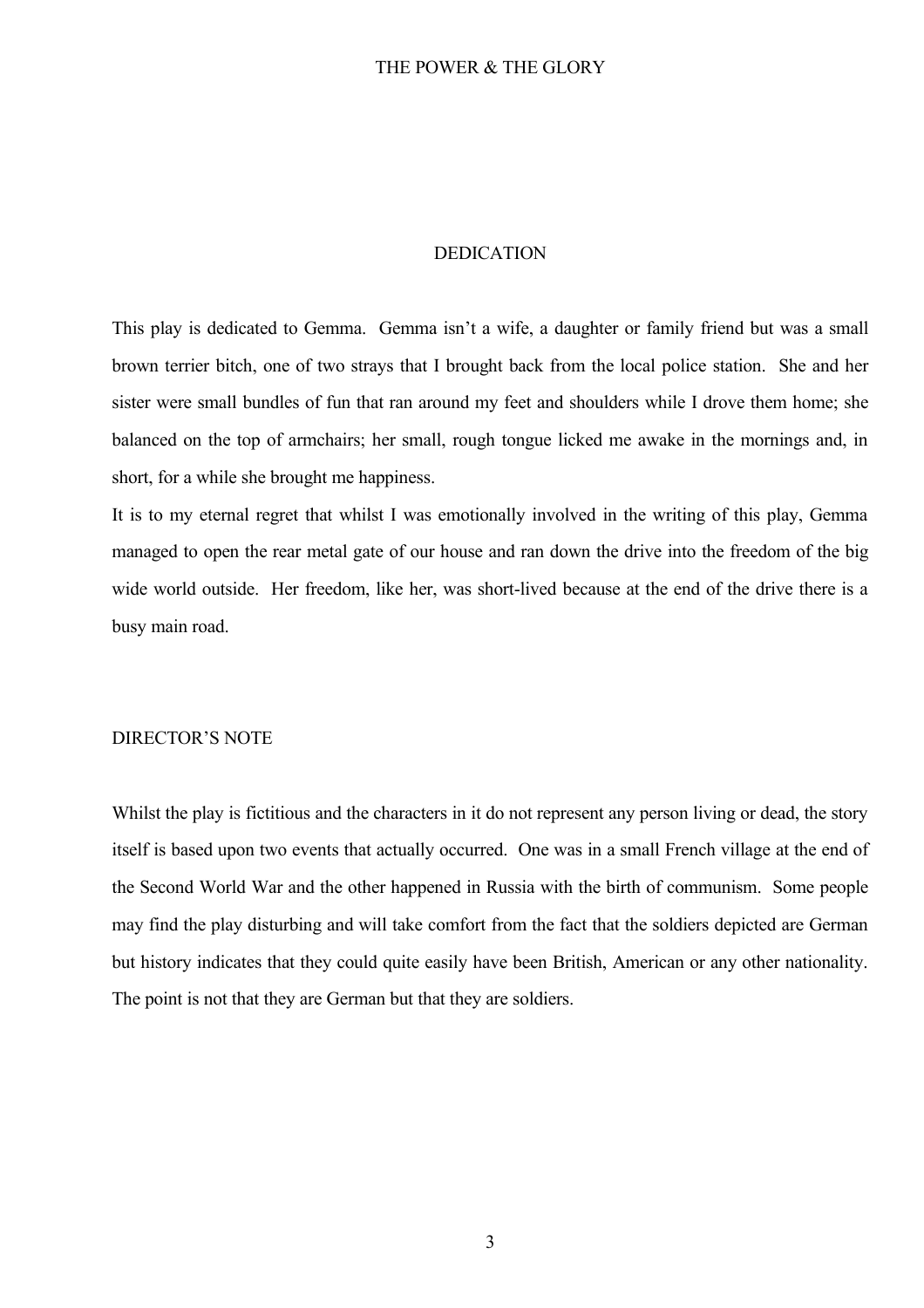# **CHARACTERS**

## PREAMBLE

| Old Man               | shabbily dressed, alcoholic doctor suffering from terminal illness                                              |
|-----------------------|-----------------------------------------------------------------------------------------------------------------|
| Tourist               | British tourist on bicycle who may be either male or female                                                     |
| <b>VILLAGERS</b>      |                                                                                                                 |
| Mdme. Fabergé         | Middle aged woman suffering from arthritis who is dressed in widow's weeds.                                     |
| Francine              | Her fifteen-year-old daughter                                                                                   |
| Christine             | Francine's younger sister                                                                                       |
| Phillipe              | Younger brother who is a scallywag                                                                              |
| <b>Father Rambert</b> | Elderly French priest with a quiet disposition                                                                  |
| Sist. Madelaine       | Small determined woman of similar age to Rambert in charge of the Sisters of<br>Mercy, a teaching order of nuns |
| <b>Sister Claire</b>  | One of the Sisters of Mercy                                                                                     |
| <b>Sister Louise</b>  | Another of the Sisters                                                                                          |
| Mr. Langouste         | Shop owner and mayor of the village who also owns most of Pompadour                                             |
| Mdme. Langouste       | His pretentious wife                                                                                            |
| Angeline              | Elder daughter of above, plain and overweight                                                                   |
| Beatrice              | Younger daughter, equally spoilt and pretentious                                                                |
| Madame Doucier        | Foul-mouthed landlady of local hostelry                                                                         |
| Yvette                | Attractive waitress at hostelry who is deaf and dumb                                                            |
| Mr Vendet             | Local lawyer                                                                                                    |
| Mr. Le Clef           | Local policeman                                                                                                 |
| Mr. La Terre          | Funeral director                                                                                                |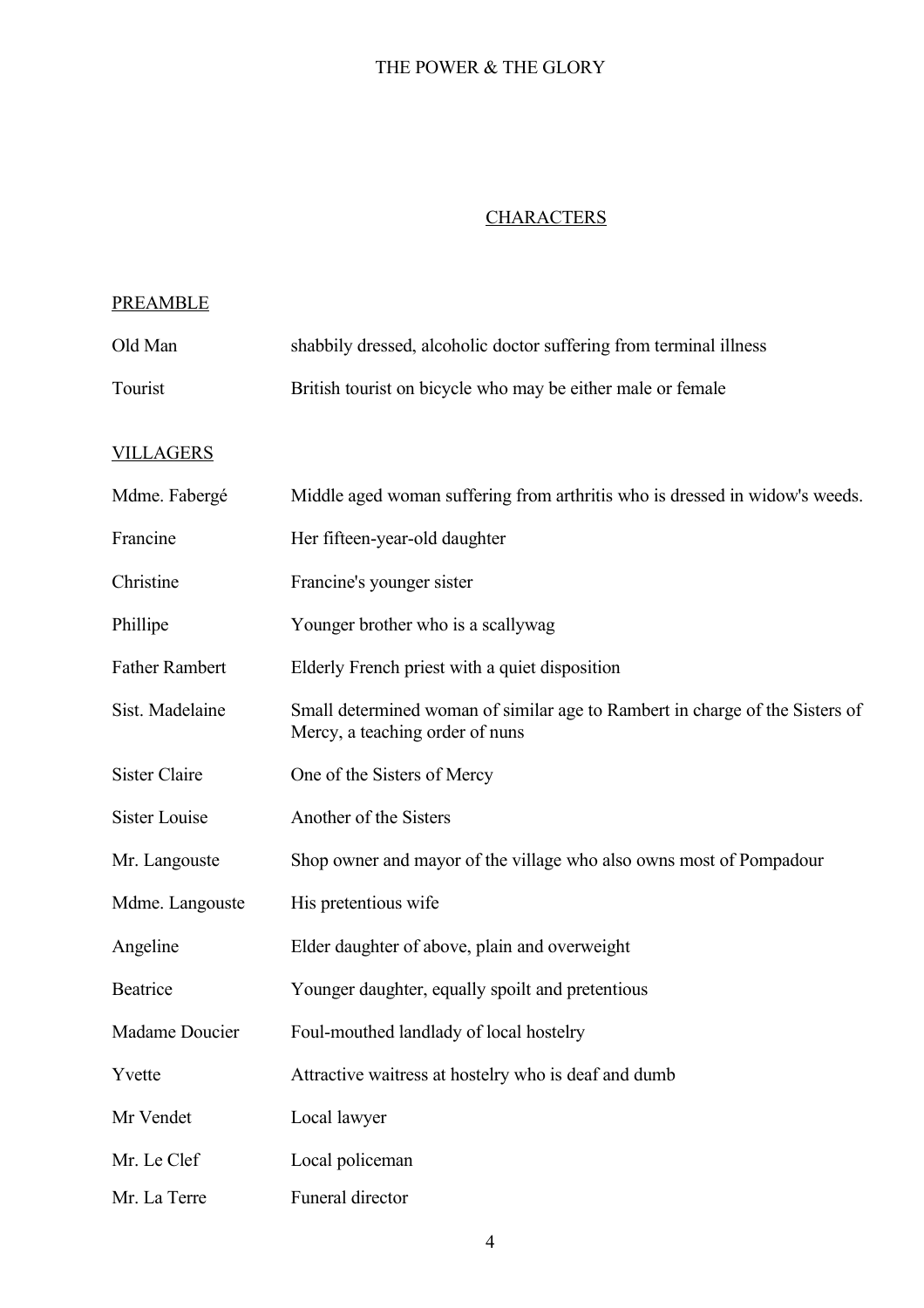| Mdme. La Terre   | THE POWER & THE GLORY<br>His wife                                                                                                                                                   |
|------------------|-------------------------------------------------------------------------------------------------------------------------------------------------------------------------------------|
| Mme. Villeneuve  | Local doctor                                                                                                                                                                        |
| <b>SOLDIERS</b>  |                                                                                                                                                                                     |
| Major Lammerding | German officer with natural charisma who is cold, calm and calculating in<br>his approach                                                                                           |
| Captain Pfenig   | Good looking man in the smooth mould of Lammerding whose main<br>problem is his attraction to and for the opposite sex                                                              |
| Lieut. Schlater  | Scheming, bitter individual who has not got on as he would wish and would<br>do anything to better himself                                                                          |
| Sgt Schultz      | Ruddy faced simple man who used to work as a cook in the family cafe<br>before joining up                                                                                           |
| Sgt Jungen       | Intelligent and sensitive man who is out of place in the lower ranks. He<br>writes books in his spare time but hasn't got on in the army because of his<br>anti-establishment views |
| <b>Sgt Kranz</b> | Dark featured man who used to work in a slaughterhouse                                                                                                                              |
| Corp. Muller     | Thief and general factotum who is completely amoral and can obtain<br>anything from anywhere                                                                                        |
| Peter Schafer    | Sixteen-year-old naive boy-soldier who has just joined up                                                                                                                           |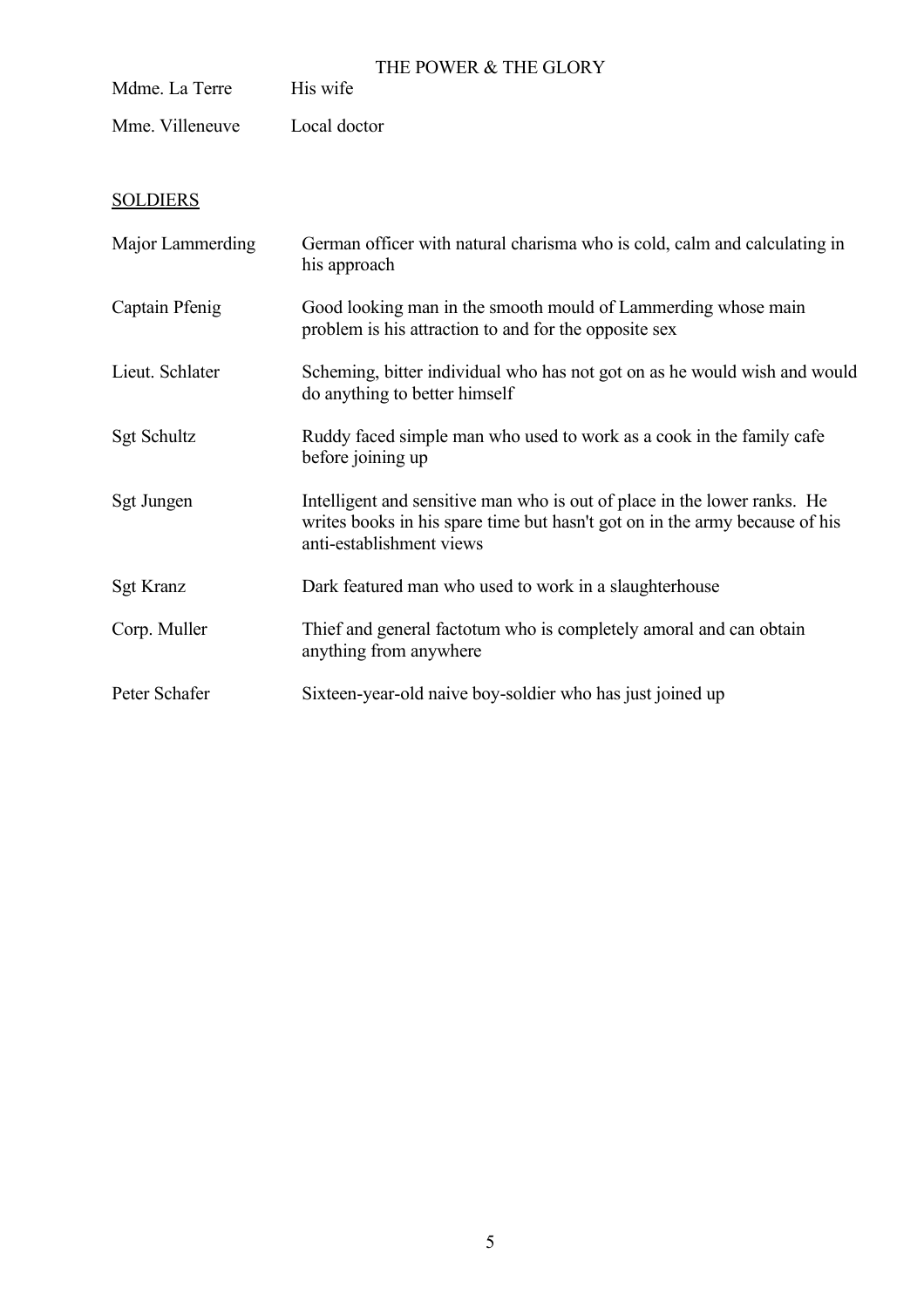(On the front apron, set in a grassy bank, is a broken crossroads sign leaning over at an angle - one of the arms in feint lettering reads "Pompadour" but it points to the sky and we are unable to tell in which way it was originally facing. It is a warm summer's day. The birds are singing. From the other side of the stage comes an old man carrying a battered doctor's bag. He is dressed in a dusty, shabby suit and wears a battered hat. When he gets to the sign he glances at it, removes the hat to wipe his forehead with his sleeve, then sits down and opens the bag. Taking a whiskey bottle from it he takes a swig, replaces the bottle, then sits fanning himself with his hat, occasionally swatting himself with the other hand whenever a fly Iands on him. Despite the summer sun his face is pale and occasionally he coughs a dry, persistent cough.

After a few moments a tourist on a bicycle comes from the same direction. (S)he is wearing shorts and looks every inch the visitor out on an exploratory cycle ride. (S)he rides past the old man and the sign then is unsure which road to take, (s)he stops and taking a map from the cycle rack checks the position then turns back towards the old man)

| Tourist | Excusez moi                                                                  |
|---------|------------------------------------------------------------------------------|
|         | (The old man ignores the tourist and continues wafting the air with his hat) |
|         | Excuse me but is this the road for Pompadour?                                |
|         | (S) he is still ignored)                                                     |
|         | Damned locals - haven't the manners they were born with                      |
|         | ((S) he folds up his map and is about to continue when the old man speaks)   |
| Old Man | (Dourly) I speak English  you're looking for Pompadour?                      |
| Tourist | Yes. Is this the right road?                                                 |
| Old Man | It might be                                                                  |
| Tourist | What d'you mean "Might be?" Either it is or it isn't                         |
| Old Man | On the one hand it might be - on the other hand it might not                 |
| Tourist | Look, I haven't got time to waste playing guessing games                     |
| Old Man | You're very busy are you?                                                    |
| Tourist | I am as a matter of fact                                                     |
| Old Man | (Taking a bottle out of his bag) Then you won't have time for a drink?       |
| Tourist | No thanks, too early for me                                                  |
| 0ld Man | Suit yourself (He takes a swig and continues wafting himself with his hat)   |
| Tourist | (Realising its the only way (s)he's going to get the information)            |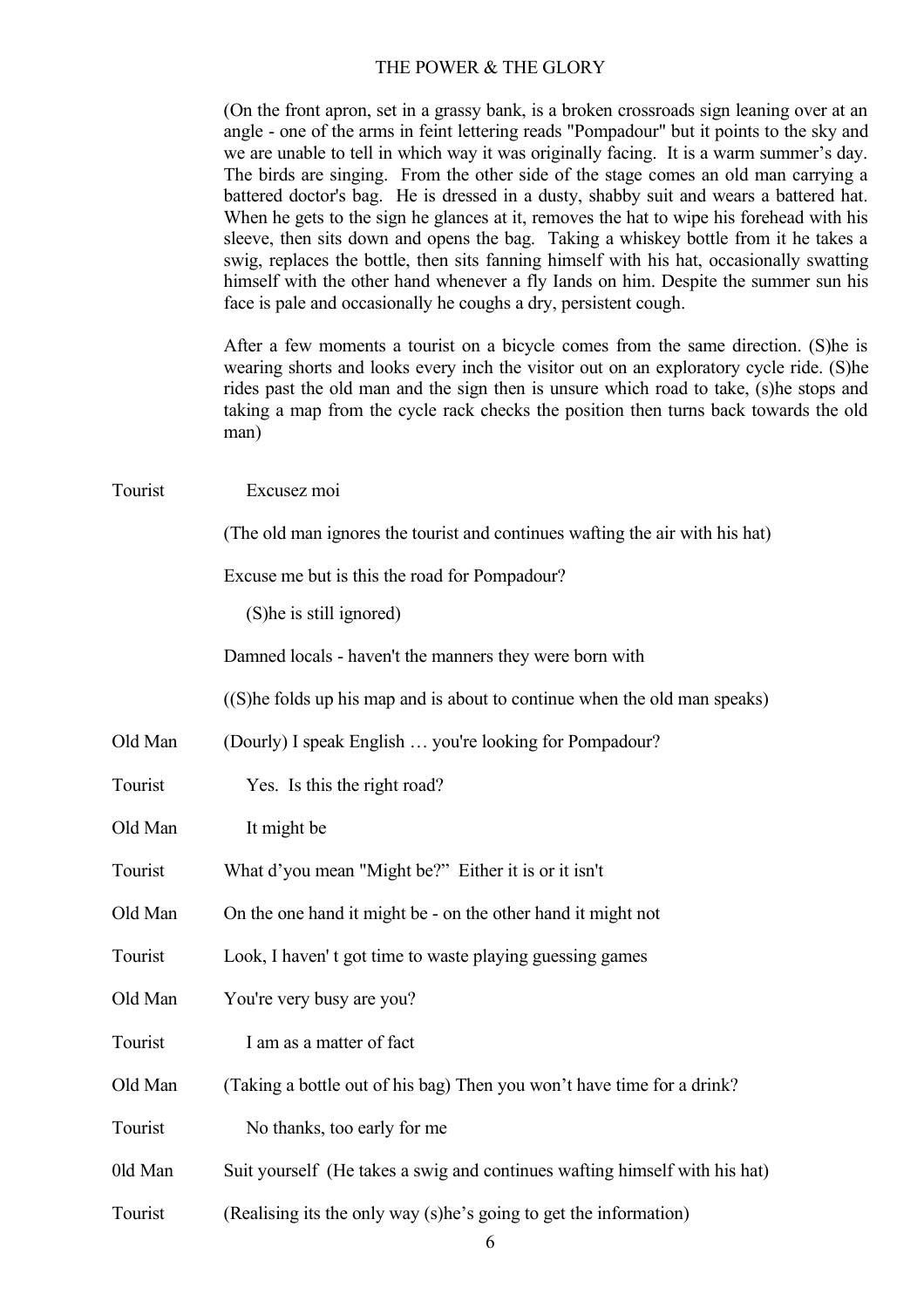Go on then, just a drop.

([S]he puts down the bike and sits next to the old man who offers the bottle. The tourist takes a tentative swig, which almost chokes him/her)

| Tourist | God, that's strong                                                                                                                                                                                                                                                      |
|---------|-------------------------------------------------------------------------------------------------------------------------------------------------------------------------------------------------------------------------------------------------------------------------|
| Old Man | Staying locally are you?                                                                                                                                                                                                                                                |
| Tourist | At the caravan site                                                                                                                                                                                                                                                     |
| Old Man | What is it that makes you want to visit the famous Pompadour?                                                                                                                                                                                                           |
| Tourist | I'd have thought that would have been obvious. I read an article about it in a magazine<br>and being so near I thought I might as well pop in and see for myself                                                                                                        |
| Old Man | Like a lot of them do                                                                                                                                                                                                                                                   |
| Tourist | They say they've left it just as it was. Is that correct?                                                                                                                                                                                                               |
| Old Man | Yes, just as it was                                                                                                                                                                                                                                                     |
| Tourist | Are you from round here yourself then?                                                                                                                                                                                                                                  |
| Old Man | No, I'm not from round here (Slight pause) What would you say if I offered you a<br>personally guided tour?                                                                                                                                                             |
| Tourist | That would be very kind of you  but if you're not from round here how can you do<br>that? Have you been before?                                                                                                                                                         |
| Old Man | Oh yes, I've been before - many times - I come back most years  but somehow I think<br>this might be my last                                                                                                                                                            |
|         | (He begins to cough badly and reaches for a handkerchief in which to spit)                                                                                                                                                                                              |
| Tourist | Are you all right?                                                                                                                                                                                                                                                      |
| 01d Man | As well as can be expected  tell me friend, are you any good at keeping secrets?                                                                                                                                                                                        |
| Tourist | What do you mean? You mean like when you're a child?                                                                                                                                                                                                                    |
| Old Man | No, I mean a real secret, something that's burning away inside you for years and years<br>until you feel you can't stand it any longer, you just have to let it out, to tell somebody,<br>because if you don't you know you wont get any peace for the rest of eternity |
| Tourist | I've never had one quite like that                                                                                                                                                                                                                                      |
| Old Man | I have such a secret, my friend, and the time has come to tell someone                                                                                                                                                                                                  |
| Tourist | But why me? You don't know me from Adam                                                                                                                                                                                                                                 |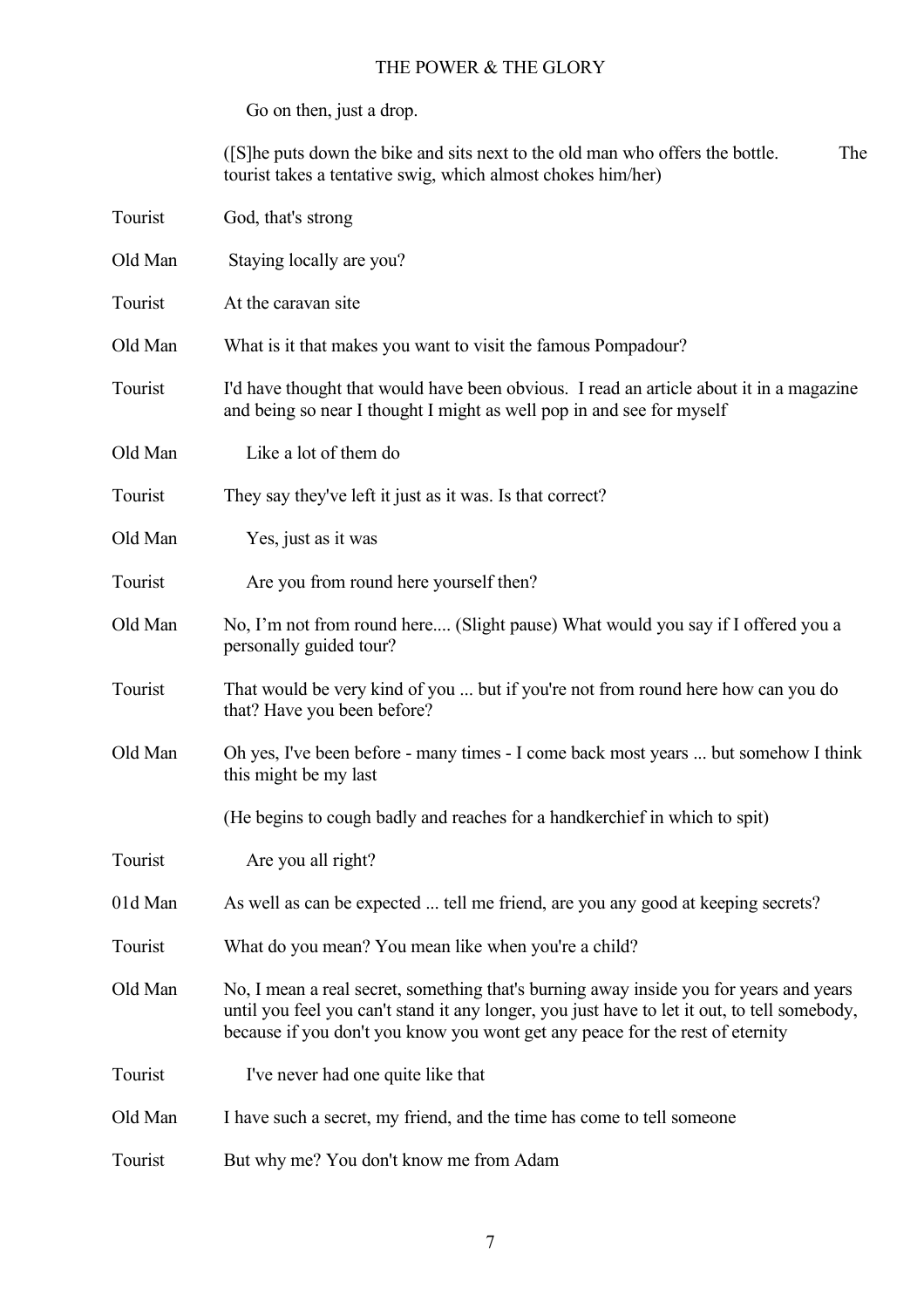| Old Man | THE POWER & THE GLORY<br>Exactly. You have arrived at the right place at the right time - life is like that, it picks<br>you out for no apparent reason (thoughtfully) for better or worse  You want to<br>know about Pompadour? 0. K. I'll tell you about Pompadour I'll tell you a story, a<br>story that has never been told to anyone before today  a story that will make your hair<br>stand on end and your heart miss a beat  a story that began on such a day as this  I        |
|---------|-----------------------------------------------------------------------------------------------------------------------------------------------------------------------------------------------------------------------------------------------------------------------------------------------------------------------------------------------------------------------------------------------------------------------------------------------------------------------------------------|
|         | remember the war was almost over<br>(The lights fade on the pair and come up on the other side of the apron where there is<br>the wall of a bridge over a country river. There is birdsong and the reflection of the<br>water on the underside of the bridge. We hear the sound of army lorries approaching<br>then stopping, doors banging and distant voices shout orders in German. A group of<br>three sergeants appear. They are half-shaven and war-weary from recent encounters) |
| Schultz | "When are we going to eat?" That's all they think about, their bellies and their bowels                                                                                                                                                                                                                                                                                                                                                                                                 |
| Jungen  | Just like my lot                                                                                                                                                                                                                                                                                                                                                                                                                                                                        |
| Kranz   | You' re too soft on them, you want hear any of mine complaining. Give them an inch-                                                                                                                                                                                                                                                                                                                                                                                                     |
| Jungen  | And they take a mile. Talking of taking, did you see that hen house down the road?                                                                                                                                                                                                                                                                                                                                                                                                      |
| Kranz   | We did. We thought about Muller as we passed it                                                                                                                                                                                                                                                                                                                                                                                                                                         |
| Muller  | (Coming on last) What do you mean you passed it? You know what they say - "Never<br>look a gift horse in the mouth" - or a gift chicken for that matter (he opens his tunic and<br>produces a dead chicken) I thought this might come in useful                                                                                                                                                                                                                                         |
| Jungen  | You're an animal - you know that?                                                                                                                                                                                                                                                                                                                                                                                                                                                       |
| Muller  | A man's got to live hasn't he                                                                                                                                                                                                                                                                                                                                                                                                                                                           |
| Schultz | Are you sure we're at the right place?                                                                                                                                                                                                                                                                                                                                                                                                                                                  |
| Jungen  | "By the bridge," he said. I don't see any other bridges round here                                                                                                                                                                                                                                                                                                                                                                                                                      |
| Kranz   | What the hell does he want to bring us down here for anyway? The place looks like a<br>one-horse town on the map                                                                                                                                                                                                                                                                                                                                                                        |
| Muller  | Perhaps he knows something that we don't                                                                                                                                                                                                                                                                                                                                                                                                                                                |
| Jungen  | And perhaps he's on another of his detours                                                                                                                                                                                                                                                                                                                                                                                                                                              |
|         | (A 16yr old boy soldier enters)                                                                                                                                                                                                                                                                                                                                                                                                                                                         |
| Peter   | Excuse me, Sir                                                                                                                                                                                                                                                                                                                                                                                                                                                                          |
| Muller  | "Sir?" Did you hear that?                                                                                                                                                                                                                                                                                                                                                                                                                                                               |
| Jungen  | You don't have to call him "Sir", son, he' a not an officer                                                                                                                                                                                                                                                                                                                                                                                                                             |
| Peter   | Sorry sir                                                                                                                                                                                                                                                                                                                                                                                                                                                                               |
| Jungen  | And neither am I                                                                                                                                                                                                                                                                                                                                                                                                                                                                        |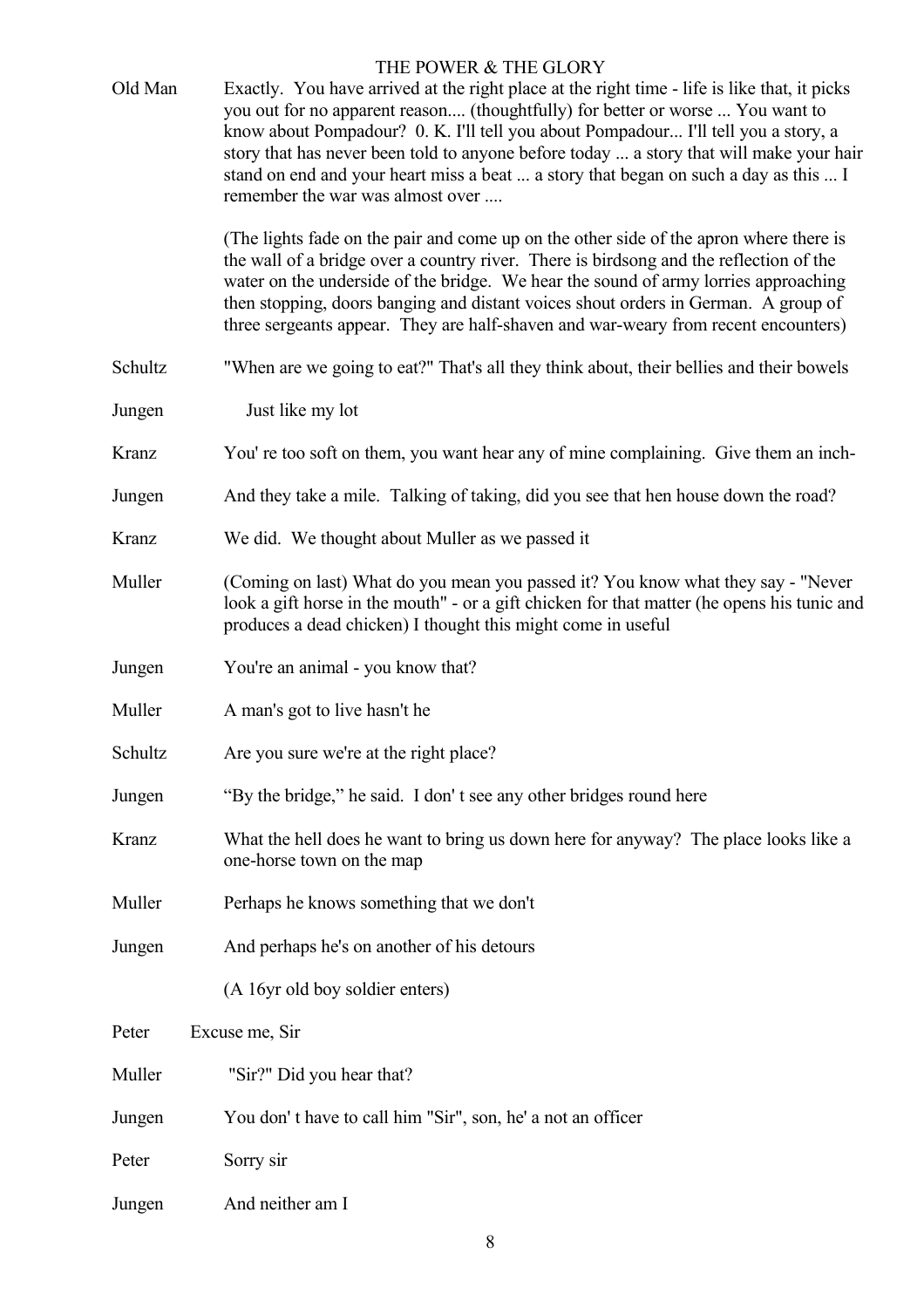| Peter   | I just wondered which group I should go with?                                                                                             |
|---------|-------------------------------------------------------------------------------------------------------------------------------------------|
| Kranz   | We don't know yet, just wait with the others till the boss arrives                                                                        |
| Jungen  | He can wait here. Hang about son, we'll ask him                                                                                           |
| Muller  | You ask him, the last time I asked him something petty he nearly bit my head off                                                          |
| Schultz | How old are you son?                                                                                                                      |
| Peter   | Seven-                                                                                                                                    |
| Schultz | The truth                                                                                                                                 |
| Peter   | Sixteen - but I'll soon be seventeen                                                                                                      |
| Schultz | Sixteen - they're sending us children now                                                                                                 |
| Muller  | (Giving him a water bottle) Nip and fetch us some water lad                                                                               |
|         | (The boy goes off to get water from the river)                                                                                            |
| Jungen  | That should tell you something about the state of the war Muller                                                                          |
| Muller  | We ask for men and that's what they send us                                                                                               |
| Kranz   | Perhaps that's all they have left                                                                                                         |
| Jungen  | There was a time when they wouldn't have let the likes of him even enlist                                                                 |
| Kranz   | Do you think the rumour's true then?                                                                                                      |
| Jungen  | Why else do you think we're headed north                                                                                                  |
| Schultz | So it could be the turning point?                                                                                                         |
| Muller  | Turning point my arse. If they come our lads will drive them into the sea                                                                 |
| Kranz   | I hope you're right                                                                                                                       |
| Jungen  | I hope he's wrong                                                                                                                         |
|         | (The boy returns with the water)                                                                                                          |
|         | Thanks                                                                                                                                    |
| Muller  | What d'you mean you hope he's wrong? You want to lose the war?                                                                            |
| Jungen  | I don't care any more about winning or losing, I've had enough of it. I just want to get<br>home, back to my family and back to normality |
| Kranz   | You shouldn't talk like that in front of the boy                                                                                          |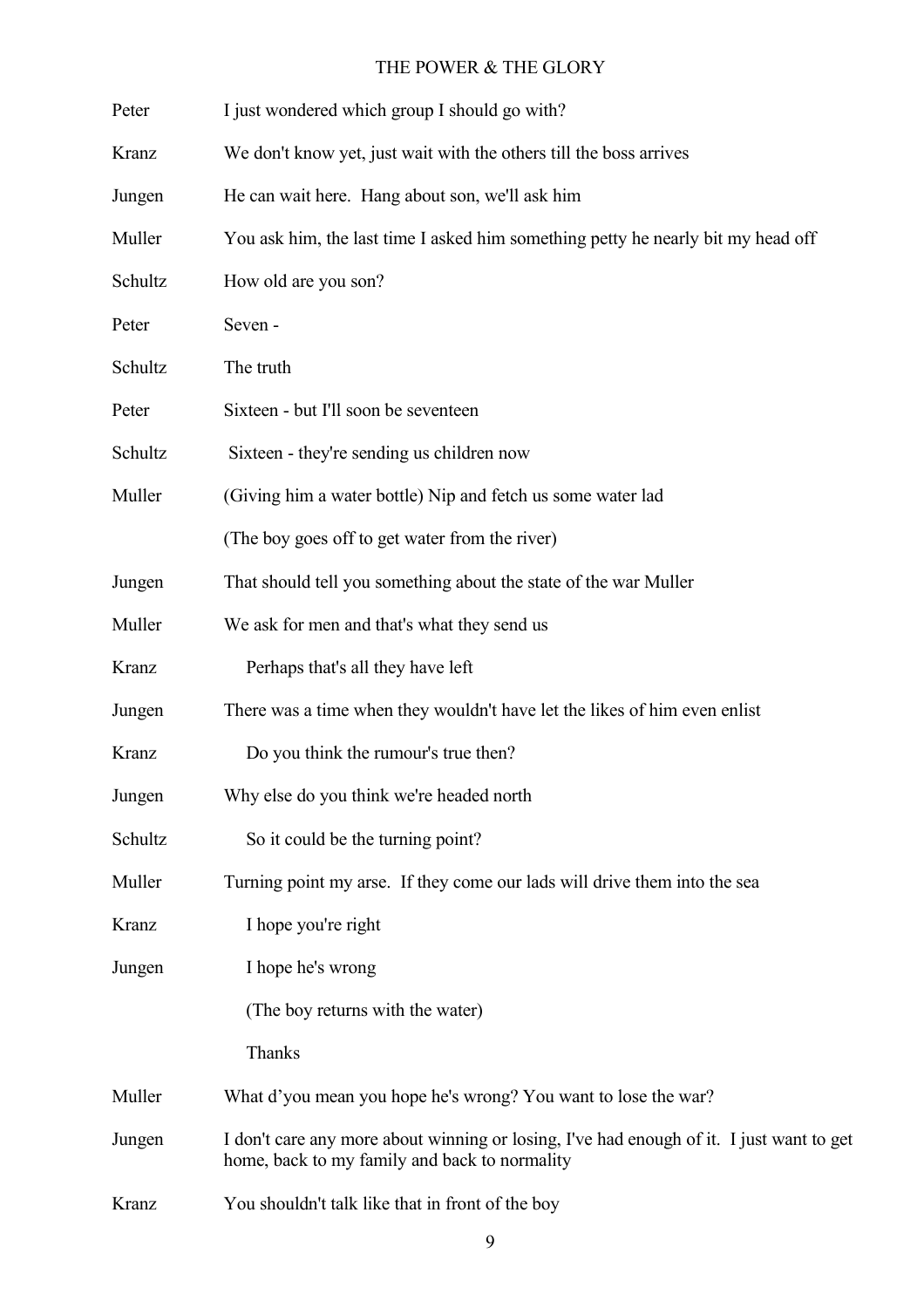| Jungen  | Why not?                                                                                                                                                                                                                                                                                |
|---------|-----------------------------------------------------------------------------------------------------------------------------------------------------------------------------------------------------------------------------------------------------------------------------------------|
| Kranz   | Sgt Jungen's talking out of turn. He's seen too much of the action                                                                                                                                                                                                                      |
| Jungen  | (Stressfully turning on him) Perhaps I've just had enough of sticking my hand into cow<br>pats every five yards of the way checking for landmines, sleeping in bloody draughty<br>tents and haystacks every night instead of my own bed - you weren't on the Russian<br>front were you? |
| Kranz   | N <sub>o</sub>                                                                                                                                                                                                                                                                          |
| Jungen  | Well I was. I've had five years of this frigging war and all it entails - I've seen things<br>there that would make your blood curdle so don't come it with me - all right?                                                                                                             |
|         | (Awkward pause)                                                                                                                                                                                                                                                                         |
| Schultz | So what will you do when you get home Jungen, if you get home? Go back to your<br>classroom?                                                                                                                                                                                            |
| Jungen  | I might. I might even try writing full time                                                                                                                                                                                                                                             |
| Peter   | You're a writer?                                                                                                                                                                                                                                                                        |
| Kranz   | Oh yes, you're mixing with the hoypoloy now, son                                                                                                                                                                                                                                        |
| Peter   | Have you ever had anything published?                                                                                                                                                                                                                                                   |
| Jungen  | One or two plays, a novel                                                                                                                                                                                                                                                               |
| Peter   | That's marvelous, you must let me read one                                                                                                                                                                                                                                              |
| Schultz | You'll be lucky, he hasn't shown any of them to us                                                                                                                                                                                                                                      |
| Jungen  | There's an old saying about casting pearls before the swine.                                                                                                                                                                                                                            |
| Schultz | I must admit the thought of getting back is very attractive. You know what I'm going to<br>do after all this is over - head straight for the family cafe - I can almost smell the smell<br>of the food drifting out of the kitchen                                                      |
| Muller  | That's not a bad number, they're always wanting food. What about you Kranz? Have<br>you got a job to go to?                                                                                                                                                                             |
| Kranz   | I have                                                                                                                                                                                                                                                                                  |
| Muller  | Don't tell me, with a miserable face like that you're probably a funeral director?                                                                                                                                                                                                      |
| Kranz   | Not far off - the family's got a knacker's yard                                                                                                                                                                                                                                         |
| Peter   | (Interested) You're one of those people who puts animals to sleep? I've often wondered<br>how they do that. (innocently) Have you ever had to kill anything yourself?                                                                                                                   |
|         | (There are knowing looks exchanged between the hardened war veterans)                                                                                                                                                                                                                   |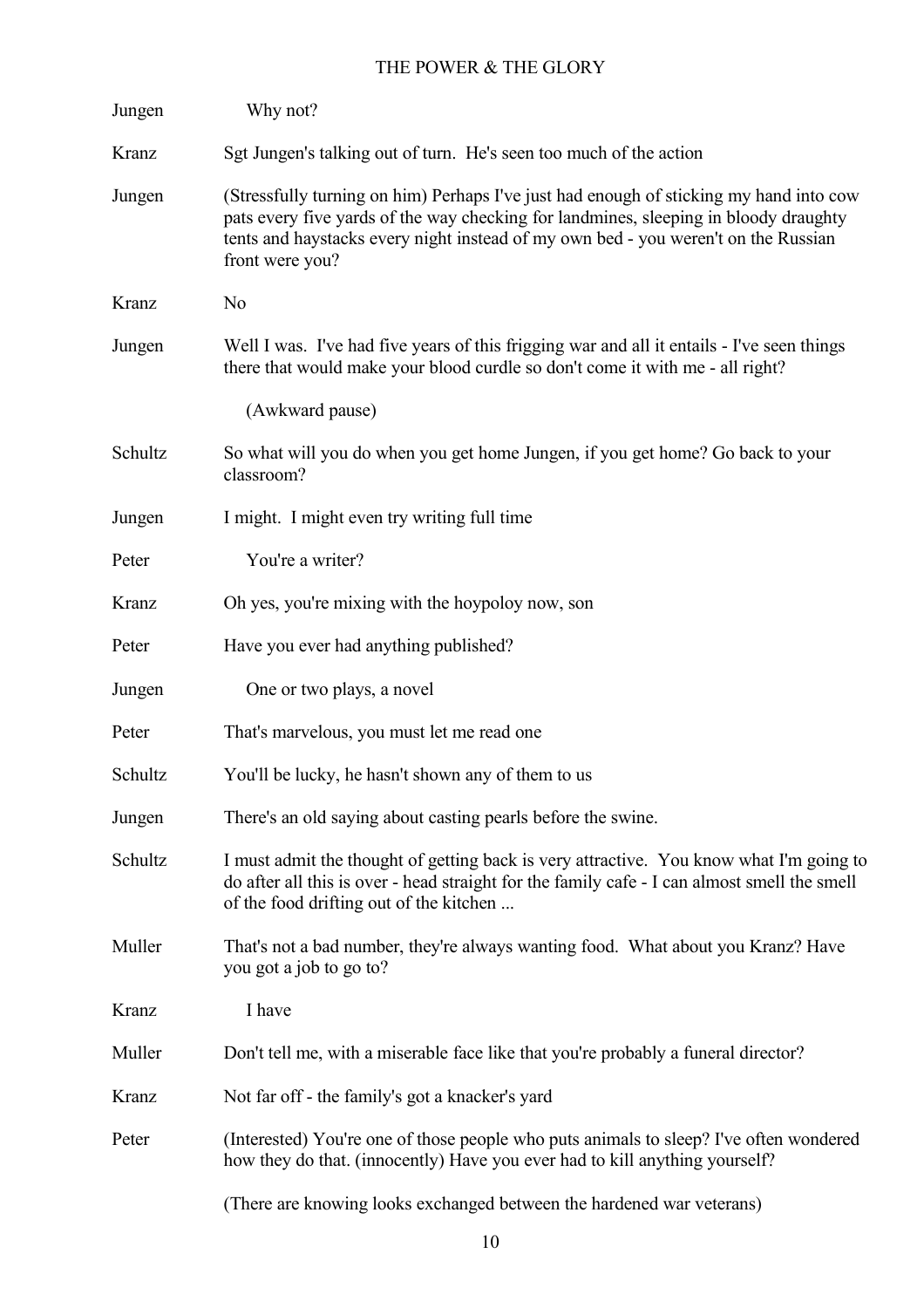Kranz Yes - yes, I've killed things, son, in my time. It's not as easy as you think though, there's an art to it, like everything else

(He smiles at the others)

- Peter I've always wanted to know something. You know when the animals are going in at the end, don't they ever get wind of what's about to happen?
- Kranz Not if you do the job right. You have to keep the place spotlessly clean otherwise they get the smell of the blood - if one of them as much as gets a whiff of it, it can cause a hell of a panic - for the most part though, once they see there's no way out they just seem to accept what's coming and take their turn (he gives another knowing look to the others who smile back - all except for Jungen)
- Schultz What about you Muller?
- Muller I'll be doing exactly the same as I'm doing now
- Jungen Robbing and stealing.
- Muller Please, I prefer to call it redistribution of wealth
- Schultz Can I tell them about the sheep?
- Muller Please yourself
- Kranz Don't tell me he nicked a sheep as well?
- Schultz He didn't actually nick one he told me he once screwed one

(General disbelief)

- Kranz You what? He screwed a sheep? You're having us on.
- Schultz It's true, the man's an animal
- Kranz (Amidst laughter) Was it rape then or did the sheep consent?
- Jungen And more to the point, Muller, the really important thing I'd like to find out was it an ugly sheep or was it a pretty one?

(There is general laughter and while everyone is laughing the senior officers, Major Lammerding, Captain Pfenig and Lieutenant Schlater come in. The laughter ceases abruptly and everyone stands to attention in fear of their authority)

Major L Please gentlemen, don't let us disturb you

Schlater What's the joke?

- Schultz Muller was just telling us about the time he had some French mutton, Sir
- Major L Really? I like a bit of mutton myself now and again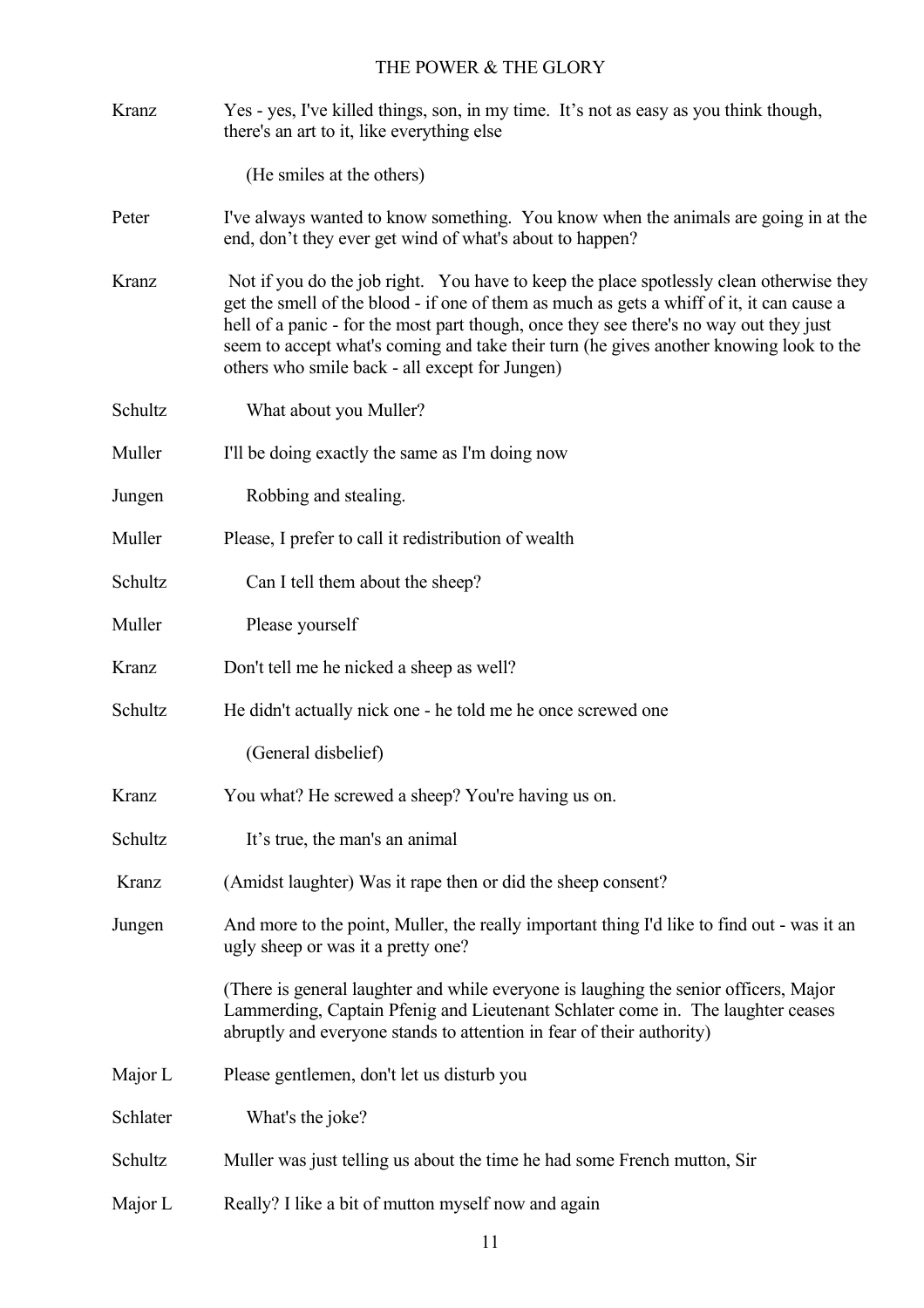|          | (They laugh again)                                                                                                                                                                                                                                                                                                                                                                                                                    |
|----------|---------------------------------------------------------------------------------------------------------------------------------------------------------------------------------------------------------------------------------------------------------------------------------------------------------------------------------------------------------------------------------------------------------------------------------------|
| Schlater | Quiet!                                                                                                                                                                                                                                                                                                                                                                                                                                |
| Schlater | (Sees Peter) You boy - what are you doing here?                                                                                                                                                                                                                                                                                                                                                                                       |
| Peter    | (Terrified) I've just arrived, sir - I didn't know which group to go with                                                                                                                                                                                                                                                                                                                                                             |
| Schlater | Didn't they teach you anything at training school?                                                                                                                                                                                                                                                                                                                                                                                    |
| Peter    | Sir?                                                                                                                                                                                                                                                                                                                                                                                                                                  |
| Schlater | Your tunic's undone                                                                                                                                                                                                                                                                                                                                                                                                                   |
| Peter    | (Doing it up) Sorry sir                                                                                                                                                                                                                                                                                                                                                                                                               |
| Major L  | You want to know which group to go with? You're the teacher Jungen, I'm sure you're<br>"very good" with young boys. You can take him under your wing                                                                                                                                                                                                                                                                                  |
| Jungen   | Sir                                                                                                                                                                                                                                                                                                                                                                                                                                   |
| Major L  | Now then - stand at ease  I expect you're wondering why we've brought you down<br>here                                                                                                                                                                                                                                                                                                                                                |
| Kranz    | We said you probably knew something that we didn't                                                                                                                                                                                                                                                                                                                                                                                    |
| Major L  | On the contrary, Kranz, I know exactly the same as you. (To Pfenig) You have the<br>intelligence report?                                                                                                                                                                                                                                                                                                                              |
| Pfenig   | (Glancing at his notes) The village is small, about six hundred inhabitants and there are<br>no reports of any activity from the maquis. It's very isolated - on the one side there's a<br>river and on the other a steep cliff - this road appears to be the only way in or out. They<br>won't be used to the sight of our uniforms and if the truth were known they probably<br>don't even know there's a war going on              |
| Major L  | So why am I bringing you here? You may have heard a rumour about some activity up<br>north - well it's true - it's believed that the enemy may attempt to establish a beach-head<br>there - the exact location isn't yet known and we are awaiting orders as to our future<br>role.<br>Until those orders arrive we have a little spare time on our hands - I suggest we use it<br>accordingly and relax a little before the big push |
| Muller   | Which hotel are we taking over sir?                                                                                                                                                                                                                                                                                                                                                                                                   |
| Major L  | On this occasion, Muller, we aren't "taking over" any hotel. This is to be a low-key<br>affair - we don't want to draw any unnecessary attention to ourselves. We'll find<br>accommodation in the normal way and pay for it like any other tourist -                                                                                                                                                                                  |
|          | (seeing the surprise on their faces) Yes, I said pay - I want our stay here to be as<br>uneventful as possible and to that end I must ask you all to remind your men there is to<br>be no undue fraternizing with the local inhabitants, no unnecessary violence and no<br>drunkenness - do I make myself clear?                                                                                                                      |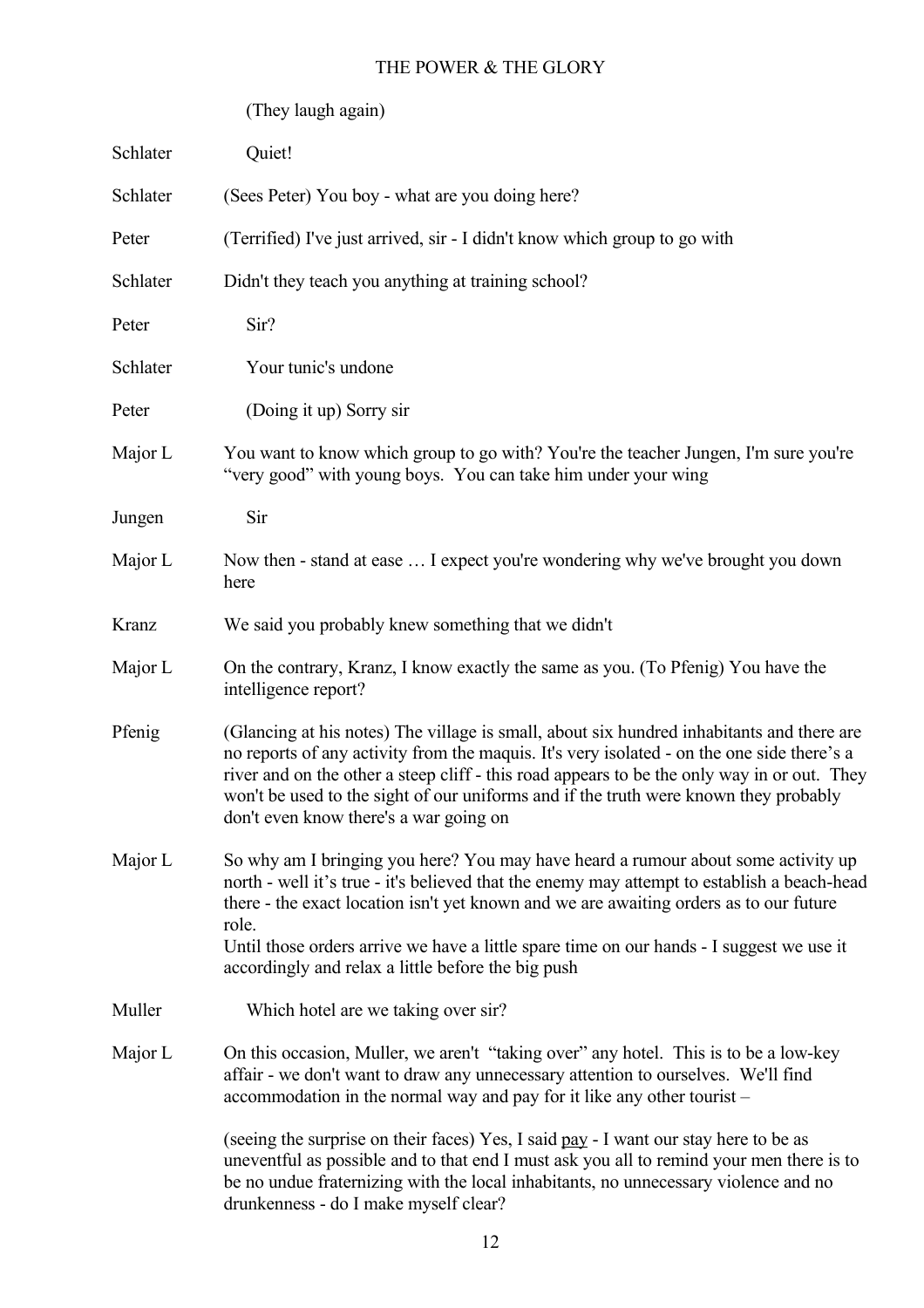| All       | Sir                                                                                                                                                                                                                                                                                                                                                                                                                                                                                                                             |
|-----------|---------------------------------------------------------------------------------------------------------------------------------------------------------------------------------------------------------------------------------------------------------------------------------------------------------------------------------------------------------------------------------------------------------------------------------------------------------------------------------------------------------------------------------|
| Major L   | All being well, we shall spend a pleasant few days here before moving on and if we<br>behave ourselves as the "perfect gentlemen" that I know we all are, I've no doubt we<br>shall have them all eating out of our hands                                                                                                                                                                                                                                                                                                       |
|           | (For a second the scene is frozen as organ music cross fades and the lights go down on<br>the bridge to come up inside the church at Pompadour. Outside the church there is a<br>large wooden cross while inside the sunlight floods through a leaded window onto the<br>scene. The pews are sparsely populated as though this is a village with no great<br>demand for spirituality at the moment and there are a few villagers kneeling at the altar<br>rail literally eating out of the hands of the elderly Father Rambert) |
| Rambert   | The Lord Jesus, in the night in which he was betrayed, took bread; and when he had<br>given thanks He brake it saying, "This is my body, which is given for you: do this in<br>remembrance of Me"                                                                                                                                                                                                                                                                                                                               |
|           | (He goes along the line putting the wafers onto their tongues)                                                                                                                                                                                                                                                                                                                                                                                                                                                                  |
|           | In like manner, also the cup, after supper, saying, "This cup is the New Covenant in My<br>blood: do this, as oft as ye drink it, in remembrance of me"                                                                                                                                                                                                                                                                                                                                                                         |
|           | (He then goes along the kneeling group at the rail with the wine repeating as he goes in<br>muffled tones)                                                                                                                                                                                                                                                                                                                                                                                                                      |
|           | In nomine patris et filii et spiritus sancti                                                                                                                                                                                                                                                                                                                                                                                                                                                                                    |
|           | (After he has finished they all go back to their seats and bow their heads as Father<br>Rambert solemnly gives the blessing)                                                                                                                                                                                                                                                                                                                                                                                                    |
|           | The grace of our Lord Jesus Christ, the love of God and the fellowship of the Holy<br>Spirit be with us and remain with us now and for evermore                                                                                                                                                                                                                                                                                                                                                                                 |
| All       | Amen                                                                                                                                                                                                                                                                                                                                                                                                                                                                                                                            |
|           | (The service is over and the organ strikes up quietly in the background as Rambert goes<br>to the church door to bid farewell to his flock)                                                                                                                                                                                                                                                                                                                                                                                     |
| Mme L     | A very good sermon father                                                                                                                                                                                                                                                                                                                                                                                                                                                                                                       |
| Angeline  | Yes, very good                                                                                                                                                                                                                                                                                                                                                                                                                                                                                                                  |
| Beatrice  | Papa only fell asleep the once                                                                                                                                                                                                                                                                                                                                                                                                                                                                                                  |
| Langouste | I beg your pardon young lady? I did no such thing, I was merely resting my eyes - I<br>heard every word                                                                                                                                                                                                                                                                                                                                                                                                                         |
| Beatrice  | Go on then, what was he talking about?                                                                                                                                                                                                                                                                                                                                                                                                                                                                                          |
| Langouste | He was  it was  something about eating                                                                                                                                                                                                                                                                                                                                                                                                                                                                                          |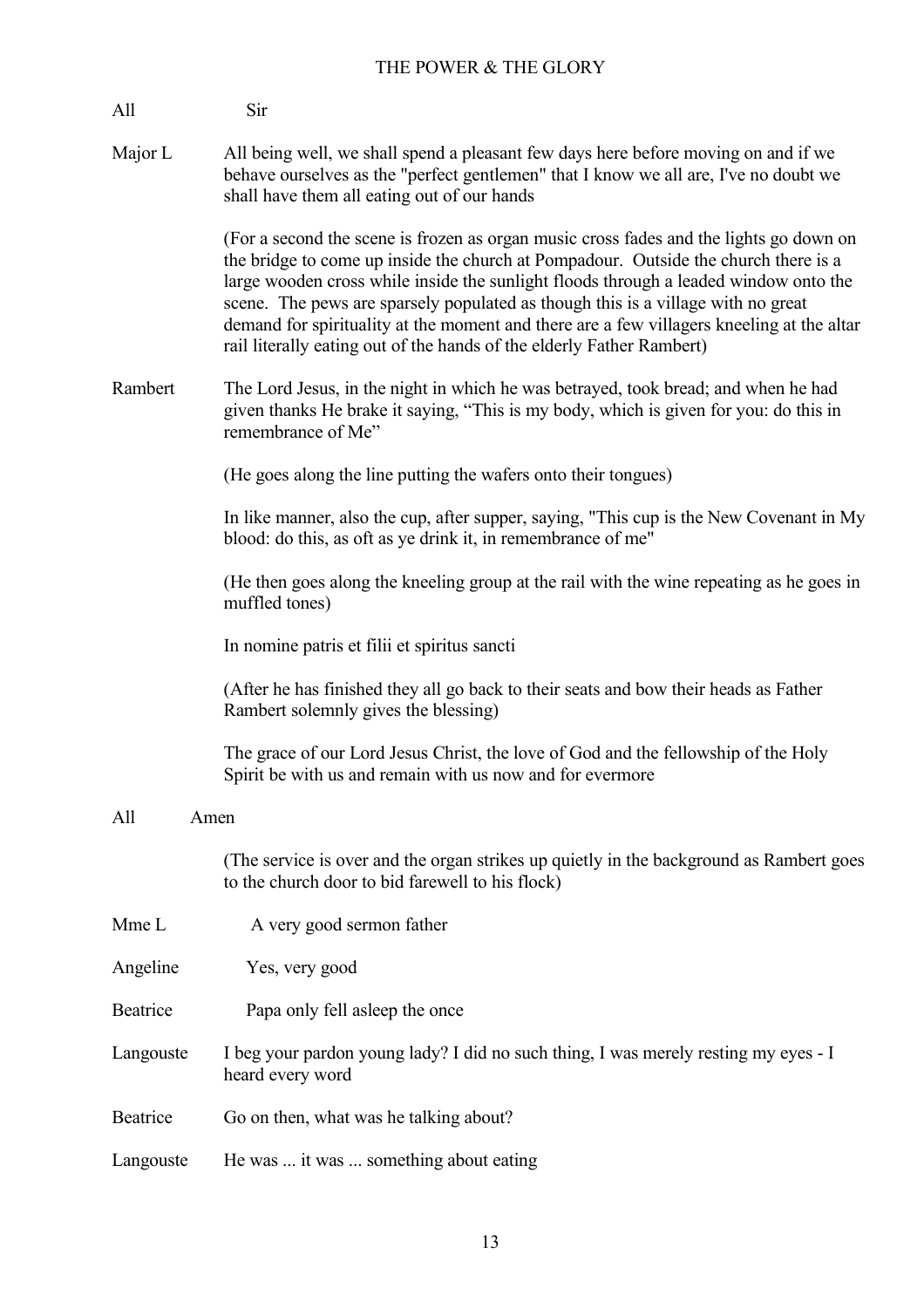| Beatrice  | THE POWER & THE GLORY<br>See! I told you he was asleep - it wasn't about eating, Papa, it was about not eating,<br>over-indulgence, something you should know a great deal about - how abstinence is<br>supposed to be good for the soul                                                   |
|-----------|--------------------------------------------------------------------------------------------------------------------------------------------------------------------------------------------------------------------------------------------------------------------------------------------|
| Langouste | Are you implying, young lady, that I'm overweight                                                                                                                                                                                                                                          |
| Mdme L    | You are a little, Bernard                                                                                                                                                                                                                                                                  |
| Langouste | I am well made, that's all, I have large bones - I don't know, the children of today, you<br>bring them into the world, bring them up as best as you can and this is all the thanks<br>you get                                                                                             |
| Rambert   | (To three nuns) Sister Madeleine                                                                                                                                                                                                                                                           |
| Sister M  | Father                                                                                                                                                                                                                                                                                     |
| Father R  | How are you?                                                                                                                                                                                                                                                                               |
| Sister M  | Fine                                                                                                                                                                                                                                                                                       |
| Father R  | I hear you're expecting a rise in class numbers next term?                                                                                                                                                                                                                                 |
| Sister M  | Apparently so but we'll get by somehow - with the Lord's help                                                                                                                                                                                                                              |
| Father R  | We never know what the future will bring                                                                                                                                                                                                                                                   |
| Sister M  | That's true                                                                                                                                                                                                                                                                                |
| Father    | And how is Sister Claire?                                                                                                                                                                                                                                                                  |
| Claire    | I'm very well father                                                                                                                                                                                                                                                                       |
|           | Father R And Sister Louise?                                                                                                                                                                                                                                                                |
| Sister L  | Very well - and what about yourself father? Did I notice you having a little trouble<br>with your arthritis?                                                                                                                                                                               |
| Father R  | Yes, it comes and it goes. The spirit is willing but the body is weak, past its working<br>life, but you can expect a few creaks and groans when you get to my age. Thank God I<br>can still bend my knees in prayer – it takes a little longer lately but I'm sure the Lord is<br>patient |
| Sister L  | I'm sure he is                                                                                                                                                                                                                                                                             |
| Father R  | (To lawyer) Monsieur Vendet                                                                                                                                                                                                                                                                |
| Mr Vendet | (Nodding) Father  Have you thought any more about my suggestion?                                                                                                                                                                                                                           |
| Father R  | I have - and I know I should make a will but I can never get round to it - you lawyers<br>charge such extortionate fees - dying seems such an expensive business                                                                                                                           |
| Mr Vendet | Even more expensive if you die intestate, father                                                                                                                                                                                                                                           |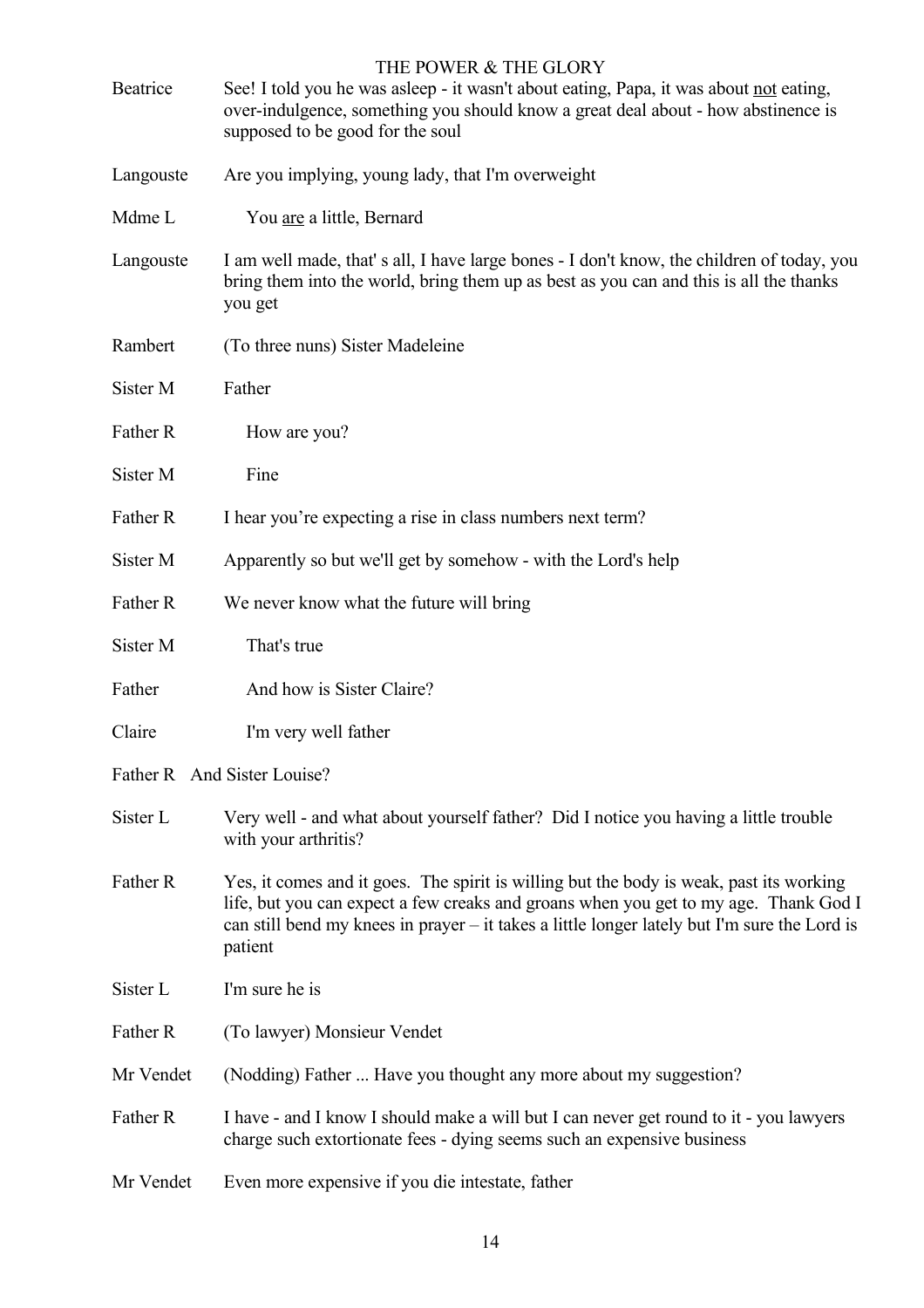| Father R    | THE POWER & THE GLORY<br>But not my worry then, eh?                                                                                                                                                                        |
|-------------|----------------------------------------------------------------------------------------------------------------------------------------------------------------------------------------------------------------------------|
| Mr Vendet   | You know where I am if you change your mind                                                                                                                                                                                |
| Father R    | (Shaking hands with the next) Monsieur Le Clef - how is the police force? Still locking<br>them up are we?                                                                                                                 |
| Le Clef     | Yes father, still locking them up - mine is an occupation that never changes - while-ever<br>they have hands at the end of their arms they'll keep on thieving - I don't think you'll see<br>many of my clients here today |
| Father R    | That's true - where would we be without you?                                                                                                                                                                               |
| Le Clef     | Where indeed.                                                                                                                                                                                                              |
| Father R    | (Shaking another hand) Monsieur La Terre – it's a long while since we've seen you here                                                                                                                                     |
| La Terre    | I haven't been well, father                                                                                                                                                                                                |
|             | Father R Nothing serious I hope                                                                                                                                                                                            |
|             | La Terre Just a little back problem                                                                                                                                                                                        |
| Father R    | A funeral director with a bad back? An awkward ailment in your trade - all that<br>lifting  and how is Madame La Terre?                                                                                                    |
| Mdme L T    | Very well, father - he won't listen to me - I've told him he's getting too old for it but he<br>won't employ anyone                                                                                                        |
| La Terre    | Labour costs money - she thinks we're made of it.                                                                                                                                                                          |
| Father R    | She might be right, La Terre, you're not as young as you used to be - you'll have to be<br>careful – who's going to bury you when the time comes?                                                                          |
| La Terre    | (Confidentially) I have an arrangement with Golfier in the next village                                                                                                                                                    |
| Father R    | Very wise - (To doctor) Madame Villeneuve - you make up the set, you bring them into<br>the world, I christen and marry then and La Terre finishes off the job for us                                                      |
| Doctor      | You look after their souls father but I look after their bodies                                                                                                                                                            |
| Father R    | But which is more important eh? Answer me that. You know what they say: "Man<br>cannot live by bread alone"                                                                                                                |
| Doctor      | Yes but it helps, father, it does help                                                                                                                                                                                     |
| Father R    | (A young boy and girl with their elder sister) And last but not least the Fabergés -<br>you'll tell me honestly if it was a good sermon won't you?                                                                         |
| Christine F | There was a butterfly, father, a butterfly in the church                                                                                                                                                                   |
| Father R    | A butterfly eh? And I thought you had your minds on heavenly things                                                                                                                                                        |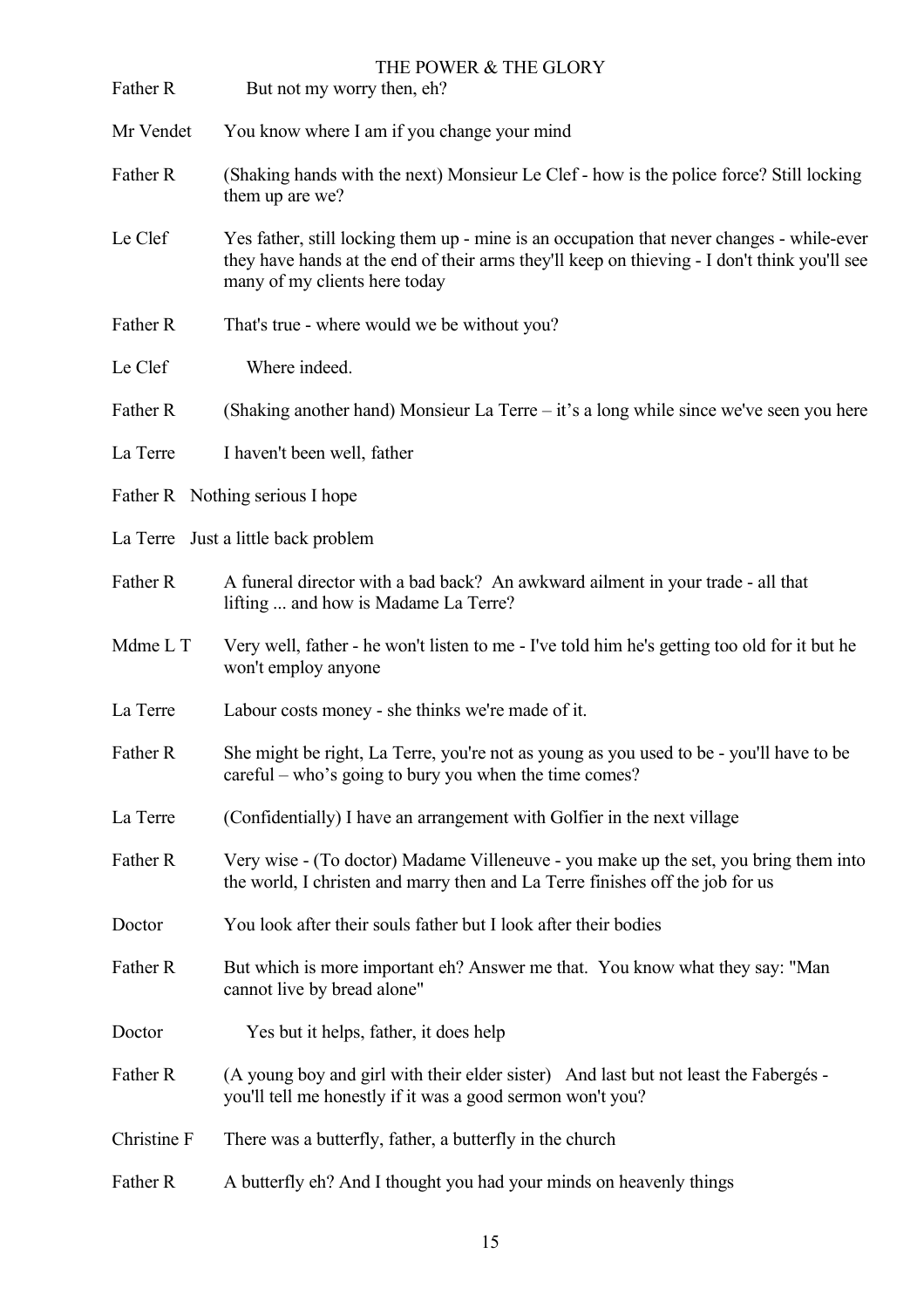| Phillipe F | THE POWER & THE GLORY<br>It went right up to the roof, it had wonderful blue wings                                                |
|------------|-----------------------------------------------------------------------------------------------------------------------------------|
| Father R   | Did it now? And what did you make of that?                                                                                        |
| Christine  | I think it was probably looking for God                                                                                           |
| Father R   | You could be right child but aren't we all? (To elder sister) And how is your dear<br>mother, Francine?                           |
| Francine   | She's no better I'm afraid - she asked to be remembered to you                                                                    |
| Father R   | Tell her I've sorted everything out for the funeral. She's got nothing to worry about                                             |
| Francine   | That's very kind of you                                                                                                           |
| Father R   | A very sad time and so unexpected. Your father seemed such a strong man. Have you<br>had any more thoughts about your own future? |
| Francine   | I still have my heart set on joining Sister Madelaine but mother says I'll probably have<br>to work in the bread shop             |
| Father R   | You tell her from me you're worth more than a shop assistant                                                                      |
| Francine   | She says they'll always want bread                                                                                                |
| Father     | Anyone can sell bread - it takes a special sort of person to deliver the word of God                                              |
|            | (The soldiers enter led by Lammerding)                                                                                            |
| Phillipe   | Who are those men?                                                                                                                |
| Father R   | Soldiers                                                                                                                          |
| Major L    | (Pleasantly) Good morning father - Major Lammerding. I wonder if you could direct<br>me to the person in charge                   |
| Father R   | Monsieur Langouste is our mayor - (calling to him) Monsieur Langouste                                                             |
|            | (He comes over)                                                                                                                   |
| Langouste  | Father?                                                                                                                           |
| Father R   | This gentleman is asking for the person in charge                                                                                 |
| Langouste  | They have elected me mayor but I don't know about being "in charge"                                                               |
| Father R   | He's very modest, he owns anything round here that's worth owning                                                                 |
| Langouste  | Can I help you?                                                                                                                   |
| Major L    | My name is Major Lammerding. My men and I are in need of some lodgings for a few<br>days.                                         |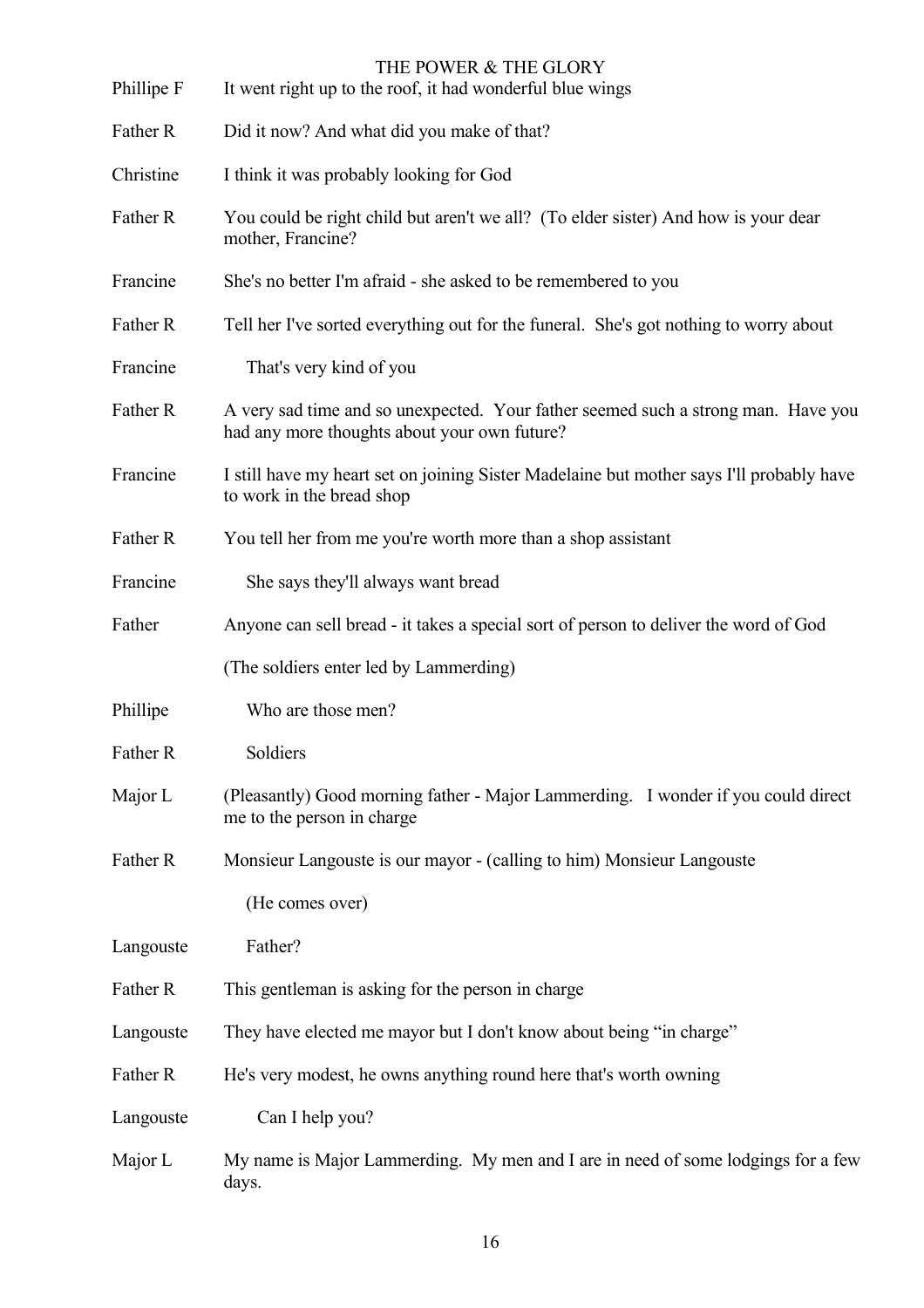| Monsieur L            | THE POWER & THE GLORY<br>We are a small community                                                                                               |
|-----------------------|-------------------------------------------------------------------------------------------------------------------------------------------------|
| Major L               | There is a hotel?                                                                                                                               |
| Langouste             | Yes but it isn't large                                                                                                                          |
| Major L               | No matter - if you could direct me                                                                                                              |
|                       | (Langouste takes Lammerding and his group pointing them up the road. Peter and<br>Francine exchange a look of mutual interest)                  |
| Francine F            | What do you suppose they want?                                                                                                                  |
| Father R              | I don't know.                                                                                                                                   |
| Francine F            | They seem pleasant enough                                                                                                                       |
| Father R              | (Not totally convinced) They do, don't they                                                                                                     |
| Christine             | Now look what's happened, the sun's gone in                                                                                                     |
| Francine              | Its only a passing cloud                                                                                                                        |
| Phillipe              | Perhaps there's going to be a storm                                                                                                             |
| Father R              | (Still looking at the soldiers) Yes. If I were you, Francine, I'd get the children home<br>now safely while you can                             |
| Francine Come on then |                                                                                                                                                 |
|                       | (She ushers the children out while the old priest stands at his church door looking<br>thoughtfully in the direction of the departing soldiers) |
|                       | (The next scene finds Madame Doucier, the slovenly maitresse of the local hotel<br>showing Lammerding and his men around the barn at the back)  |
| Madame D              | There is always this - it isn't much but its dry and it's warm                                                                                  |
| Lammerding            | What do you usually keep in here?                                                                                                               |
| Madame D              | The animals in winter                                                                                                                           |
| Lammerding            | Then it should suit my men down to the ground                                                                                                   |
| Kranz                 | But sir?                                                                                                                                        |
| Lammerding            | You have a problem Kranz?                                                                                                                       |
| Kranz                 | (Recognizing the look) No, sir                                                                                                                  |
|                       | Lammerding We'll take it - Pfenig see to it that everything's arranged                                                                          |
| Madame D              | If you'd like to come this way I'll show you your rooms                                                                                         |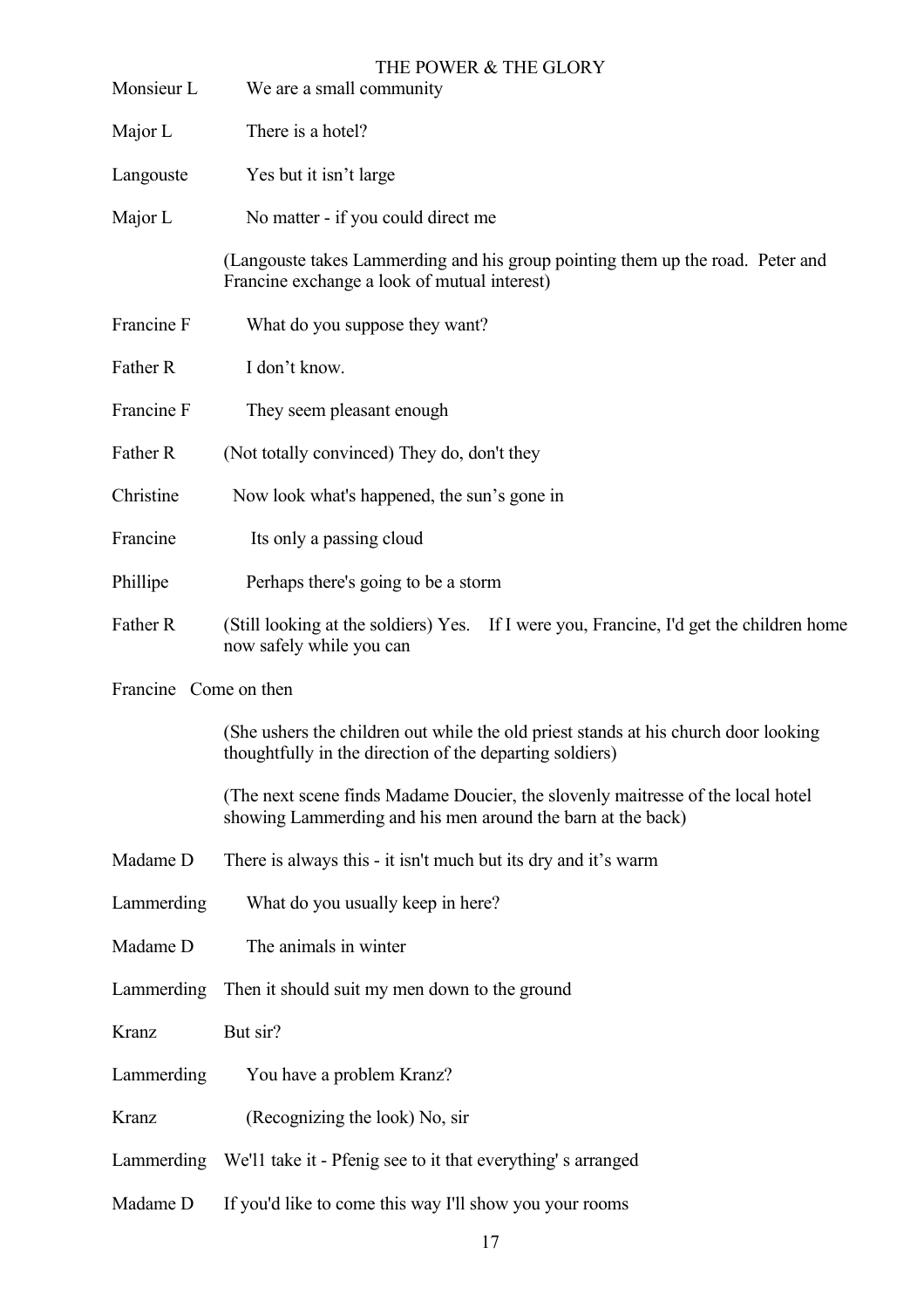(They go out leaving the sergeants and the boy. Madame Doucier on leaving casts a sickly smile towards Muller)

- Muller (Impersonating her) "I'll show you your rooms" bloody typical officers in the best rooms and us in the shithouse as usual
- Schultz It's not a shithouse it an outhouse
- Muller Whatever
- Jungen You ought to think yourself honoured Muller it was in quarters such as these that the saviour was born
- Muller Don't give me that Christian shit
- Jungen We are all of us made in the image of God, Muller, even you
- Kranz He must be a queer looking bastard then, that's all I can say
- Jungen If you don't like it you can always complain

(The others laugh knowing it wouldn't do any good)

- Schultz You know what Muller? I reckon she fancies you
- Muller You what?
- Schultz Did you see the way she was looking at you?
- Kranz I know he's hard up but he's not that hard up
- Muller I don't know, I've had worse
- Kranz I should stick to sheep Muller, at least you don't have to wine and dine them before you get your end away
- Schultz That's a point I wonder how much grass it takes to get a sheep pissed

(General laughter)

- Jungen You're making the boy blush
- Kranz He'd sooner hear that than go deaf
- Jungen Ignore them they have minds like sewers I feel the need of some fresh air

(Jungen goes outside away from the group and Peter follows)

(To Peter) Cigarette?

Peter No thanks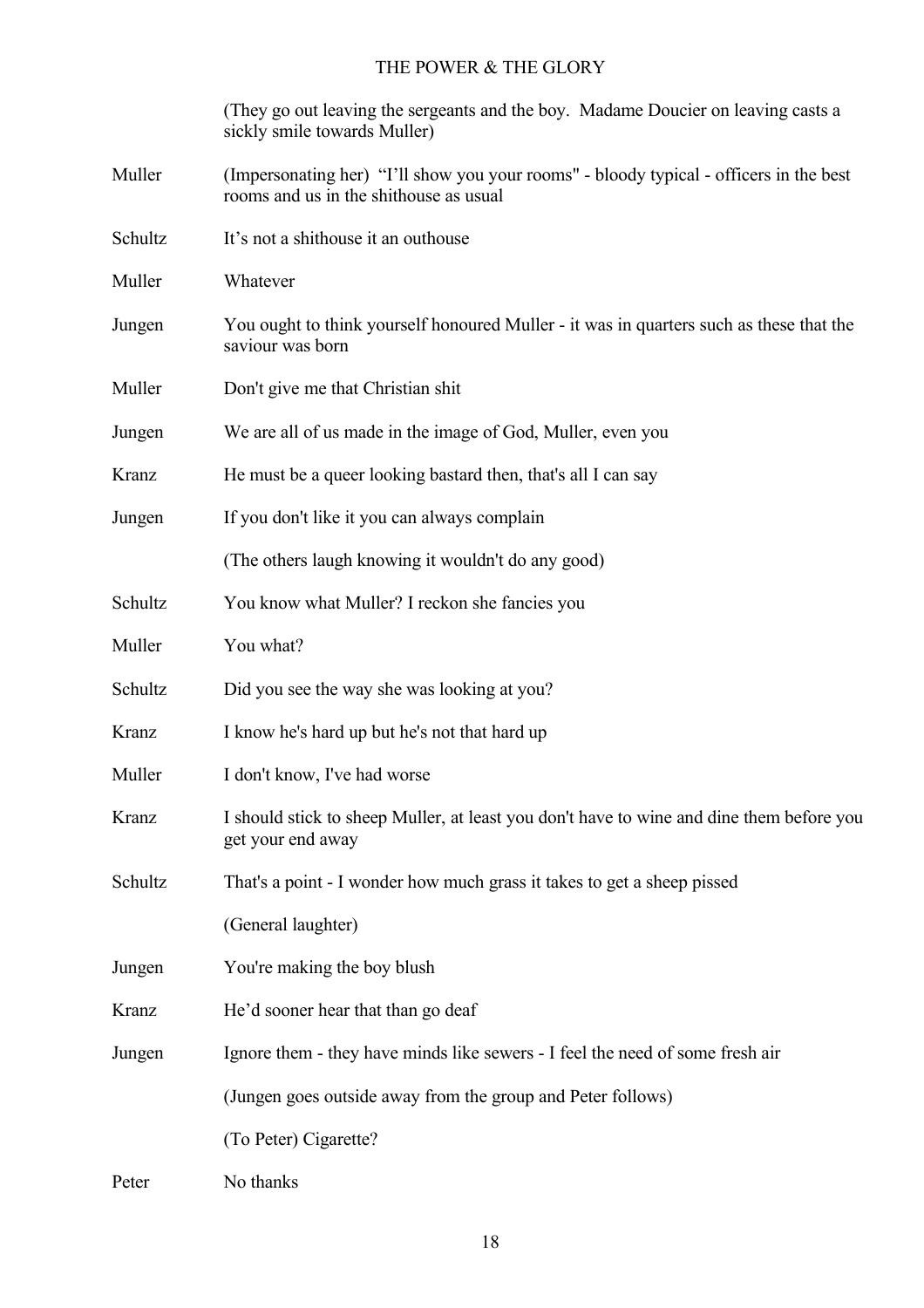| Jungen | THE POWER & THE GLORY<br>Very wise  I must apologise for my colleagues - they are sometimes a little 'basic'                                                                                                                                                                                                                                                                                                                                                                                                                     |
|--------|----------------------------------------------------------------------------------------------------------------------------------------------------------------------------------------------------------------------------------------------------------------------------------------------------------------------------------------------------------------------------------------------------------------------------------------------------------------------------------------------------------------------------------|
| Peter  | That's O.K can I ask you something?                                                                                                                                                                                                                                                                                                                                                                                                                                                                                              |
| Jungen | Ask away                                                                                                                                                                                                                                                                                                                                                                                                                                                                                                                         |
| Peter  | If you're a writer what are you doing in the army?                                                                                                                                                                                                                                                                                                                                                                                                                                                                               |
| Jungen | I could ask the same of you - what does a boy of sixteen want with a uniform?                                                                                                                                                                                                                                                                                                                                                                                                                                                    |
| Peter  | Its something I've always wanted to do. I used to hear the soldiers going down the<br>street at home, the music playing and the feet marching and it gave me such a thrill. I<br>would run to the window to watch them go by. It was fascinating, like watching a great<br>machine in action, the sound of their boots hitting the ground and I just wanted to be a<br>part of it                                                                                                                                                |
| Jungen | You fell for the razzamatazz                                                                                                                                                                                                                                                                                                                                                                                                                                                                                                     |
| Peter  | Don't you enjoy being a soldier then?                                                                                                                                                                                                                                                                                                                                                                                                                                                                                            |
| Jungen | I don't think enjoy" is quite the right word $-1$ "endure" it  I started with great ideals<br>like you but I soon learned the reality.<br>There's more to it than marching bands and<br>bugles - that's the hook that they use to get you in - the promise of glory – "Come and<br>fight for your country and make it great again" - then when they've got you where they<br>want you there's no turning back - you' re a part of the system, rules and regulations -<br>and all aimed at one thing - controlling the individual |
| Peter  | You've got to have discipline or people wouldn't carry out orders                                                                                                                                                                                                                                                                                                                                                                                                                                                                |
| Jungen | That's true and that's how they work it - first they get you used to doing simple things so<br>that when the time comes you'll do anything they want                                                                                                                                                                                                                                                                                                                                                                             |
| Peter  | Nobody does anything they don't want                                                                                                                                                                                                                                                                                                                                                                                                                                                                                             |
| Jungen | (Thoughtfully) Don't they?                                                                                                                                                                                                                                                                                                                                                                                                                                                                                                       |
| Peter  | I certainly wouldn't  does everyone feel the way you do?                                                                                                                                                                                                                                                                                                                                                                                                                                                                         |
| Jungen | No, most of them lap it up, they can't get enough of it. They love the feeling of being in<br>control - perhaps I'm made differently or perhaps I've just seen too much                                                                                                                                                                                                                                                                                                                                                          |
| Peter  | Too much of what?                                                                                                                                                                                                                                                                                                                                                                                                                                                                                                                |
| Jungen | Wait and see                                                                                                                                                                                                                                                                                                                                                                                                                                                                                                                     |
| Kranz  | (Coming out) Now then, what's going on here? I'm not interrupting anything am I?                                                                                                                                                                                                                                                                                                                                                                                                                                                 |
| Jungen | (Going off) No Kranz, you're not interrupting anything - I'll leave the boy to your tender<br>mercies                                                                                                                                                                                                                                                                                                                                                                                                                            |
| Kranz  | He's a funny old sod that one - what's he been telling you?                                                                                                                                                                                                                                                                                                                                                                                                                                                                      |
| Peter  | Just about the war                                                                                                                                                                                                                                                                                                                                                                                                                                                                                                               |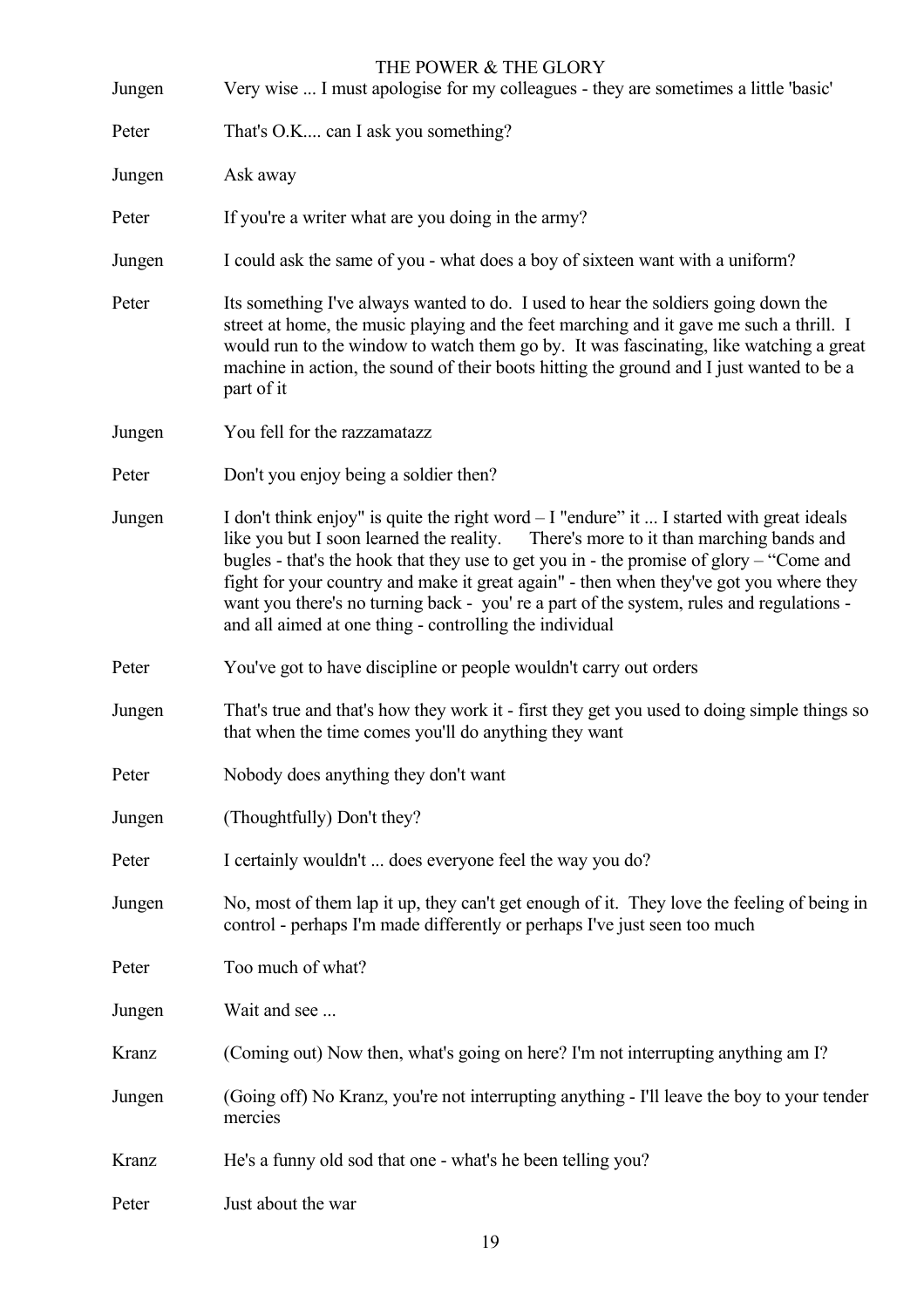| Kranz    | You've got to take everything he says with a pinch of salt. He's a lefty, a thinker and the<br>one thing this army doesn't need at the moment is thinkersDo you play cards lad?<br>We're just setting them up                                                                |
|----------|------------------------------------------------------------------------------------------------------------------------------------------------------------------------------------------------------------------------------------------------------------------------------|
| Peter    | I don't know                                                                                                                                                                                                                                                                 |
| Kranz    | Come on - you got any money?                                                                                                                                                                                                                                                 |
| Peter    | A little                                                                                                                                                                                                                                                                     |
| Kranz    | Great - don't worry, we'll show you how to go on, you'll soon pick it up                                                                                                                                                                                                     |
|          | (The officers are being shown the guests' lounge by the maitresse)                                                                                                                                                                                                           |
| Madme D  | And this is the lounge - we don't use it normally except for special occasions -<br>weddings, funerals, that sort of thing but you're quite welcome to make use of it                                                                                                        |
| Major L  | You're very kind - I see you have a piano                                                                                                                                                                                                                                    |
| Madme D  | Yes but it might need tuning - do you play yourself Major?                                                                                                                                                                                                                   |
| Major L  | A little                                                                                                                                                                                                                                                                     |
| Madme D  | I do like a man who can play, it shows such breeding, don't you think? I've never been<br>able to get the hang of it myself                                                                                                                                                  |
| Major L  | (Indicating the stool) Do you mind?                                                                                                                                                                                                                                          |
| Madme D  | Be my guest                                                                                                                                                                                                                                                                  |
|          | (Major L sits down and runs his fingers over the keys)                                                                                                                                                                                                                       |
| Madme D  | Very nice - I'd give my eye-teeth to be able to play like that well, I'd better be going<br>about my business - there is one thing Major. I know we agreed a price but I wondered<br>if you could just see your way clear to - you know - leaving a small deposit in advance |
| Schlater | You'll get your money in due -                                                                                                                                                                                                                                               |
| Major L  | (Interrupting) That's no problem Madame - Captain Pfenig will see to everything - (To<br>Pfenig) Sort it                                                                                                                                                                     |
| Pfenig   | (Goes off with her) Sir                                                                                                                                                                                                                                                      |
| Madme D  | And I 'ope your stay with us will be very enjoyable                                                                                                                                                                                                                          |
|          | (She exits)                                                                                                                                                                                                                                                                  |
| Schlater | (After she's gone) The cheeky cow - the beds are damp, the wallpaper's peeling and<br>there are cockroaches in the cupboards - she's charging us exorbitant rates and then she<br>asks for an advance - I'd have told her where to get off                                   |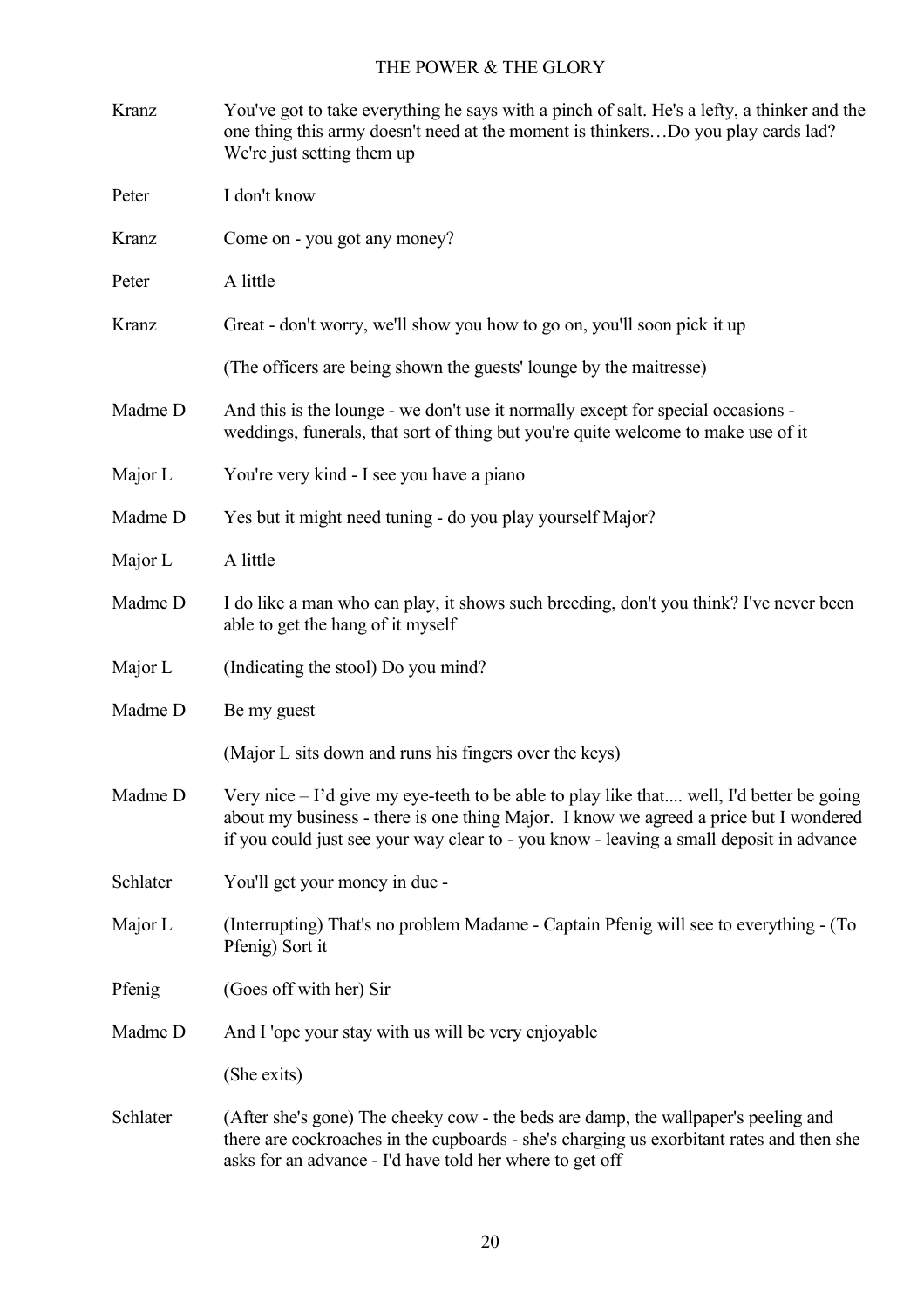| Major L  | THE POWER & THE GLORY<br>Innkeepers are the same the world over Schlater, you ought to know that by now - and<br>beggars can't be choosers                                                                                                                                              |
|----------|-----------------------------------------------------------------------------------------------------------------------------------------------------------------------------------------------------------------------------------------------------------------------------------------|
| Schlater | I'd make her beg given half a chance                                                                                                                                                                                                                                                    |
| Major L  | If you'll excuse me, I think I'm going to lie down - I think I have one of my migraines<br>coming on                                                                                                                                                                                    |
|          | (He goes out holding his head as Pfenig returns)                                                                                                                                                                                                                                        |
| Schlater | Him and his migraines, they'll be the death of him                                                                                                                                                                                                                                      |
| Pfenig   | The death of someone                                                                                                                                                                                                                                                                    |
| Schlater | Have you seen the bedrooms? There isn't room to swing a cat  I notice you got the<br>biggest one again                                                                                                                                                                                  |
| Pfenig   | Rank has its privileges, Schlater                                                                                                                                                                                                                                                       |
| Schlater | I always end up getting second best                                                                                                                                                                                                                                                     |
| Pfenig   | Your time will come, all you need is a little patience                                                                                                                                                                                                                                  |
| Schlater | Patience? I've just about run out of it                                                                                                                                                                                                                                                 |
| Pfenig   | I'll tell you what, after I'm gone you can have the bigger room                                                                                                                                                                                                                         |
| Schlater | (Excitedly) Have you heard something?                                                                                                                                                                                                                                                   |
| Pfenig   | No. I've told you, promotion doesn't matter to me like it does to you - I don't know why<br>you get so all het up about it - if they're going to promote you they'll promote you and<br>all the huffing and puffing in the world won't change things. Why is it so important to<br>you? |
| Schlater | It just is                                                                                                                                                                                                                                                                              |
| Pfenig   | You won't do yourself any good worrying about it.                                                                                                                                                                                                                                       |
| Schlater | That's what makes it even more annoying - I have to sit back and watch people like you<br>getting on when you're not even bothered - all you're interested in is wine, women and<br>song                                                                                                |
| Pfenig   | (Laughing) But not necessarily in that order, eh? Lord knows what we're going to do for<br>them in this Godforsaken hole                                                                                                                                                                |
|          | (Madame D knocks on door and comes in with glasses on a tray followed by Yvette the<br>serving girl)                                                                                                                                                                                    |
| Madme D  | The major ordered this                                                                                                                                                                                                                                                                  |
| Schlater | Put it on the table                                                                                                                                                                                                                                                                     |
| Pfenig   | (Smiling at the girl) Well now, things are looking up already                                                                                                                                                                                                                           |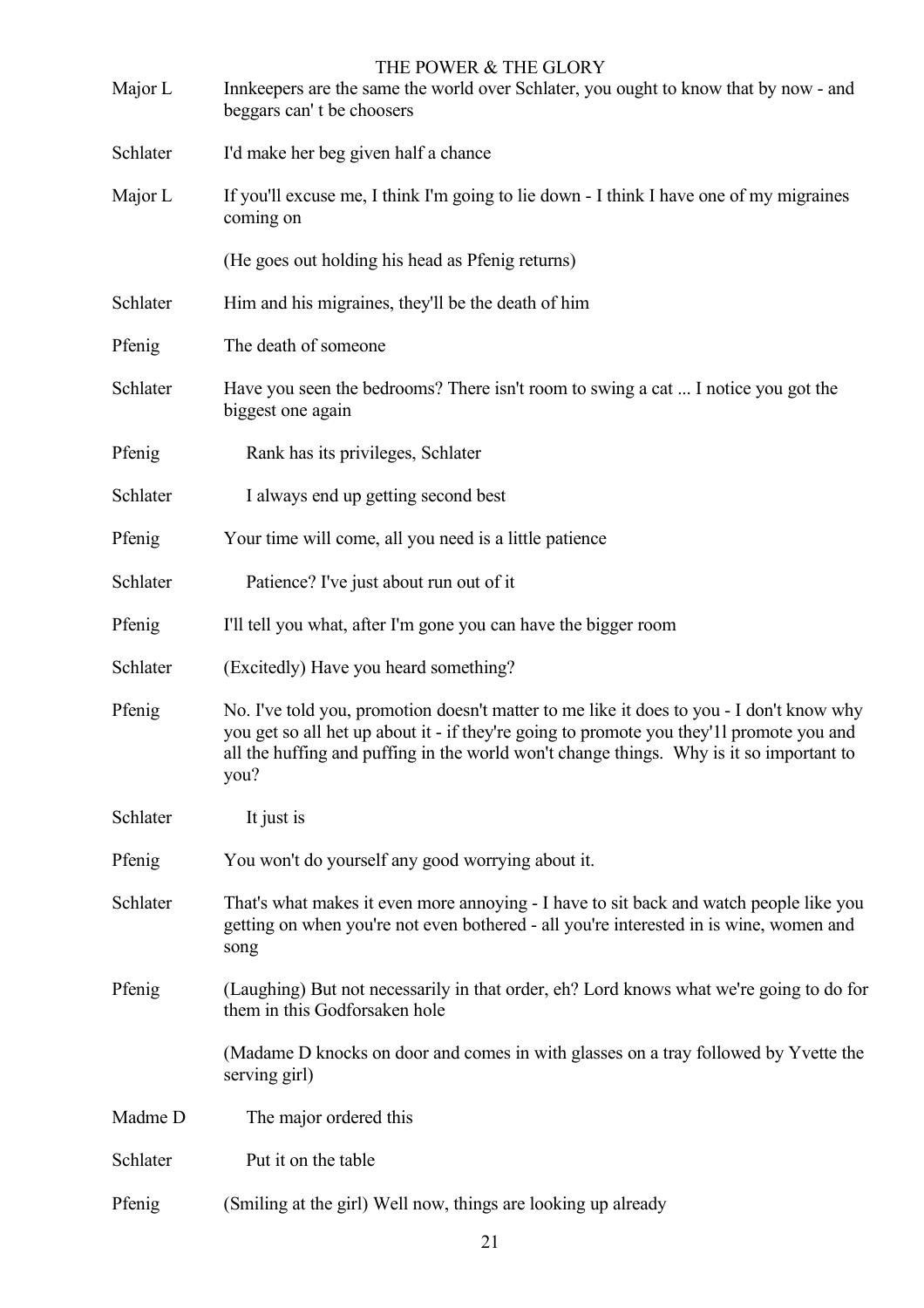| Madme D   | I'll put it on the bill                                                                                                                                               |
|-----------|-----------------------------------------------------------------------------------------------------------------------------------------------------------------------|
| Pfenig    | (To Yvette) You, young lady, what's your name?                                                                                                                        |
|           | (She apparently ignores him)                                                                                                                                          |
|           | I said what's your name? Don't play the insolent with me                                                                                                              |
| Madme D   | She's not insolent sir, she can't hear you -she's deaf and dumb                                                                                                       |
| Pfenig    | Oh!                                                                                                                                                                   |
| Madme D   | She can lip-read though                                                                                                                                               |
|           | (Yvette has now turned to Pfenig)                                                                                                                                     |
| Pfenig    | (Precisely) You have a name?                                                                                                                                          |
| Madme D   | It's Yvette                                                                                                                                                           |
| Pfenig    | Yvette? Very pretty - like its owner                                                                                                                                  |
|           | (Yvette understands and smiles shyly at him before going out followed by Madame<br>Doucier)                                                                           |
|           | Perhaps things aren't going to be as boring here as I'd first imagined                                                                                                |
| Schlater  | You heard what the boss said, no drunkenness and no fraternizing with the residents                                                                                   |
| Pfenig    | I wasn't exactly thinking of 'brotherly' love                                                                                                                         |
|           | (The scene changes to the sparse home of Francine where the mother lies ill on a sofa.<br>The dog is tied to a table leg as the children come rushing in from church) |
| Christine | We're home, maman!                                                                                                                                                    |
| Phillipe  | Have you been a good boy, Chico?                                                                                                                                      |
| Mother    | He hasn't stopped whining since you went out                                                                                                                          |
| Phillipe  | He misses us - he thought we' d left him but we hadn't, had we boy?                                                                                                   |
| Francine  | Have you been O.K.?                                                                                                                                                   |
| Mother    | Much the same                                                                                                                                                         |
|           | Francine Is there anything you want me to do?                                                                                                                         |
| Mother    | (Struggling to move) I've got to get up and make some lunch                                                                                                           |
|           | Francine I can do that, you stay where you are                                                                                                                        |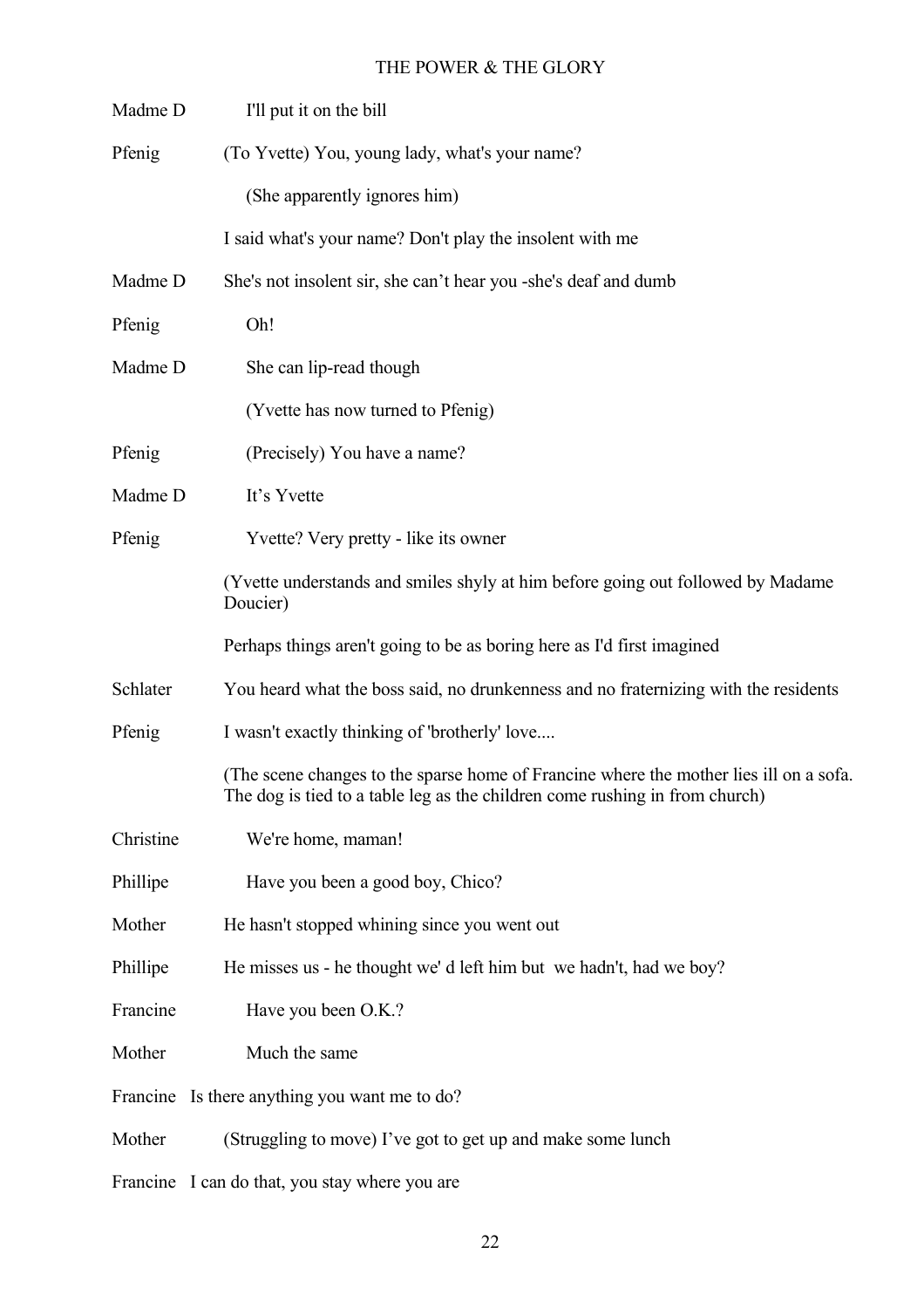| Mother    | THE POWER & THE GLORY<br>There's some soup on the stove                                                                                                                            |
|-----------|------------------------------------------------------------------------------------------------------------------------------------------------------------------------------------|
|           | (Francine busies herself putting out bread etc on the table)                                                                                                                       |
| Mother    | I feel so useless  was it a good service then?                                                                                                                                     |
| Francine  | Same as always                                                                                                                                                                     |
| Phillipe  | It was dead boring                                                                                                                                                                 |
| Christine | I saw this butterfly in the church with blue wings                                                                                                                                 |
| Phillipe  | You did not, I saw it first                                                                                                                                                        |
| Christine | No you didn't                                                                                                                                                                      |
| Francine  | Does it matter who saw it first.                                                                                                                                                   |
| Mother    | What was the sermon?                                                                                                                                                               |
| Francine  | Abstinence being good for the soul                                                                                                                                                 |
| Mother    | Hah! That's a laugh when you see some of hem - Langouste could do with a bit of that.<br>What do they know about abstinence? They don't have to bring up a family on a<br>pittance |
| Phillipe  | And we saw some German soldiers                                                                                                                                                    |
| Mother    | Soldiers?                                                                                                                                                                          |
| Phillipe  | They were looking for somewhere to stay                                                                                                                                            |
| Christine | Monsieur Langouste took them to the hotel                                                                                                                                          |
| Mother    | Soldiers, that's all we need                                                                                                                                                       |
| Christine | What d'you suppose they're doing here?                                                                                                                                             |
| Mother    | Lord knows                                                                                                                                                                         |
| Phillipe  | Perhaps they're looking for trouble-makers - they'll put them all up against a wall and<br>(he imitates a machine gun) rat-tat-tat-tat                                             |
| Francine  | For goodness sake Phillipe, grow up - make yourself useful and give Chico his dinner -<br>there are some bones outside                                                             |
| Phillipe  | Would you like that Chico? Would you like some dinner?                                                                                                                             |
|           | (He takes the dog out)                                                                                                                                                             |
| Christine | It was my turn to feed him, Phillipe did it yesterday                                                                                                                              |
| Francine  | I don't care whose turn it is just as long as he gets fed                                                                                                                          |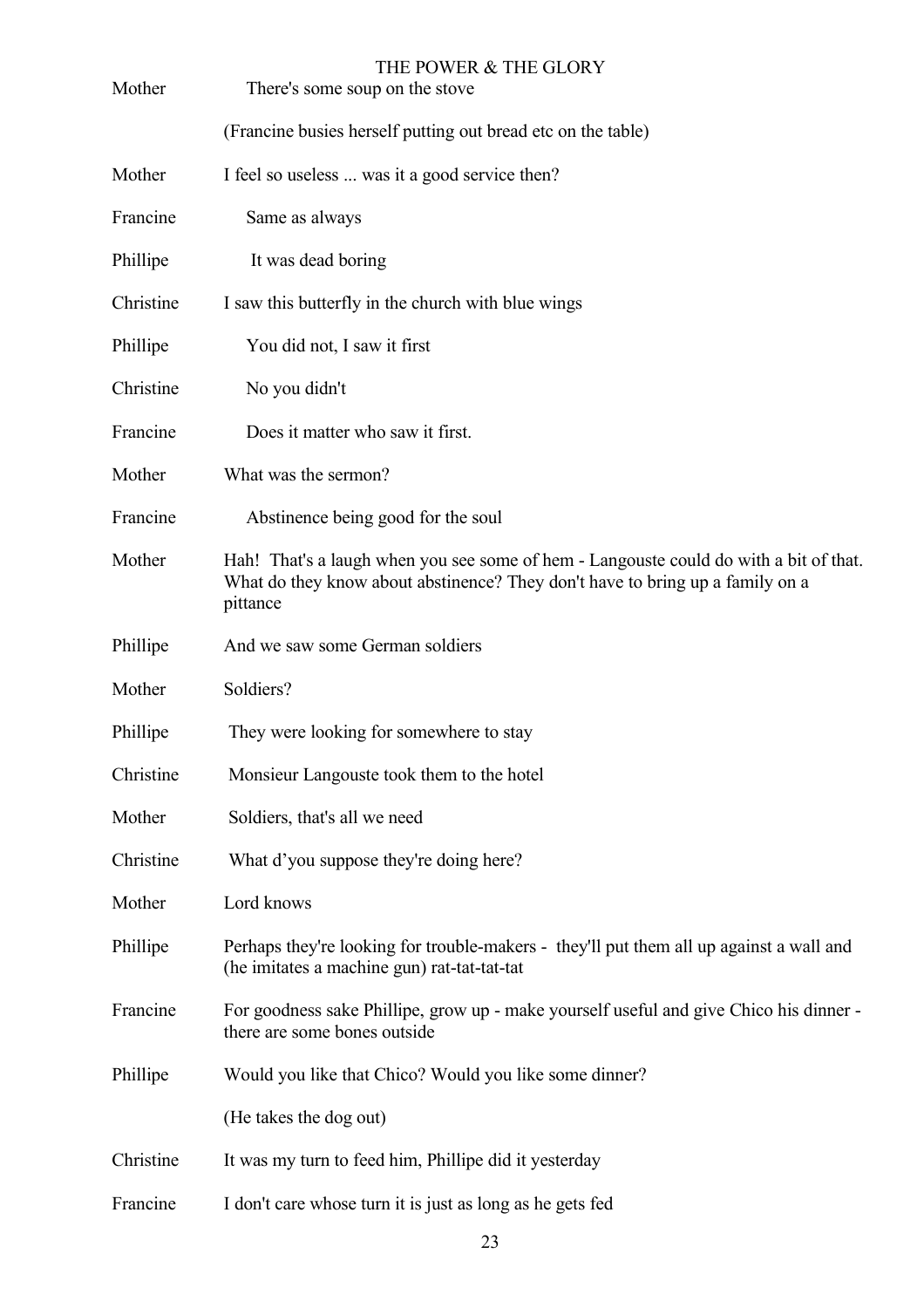| Mother   | The damned dog gets too much anyway, he's fatter than the rest of us put together                                                                                                                                                                                                                                                     |
|----------|---------------------------------------------------------------------------------------------------------------------------------------------------------------------------------------------------------------------------------------------------------------------------------------------------------------------------------------|
| Francine | You can feed the birds Christine, here                                                                                                                                                                                                                                                                                                |
|          | (She gives her some bread and she too goes out)                                                                                                                                                                                                                                                                                       |
| Francine | (Busying herself with the soup at the stove) I saw Father Rambert after church                                                                                                                                                                                                                                                        |
| Mother   | Really?                                                                                                                                                                                                                                                                                                                               |
| Francine | He was asking after you - he said everything's ready for tomorrow                                                                                                                                                                                                                                                                     |
| Mother   | I never thought I'd see the day I'd be burying my own husband - the way I feel at the<br>moment I won't be far behind him                                                                                                                                                                                                             |
| Francine | Don't talk like that                                                                                                                                                                                                                                                                                                                  |
| Mother   | That's how I feel. Sometimes I close my eyes at night and pray that the good Lord will<br>take me while I sleep but each day the morning comes and with it the pain                                                                                                                                                                   |
| Francine | (Hesitant) He was                                                                                                                                                                                                                                                                                                                     |
| Mother   | Yes?                                                                                                                                                                                                                                                                                                                                  |
| Francine | He was asking me if I' d thought any more about the future                                                                                                                                                                                                                                                                            |
| Mother   | Stupid man - putting silly ideas into your head                                                                                                                                                                                                                                                                                       |
| Francine | Why are they silly?                                                                                                                                                                                                                                                                                                                   |
| Mother   | Look, we've discussed it before, it's all settled                                                                                                                                                                                                                                                                                     |
| Francine | By you                                                                                                                                                                                                                                                                                                                                |
| Mother   | I'm not having any daughter of mine giving up her life for no good reason to go into a<br>convent                                                                                                                                                                                                                                     |
| Francine | There is good reason - there's love                                                                                                                                                                                                                                                                                                   |
| Mother   | You can't love a god, you can worship him - I don't mind that - I don't mind you going<br>to church every other day and three times on Sunday but a woman's place is at home<br>with her children                                                                                                                                     |
| Francine | I'll be with children, it's a teaching order                                                                                                                                                                                                                                                                                          |
| Mother   | But they're not your own, there is a difference "love" indeed                                                                                                                                                                                                                                                                         |
| Francine | How else can I describe it? I feel it as I get near to the church, as I walk in through the<br>door, in the quietness of the building and the echoing of my footsteps on the cold stone<br>floor - its the most wonderful sensation - I look up at his face lit by the sunlight coming<br>through the window and it just feels so  so |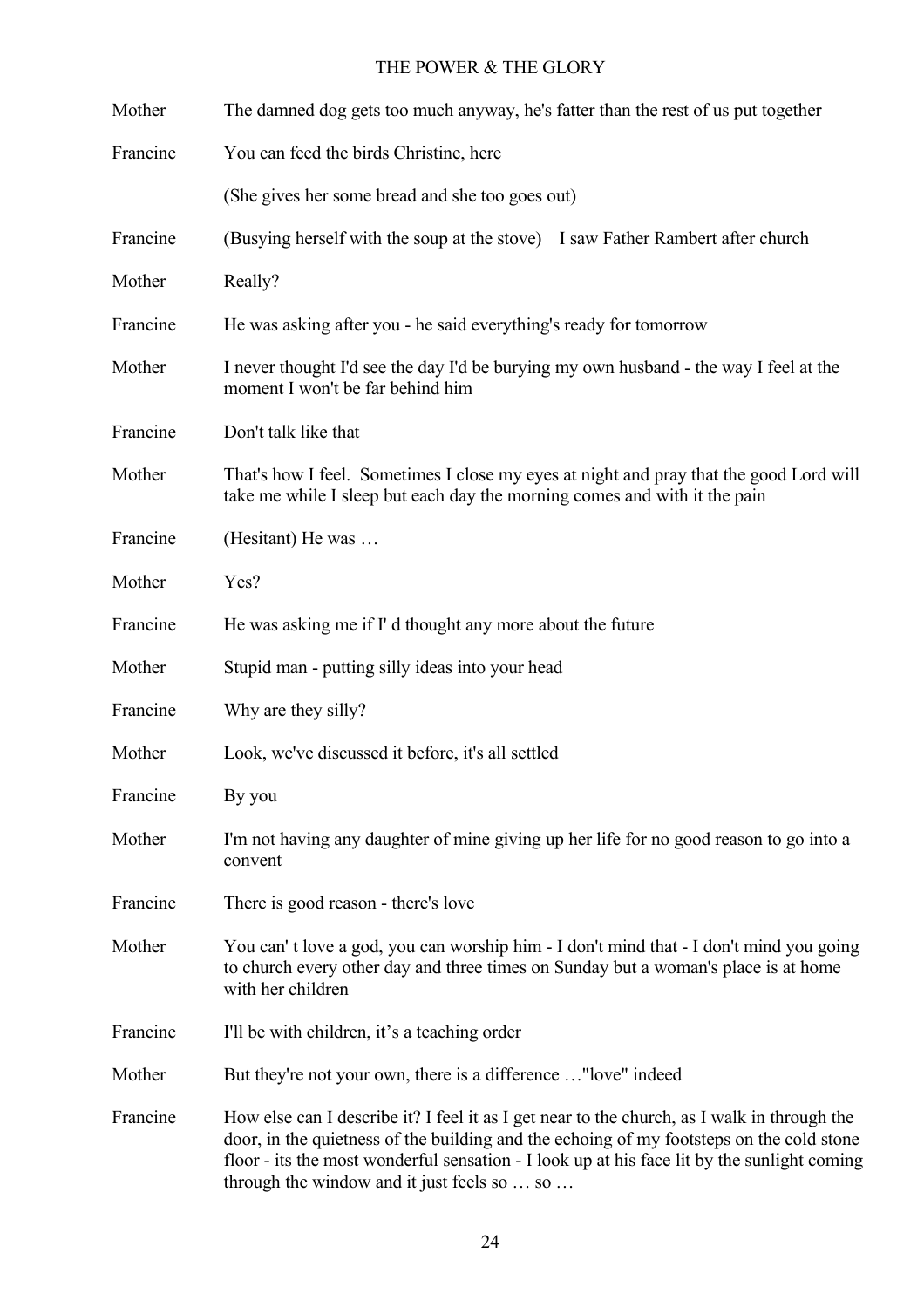| Mother    | THE POWER & THE GLORY<br>Childish infatuation                                                                                                                                                                                                                                                                                                                                                                                                                                                                                                                                                                                                                                                                                                                                                                                                                                                                                                                                                |
|-----------|----------------------------------------------------------------------------------------------------------------------------------------------------------------------------------------------------------------------------------------------------------------------------------------------------------------------------------------------------------------------------------------------------------------------------------------------------------------------------------------------------------------------------------------------------------------------------------------------------------------------------------------------------------------------------------------------------------------------------------------------------------------------------------------------------------------------------------------------------------------------------------------------------------------------------------------------------------------------------------------------|
| Francine  | It's not                                                                                                                                                                                                                                                                                                                                                                                                                                                                                                                                                                                                                                                                                                                                                                                                                                                                                                                                                                                     |
| Mother    | Three years ago you were in love with your teacher, then it was the turn of the postman<br>and now its Christ's turn - you'll grow out of it                                                                                                                                                                                                                                                                                                                                                                                                                                                                                                                                                                                                                                                                                                                                                                                                                                                 |
| Francine  | How can you say that?                                                                                                                                                                                                                                                                                                                                                                                                                                                                                                                                                                                                                                                                                                                                                                                                                                                                                                                                                                        |
| Mother    | Sisters of Mercy! What do they know about mercy? Forgiveness? What have they ever<br>had to forgive? At least if you've lived with a man you know the true meaning of<br>forgiveness. Admittedly you don't know what you're letting yourself in for at the<br>beginning, Lord knows its not all roses and clover, but its better than a nunnery - you<br>have the good times and the bad times, the arguments when he comes home drunk now<br>and again and the making up afterwards - its not perfect but its better than nothing<br>when he takes you in his arms and tells you he loves you, you won't get that from your<br>God, when he gives you a cuddle and tries to get round you and eventually you tell him<br>that all is forgiven - a man won't bring you happiness, Francine, he'll bring you tears as<br>well as joy but at least he'll give you love, real love and put bread on the table when you<br>need it. Will your God do that for you? If only your father was alive |
| Phillipe  | (Appearing at the door) Now what are you arguing about?                                                                                                                                                                                                                                                                                                                                                                                                                                                                                                                                                                                                                                                                                                                                                                                                                                                                                                                                      |
| Francine  | We weren't arguing                                                                                                                                                                                                                                                                                                                                                                                                                                                                                                                                                                                                                                                                                                                                                                                                                                                                                                                                                                           |
| Christine | Yes you were, we heard you                                                                                                                                                                                                                                                                                                                                                                                                                                                                                                                                                                                                                                                                                                                                                                                                                                                                                                                                                                   |
| Francine  | We were discussing something, there's a difference. Now come in and have your soup                                                                                                                                                                                                                                                                                                                                                                                                                                                                                                                                                                                                                                                                                                                                                                                                                                                                                                           |
| Phillipe  | I hate soup                                                                                                                                                                                                                                                                                                                                                                                                                                                                                                                                                                                                                                                                                                                                                                                                                                                                                                                                                                                  |
| Francine  | Don't be rude                                                                                                                                                                                                                                                                                                                                                                                                                                                                                                                                                                                                                                                                                                                                                                                                                                                                                                                                                                                |
| Mother    | Have you washed your hands?                                                                                                                                                                                                                                                                                                                                                                                                                                                                                                                                                                                                                                                                                                                                                                                                                                                                                                                                                                  |
| Christine | I have                                                                                                                                                                                                                                                                                                                                                                                                                                                                                                                                                                                                                                                                                                                                                                                                                                                                                                                                                                                       |
| Francine  | Phillipe?                                                                                                                                                                                                                                                                                                                                                                                                                                                                                                                                                                                                                                                                                                                                                                                                                                                                                                                                                                                    |
| Phillipe  | They weren't dirty                                                                                                                                                                                                                                                                                                                                                                                                                                                                                                                                                                                                                                                                                                                                                                                                                                                                                                                                                                           |
| Francine  | Go and wash then                                                                                                                                                                                                                                                                                                                                                                                                                                                                                                                                                                                                                                                                                                                                                                                                                                                                                                                                                                             |
|           | (He spits on them and rubs them on his trousers)                                                                                                                                                                                                                                                                                                                                                                                                                                                                                                                                                                                                                                                                                                                                                                                                                                                                                                                                             |
|           | Properly                                                                                                                                                                                                                                                                                                                                                                                                                                                                                                                                                                                                                                                                                                                                                                                                                                                                                                                                                                                     |
| Phillipe  | I don't see what all the fuss is about - Chico never has to wash his hands                                                                                                                                                                                                                                                                                                                                                                                                                                                                                                                                                                                                                                                                                                                                                                                                                                                                                                                   |
| Francine  | He's a dog and you're not                                                                                                                                                                                                                                                                                                                                                                                                                                                                                                                                                                                                                                                                                                                                                                                                                                                                                                                                                                    |
|           | (Phillipe goes out to the pump)                                                                                                                                                                                                                                                                                                                                                                                                                                                                                                                                                                                                                                                                                                                                                                                                                                                                                                                                                              |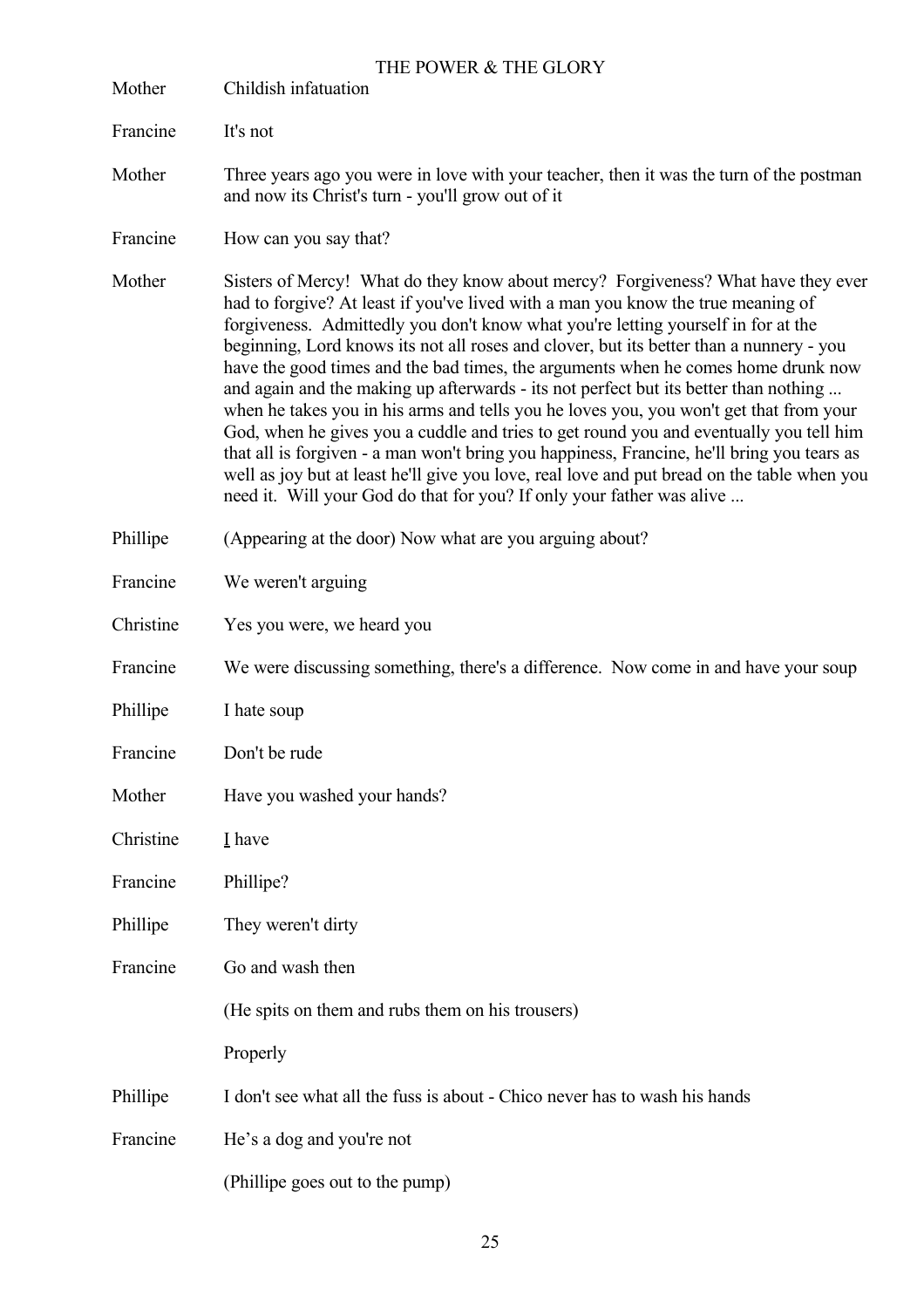|           | THE POWER & THE GLORY<br>I don't know where he gets it from                                                                                                       |
|-----------|-------------------------------------------------------------------------------------------------------------------------------------------------------------------|
| Mother    | Don't look at me                                                                                                                                                  |
| Francine  | Do you want to come up to the table?                                                                                                                              |
| Mother    | You can bring it over here                                                                                                                                        |
|           | (She takes some soup to her mother)                                                                                                                               |
| Christine | He doesn't wash them, you know, he only pretends                                                                                                                  |
| Francine  | Don't tell tales Christine, God prefers those who keep their own counsel                                                                                          |
|           | (Phillipe returns)                                                                                                                                                |
|           | Are they clean? (He nods)                                                                                                                                         |
|           | Let me see (she inspects them again) They'll have to do I suppose (Phillipe grins<br>cheekily and is about to start) We haven't said Grace yet                    |
| Phillipe  | Aw!                                                                                                                                                               |
| Francine  | Hands together, eyes closed - you too Christine (they do so while Phillipe peeps) "For<br>what we are about to receive may the Lord make us truly thankful  Amen" |
| Phillipe  | If I get born again I'm going to come back as a dog                                                                                                               |
| Francine  | Manners are the one thing that separates us from the animals - do you wish to be<br>thought of as an animal Phillipe?                                             |
| Christine | I already think of him as an animal! (Phillipe kicks her under the table) Ow!                                                                                     |
|           | (Phillipe has tasted the soup and put down his spoon)                                                                                                             |
| Francine  | Now what's up?                                                                                                                                                    |
| Phillipe  | Its got bits in                                                                                                                                                   |
| Francine  | Of course it's got bits in - that's the meat                                                                                                                      |
| Phillipe  | I don't like it                                                                                                                                                   |
| Francine  | What do you mean you don't like it?                                                                                                                               |
| Phillipe  | I don't like it                                                                                                                                                   |
| Francine  | You'd eat it if you were hungry                                                                                                                                   |
| Phillipe  | I am hungry but I still don't like it                                                                                                                             |
| Mother    | For goodness sake, give him some bread and jam                                                                                                                    |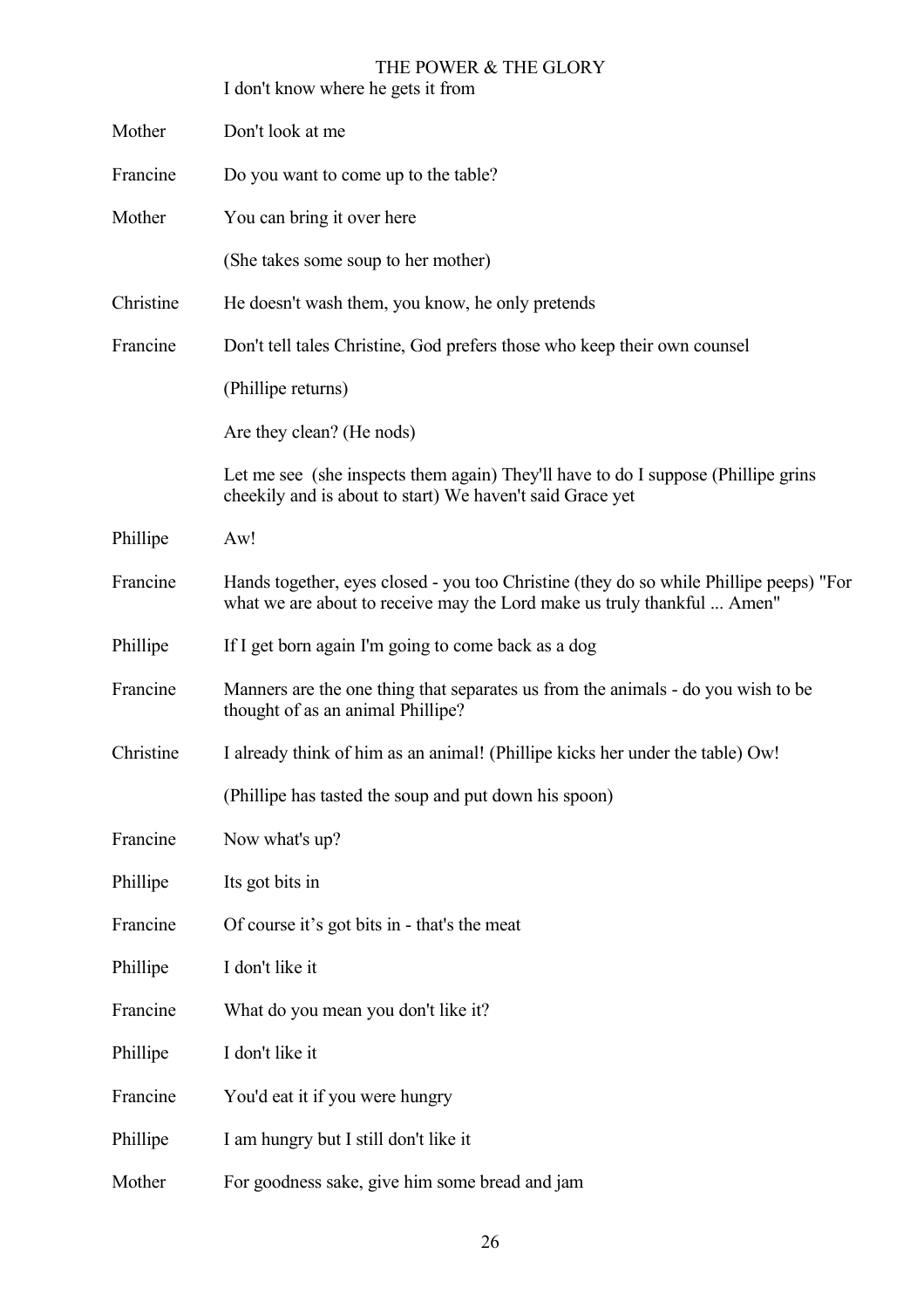| Francine | THE POWER & THE GLORY<br>He should be made to eat it, Langouste's meat is expensive                                                         |
|----------|---------------------------------------------------------------------------------------------------------------------------------------------|
| Mother   | Anything for a quiet life                                                                                                                   |
| Francine | Have you been eating sweets again?                                                                                                          |
| Phillipe | N <sub>0</sub>                                                                                                                              |
| Francine | I bet you have. Why can't you eat it nicely like your sister?                                                                               |
|          | (He turns to look at Christine who is eating angelically. He pulls a face at her and puts<br>out his tongue)                                |
|          | (The lights dim and come up again at the bridge - Peter is throwing pebbles into the<br>water as Francine comes along on her evening walk). |
| Francine | I'm sorry, I didn't mean to make you jump                                                                                                   |
| Peter    | That's all right, I was miles away                                                                                                          |
| Francine | You speak French?                                                                                                                           |
| Peter    | A little (Holding out a hand) Peter                                                                                                         |
| Francine | (Not taking it) Francine                                                                                                                    |
| Peter    | "Francine." Nice name                                                                                                                       |
| Francine | You think so?                                                                                                                               |
| Peter    | Definitely                                                                                                                                  |
|          | (They both stare over the bridge towards the water for a while then he turns and offers<br>her a coin)                                      |
| Francine | What's this?                                                                                                                                |
| Peter    | A German penny for your thoughts                                                                                                            |
| Francine | (Trying to return it) There's no need                                                                                                       |
| Peter    | What's the big decision?                                                                                                                    |
| Francine | Whether to stay at home or to leave                                                                                                         |
| Peter    | You must leave                                                                                                                              |
| Francine | Just like that?                                                                                                                             |
| Peter    | That's what I did. I haven't regretted it yet – why are you looking so worried?                                                             |
| Francine | I'll be in trouble if my mother hears that I've been talking to a German soldier                                                            |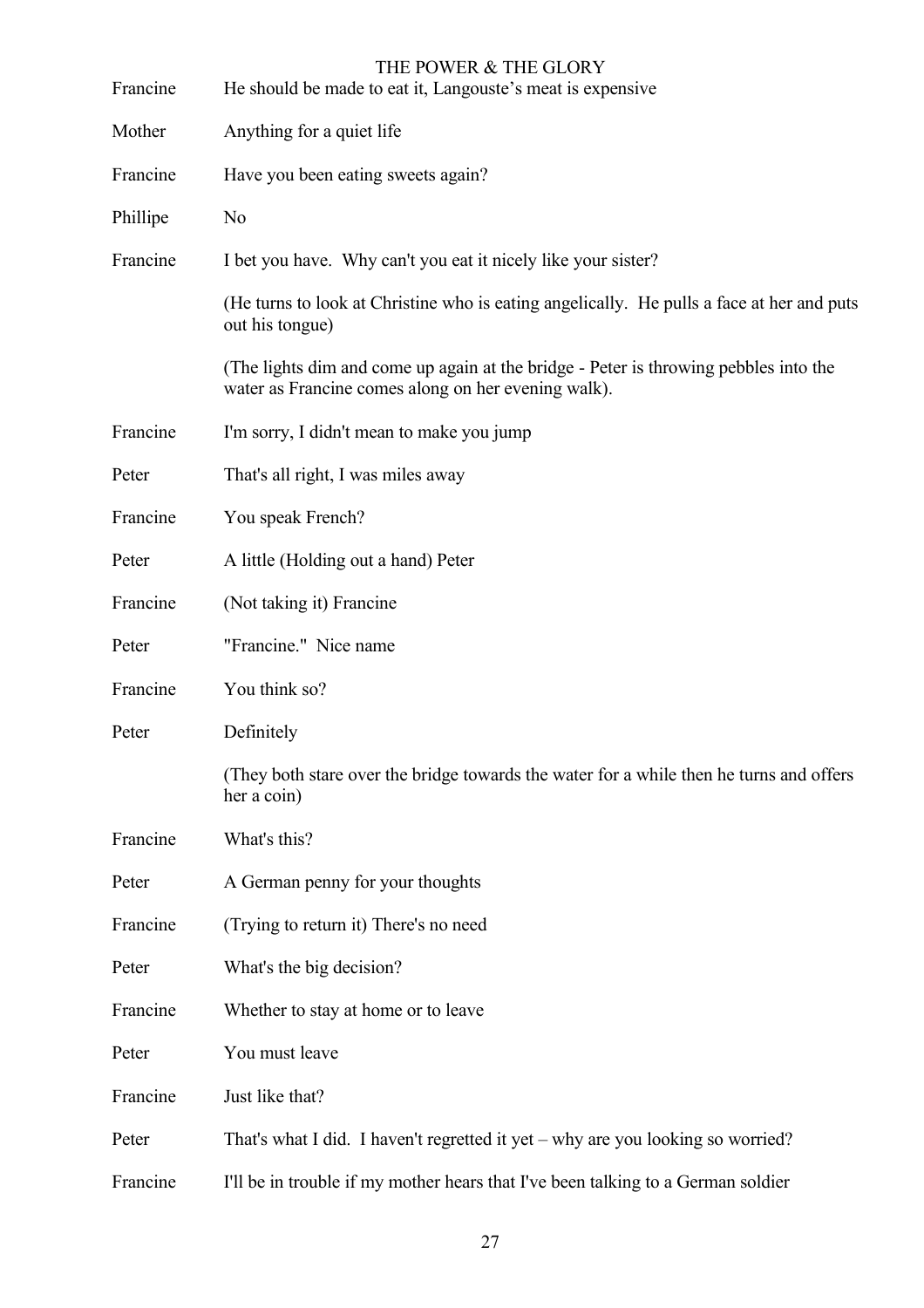| Peter    | THE POWER & THE GLORY<br>And I'm not supposed to talk to you so that makes two of us. Where will you go if you<br>leave? |
|----------|--------------------------------------------------------------------------------------------------------------------------|
| Francine | Not far - just to the convent school                                                                                     |
| Peter    | Convent? You're not going to be a nun?                                                                                   |
| Francine | Why not?                                                                                                                 |
| Peter    | It'd be such a waste                                                                                                     |
| Francine | Why?                                                                                                                     |
| Peter    | You're far too pretty for that - nuns are supposed to be old and plain and wrinkly and<br>you're none of those things    |
| Francine | Thank you very much                                                                                                      |
| Peter    | Well you're not  isn't there anything else you can do?                                                                   |
| Francine | My mother wants me to work in the bread shop                                                                             |
| Peter    | Good for her                                                                                                             |
| Francine | But I'm not going to                                                                                                     |
| Peter    | Made up your mind have you?                                                                                              |
| Francine | I think so, but it's such a big decision                                                                                 |
| Peter    | Don't you want to get married?                                                                                           |
| Francine | I will be married - to the Lord                                                                                          |
| Peter    | I mean properly married, settle down and have a family?                                                                  |
| Francine | You don't understand, it's a calling                                                                                     |
| Peter    | I do - that's how I felt when I wanted to join up                                                                        |
| Francine | It's not quite the same                                                                                                  |
| Peter    | Isn't it? It felt like a calling to me, something I'd always wanted to do - my mother<br>didn't want me to go either     |
| Francine | You're the first German soldiers we've seen down here                                                                    |
| Peter    | Do we come up to expectations?                                                                                           |
| Francine | There are some strange stories going round, you don't know what to believe - I thought<br>you'd all have two heads       |
| Peter    | No, only the one                                                                                                         |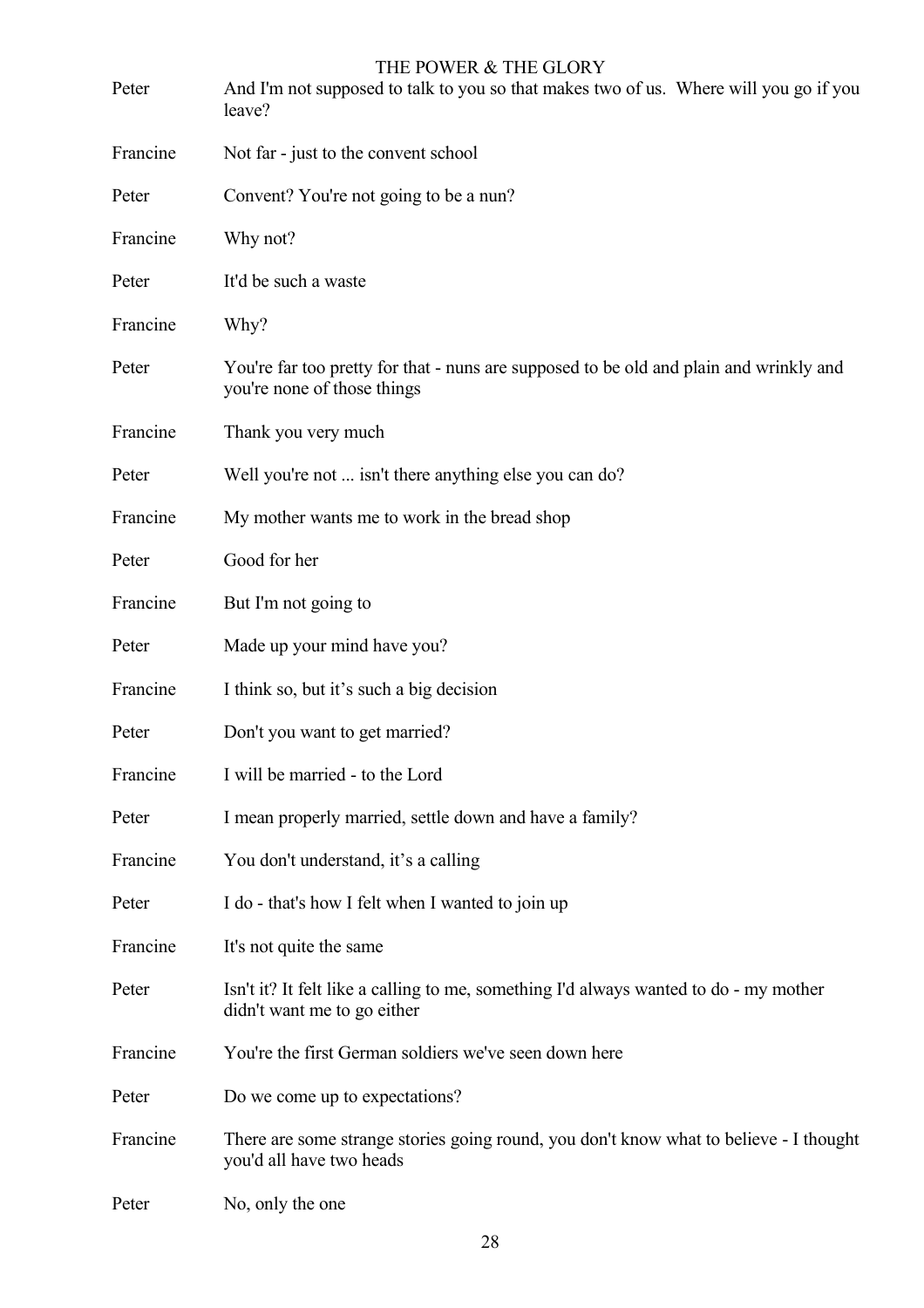| Francine | What are you doing here?                                                                                                                      |
|----------|-----------------------------------------------------------------------------------------------------------------------------------------------|
| Peter    | I can't say  well actually I don't really know yet - I've just joined them                                                                    |
| Francine | What does your unit do?                                                                                                                       |
| Peter    | I can't tell you that either because I don't know - something to do with counter-<br>espionage, looking for terrorists, that kind of thing    |
| Francine | I don't think you'll find many of those in Pompadour                                                                                          |
| Peter    | You never know, you could be one                                                                                                              |
| Francine | (Smiles) Then you'd have to arrest me                                                                                                         |
| Peter    | That sounds like a good idea - you're sure you're not a terrorist?                                                                            |
| Francine | 'Fraid not                                                                                                                                    |
| Peter    | Pity  Is it a good place to live?                                                                                                             |
| Francine | It's very boring, nothing eventful ever happens – we get the occasional tourist coming<br>to look at the church in summer but that's about it |
|          | (There is the sound of the church bell sounding in the distance)                                                                              |
| Peter    | What's that?                                                                                                                                  |
| Francine | The bell for evening service - I'd better be going                                                                                            |
| Peter    | You go to morning and evening service?                                                                                                        |
| Francine | And Sunday School                                                                                                                             |
| Peter    | You must be either very good or very bad                                                                                                      |
| Francine | My mother thinks it's a stage I'm going through                                                                                               |
| Peter    | I hope she's right, it'd be a great waste for you to be a nun - really, I mean it                                                             |
| Francine | How can you say that? You don't even know me                                                                                                  |
| Peter    | No, but I'd like to                                                                                                                           |
|          | (She turns to go)                                                                                                                             |
| Francine | Here's your penny back                                                                                                                        |
| Peter    | Keep it  as a souvenir                                                                                                                        |
|          | (There is a moment when their faces are close together as though they are about to kiss                                                       |

then the moment is gone and she goes off looking back at him occasionally)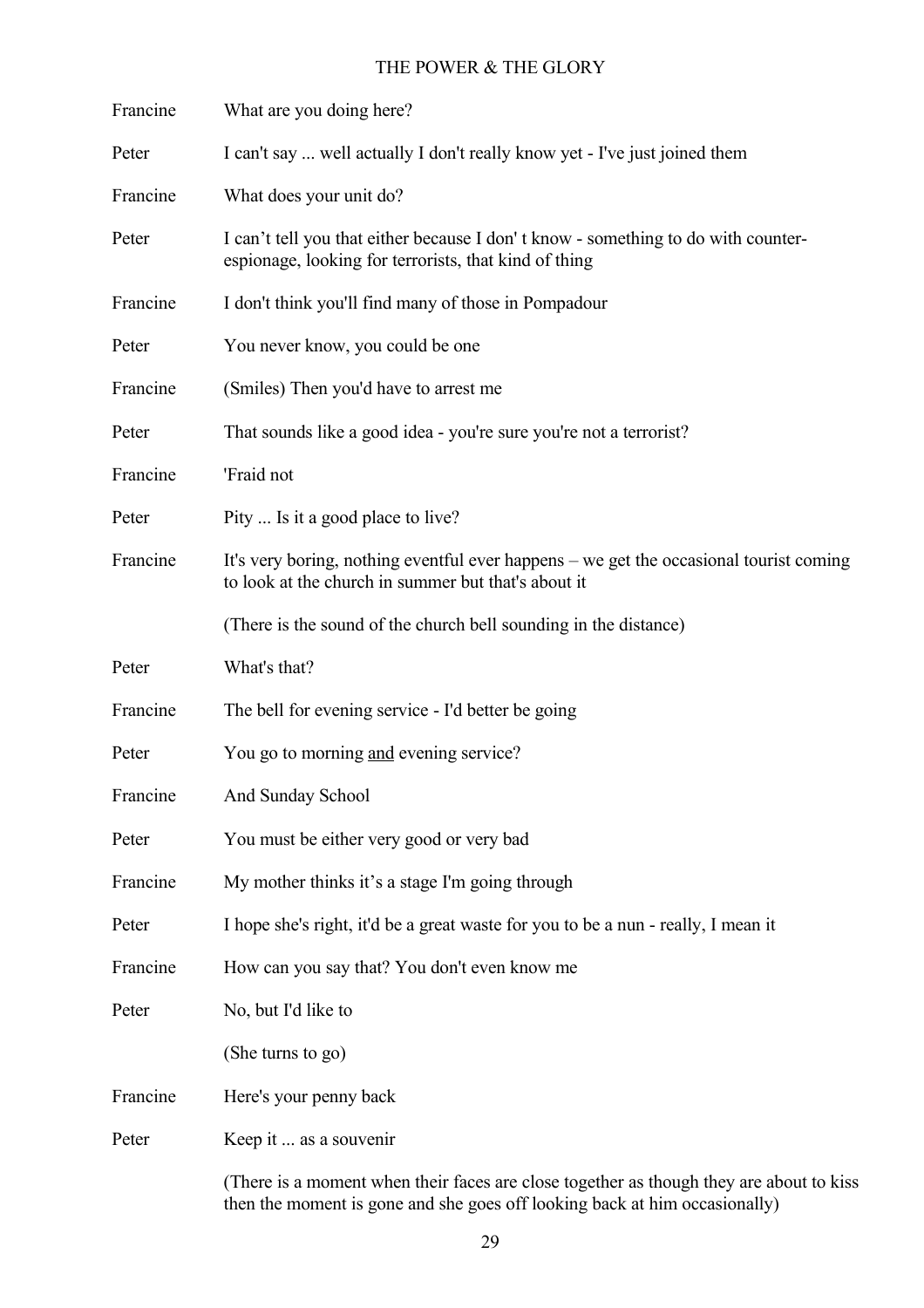(The lights come up inside the church after evensong as people are leaving. The organ is playing as Francine takes in the atmosphere and bows in front of the altar, kneeling in prayer. We are able to see both sides of the confessional box as Father Rambert goes in and Francine then takes her place on the other side)

| Francine | (As the organ music fades) Forgive me father for I have sinned                                                                                                                                                                                                                                             |
|----------|------------------------------------------------------------------------------------------------------------------------------------------------------------------------------------------------------------------------------------------------------------------------------------------------------------|
| Father   | How have you sinned my child?                                                                                                                                                                                                                                                                              |
| Francine | I have committed the sin of covetousness                                                                                                                                                                                                                                                                   |
| Father   | What have you coveted?                                                                                                                                                                                                                                                                                     |
| Francine | At church this morning I looked at the fine dresses of the Langouste girls and I was<br>envious of them, I wanted to be able to wear fine clothes like them                                                                                                                                                |
| Father   | Would they have made you a better person?                                                                                                                                                                                                                                                                  |
| Francine | No, father                                                                                                                                                                                                                                                                                                 |
| Father   | Would anyone have thought any better of you had you been wearing them?                                                                                                                                                                                                                                     |
| Francine | I suppose not                                                                                                                                                                                                                                                                                              |
| Father   | Then why did you want to be in their dresses?                                                                                                                                                                                                                                                              |
| Francine | Just that I've always been brought up in such plain things, second hand clothes and I<br>wanted to know what it feels like to feel the smoothness of silk against your skin                                                                                                                                |
| Father   | Did you come into the world wearing fine clothes?                                                                                                                                                                                                                                                          |
| Francine | No, father                                                                                                                                                                                                                                                                                                 |
| Father   | Will you be able to take them with you when you depart?                                                                                                                                                                                                                                                    |
| Francine | N <sub>0</sub>                                                                                                                                                                                                                                                                                             |
| Father   | Then why do you covet their fine gowns?                                                                                                                                                                                                                                                                    |
| Francine | It was just a passing feeling.                                                                                                                                                                                                                                                                             |
| Father   | A person's clothes don't live on after their deaths in the memories of those that knew<br>them, they fade and wear thin and fall to pieces - what doesn't perish is their reputation,<br>the good that they do while they're on this earth - that is the vestment you should seek<br>to wear  is that all? |
| Francine | No father, there's something else                                                                                                                                                                                                                                                                          |
| Father   | Go on                                                                                                                                                                                                                                                                                                      |
| Francine | I thought I was in love with Christ                                                                                                                                                                                                                                                                        |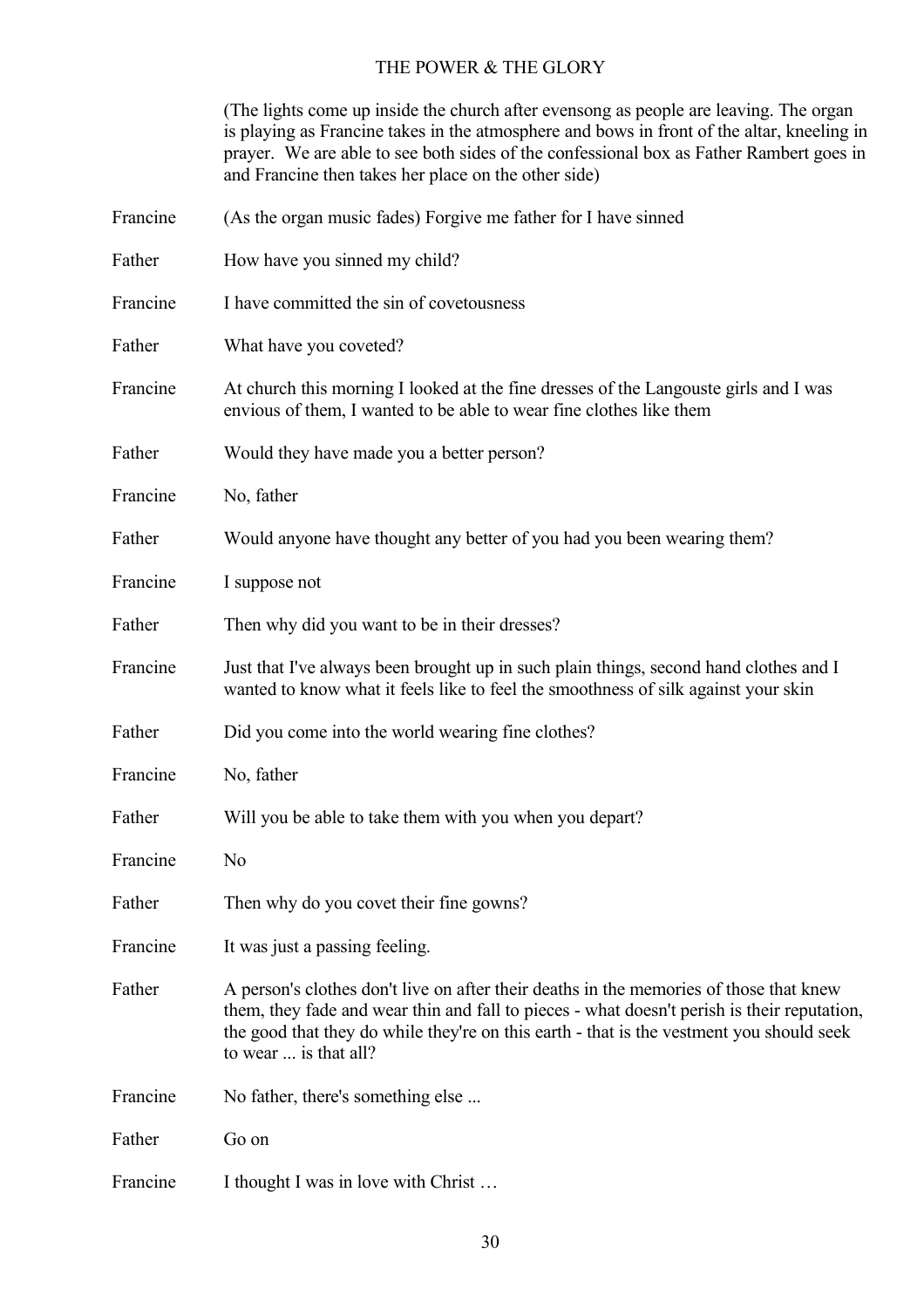| Father   | THE POWER & THE GLORY<br>Yes?                                                                                                                                         |
|----------|-----------------------------------------------------------------------------------------------------------------------------------------------------------------------|
| Francine | And that I wanted to serve him                                                                                                                                        |
| Father   | Well?                                                                                                                                                                 |
| Francine | I'm troubled now because I don't feel so certain                                                                                                                      |
| Father   | Something has happened?                                                                                                                                               |
| Francine | I was talking to a stranger this afternoon, a young man  he stood near me  and                                                                                        |
| Father   | And?                                                                                                                                                                  |
| Francine | I felt a strange sensation  I was flattered by his attention, his smile was attractive and<br>his laughter infectious                                                 |
| Father   | Go on  what did you feel?                                                                                                                                             |
| Francine | The strangest of emotions  I felt as though I wanted him to touch me, to kiss me  I<br>can't explain it                                                               |
| Father   | You've never felt like this before?                                                                                                                                   |
| Francine | Never                                                                                                                                                                 |
| Father   | That, my child, was simply lust                                                                                                                                       |
| Francine | But I've never felt like that before about anyone - he was a complete stranger - I didn't<br>even know him                                                            |
| Father   | It matters not - it's Francine isn't it? You're simply changing, Francine, from a girl into a<br>woman - it's quite natural                                           |
| Francine | But was it sinful father, to feel like that?                                                                                                                          |
| Father   | It could be, if you were a married woman but you're not so there's an end to it                                                                                       |
| Francine | Do all grown women have feelings like that?                                                                                                                           |
| Father   | I'm not a woman so I wouldn't know - I presume they do from time to time - I know<br>men do                                                                           |
| Francine | You have such feelings Father? You? But you're a priest and you're you're                                                                                             |
| Father   | "Old" is the word you're looking for                                                                                                                                  |
| Francine | I never thought                                                                                                                                                       |
| Father   | Just because I wear the vestments of a priest doesn't mean I don't have the feelings of a<br>man - do you think they all fly away as soon as you take your holy vows? |
| Francine | Of course not, just that                                                                                                                                              |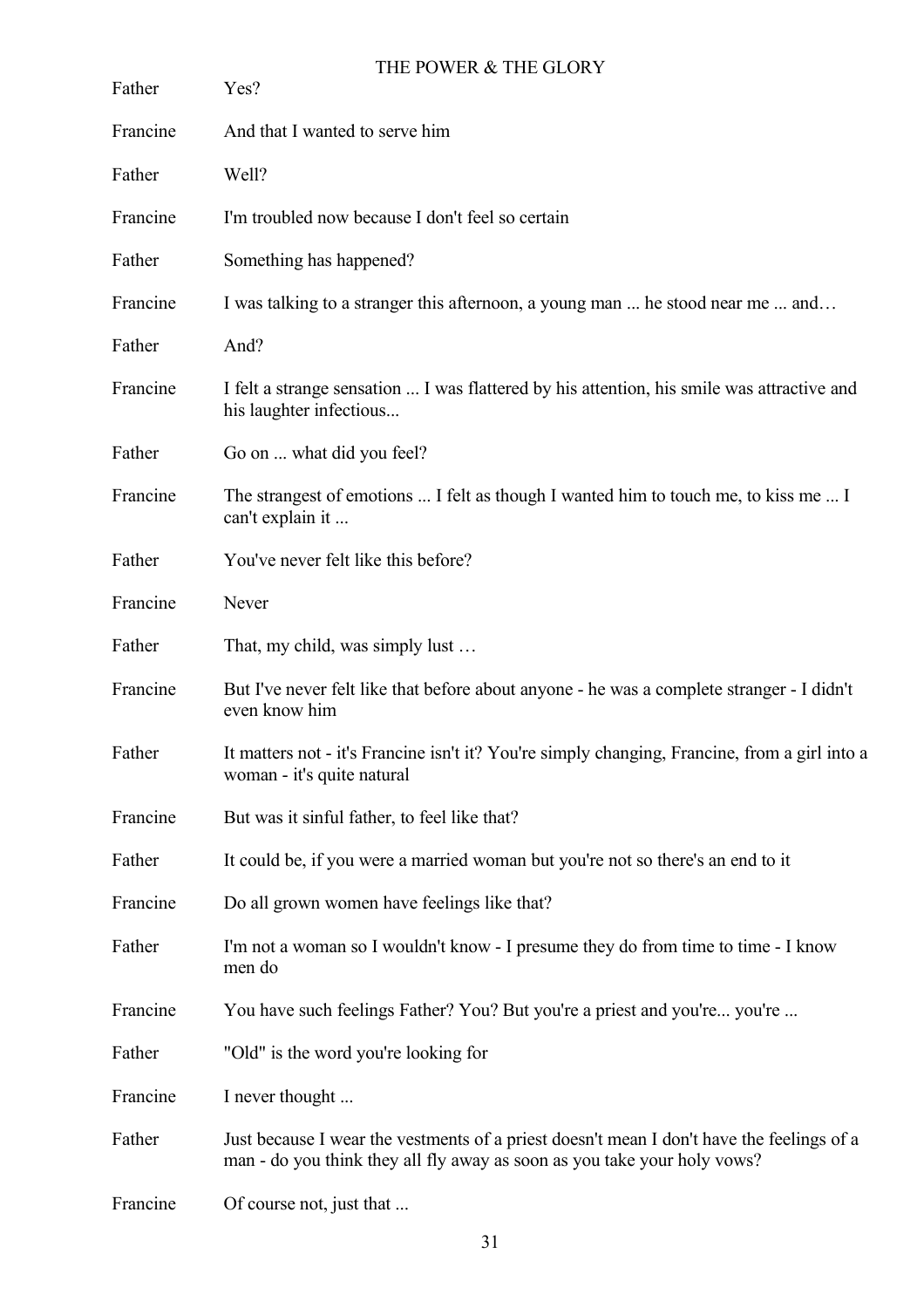| Father   | Your feelings are natural Francine, they were put there for a reason - to bring together<br>men and women to have children in holy matrimony - the trouble comes later                                                                                                   |
|----------|--------------------------------------------------------------------------------------------------------------------------------------------------------------------------------------------------------------------------------------------------------------------------|
| Francine | Later?                                                                                                                                                                                                                                                                   |
| Father   | After they're married - that's why the Lord gave us the power of free will, the ability to<br>decide for ourselves - unfortunately some of us have more self control than others                                                                                         |
| Francine | But how does that affect me? I was so sure before that I wanted to serve the Lord and<br>now  now I don't know                                                                                                                                                           |
| Father   | You're being tested Francine, that's all, being given a choice                                                                                                                                                                                                           |
| Francine | But which is the good and which is the bad?                                                                                                                                                                                                                              |
| Father   | That is for you to decide                                                                                                                                                                                                                                                |
| Francine | Can't you help me?                                                                                                                                                                                                                                                       |
| Father   | Not on this occasion - you see we all have within us the power to do good or evil and<br>throughout our lives there's a struggle going on - sometimes one wins and sometimes<br>the other - unfortunately the Lord leaves the choices up to you  is there anything else? |
| Francine | No, father                                                                                                                                                                                                                                                               |
| Father   | Say three Hail Mary's and pray for forgiveness                                                                                                                                                                                                                           |
|          | (The lights cross fade to the sergeant's quarters in the back of the hotel)                                                                                                                                                                                              |
| Jungen   | Peter! I want a word with you                                                                                                                                                                                                                                            |
| Peter    | What's up?                                                                                                                                                                                                                                                               |
| Jungen   | Who was the girl you were talking to down by the bridge?                                                                                                                                                                                                                 |
| Peter    | What girl?                                                                                                                                                                                                                                                               |
| Jungen   | Don't play games with me. You're lucky it was me who saw you, if it had been one of<br>the others you would have been in serious trouble                                                                                                                                 |
| Peter    | She's just a girl from the village                                                                                                                                                                                                                                       |
| Jungen   | You know what the orders were?                                                                                                                                                                                                                                           |
| Peter    | Not to mix with the local inhabitants - I was only talking to her for heaven's sake                                                                                                                                                                                      |
| Jungen   | (Taking him by the shoulders and looking at him seriously) Listen - when the boss told<br>you not to fraternize with the inhabitants there was a reason for it, O.K?                                                                                                     |
| Peter    | What reason?                                                                                                                                                                                                                                                             |
| Jungen   | I can't tell you that, all I can tell you is that it's better not to get involved                                                                                                                                                                                        |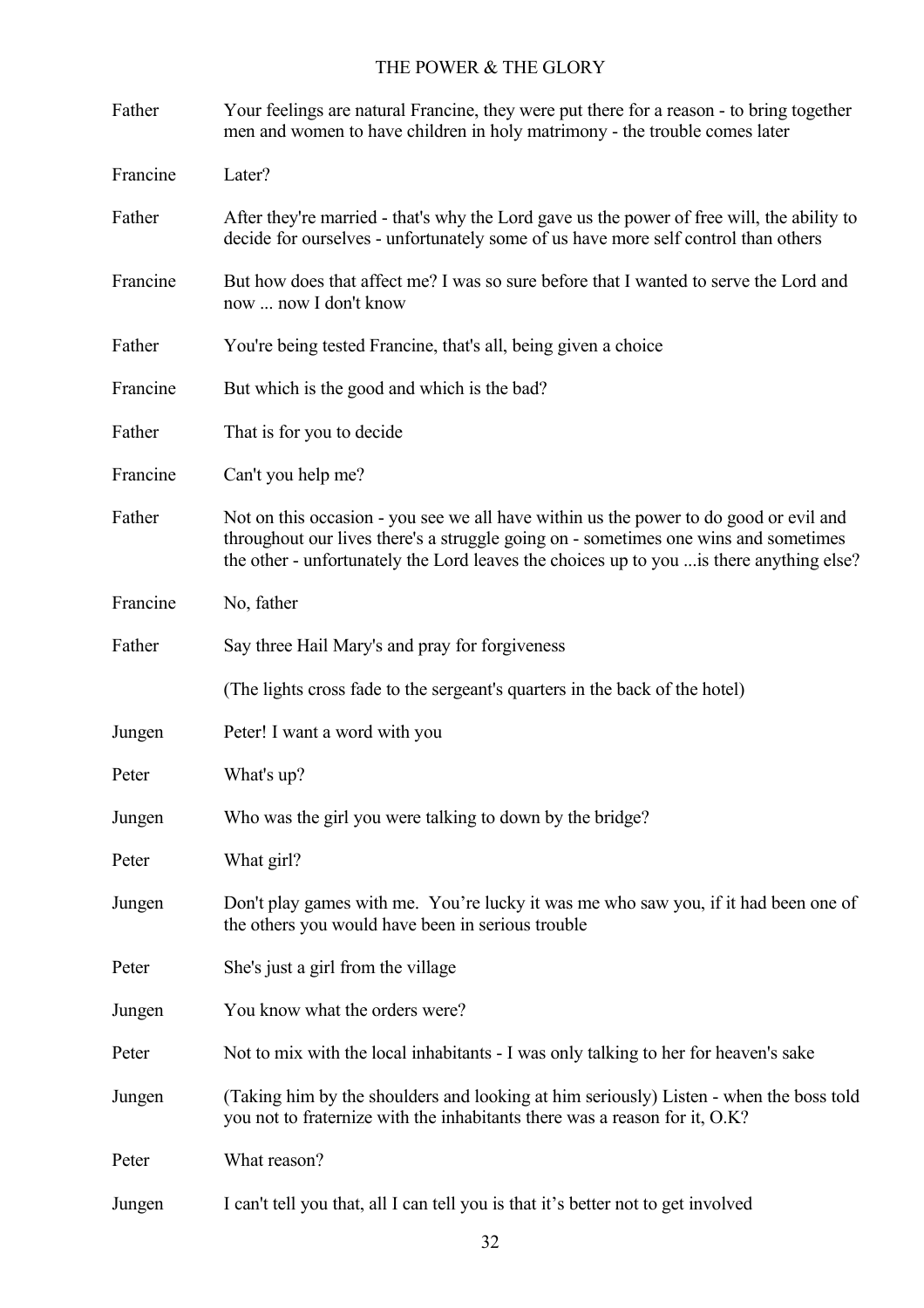| Peter      | Why not?                                                                                                                                                                                                                                                                                           |
|------------|----------------------------------------------------------------------------------------------------------------------------------------------------------------------------------------------------------------------------------------------------------------------------------------------------|
| Jungen     | It just is, all right?                                                                                                                                                                                                                                                                             |
| Peter      | I don't understand                                                                                                                                                                                                                                                                                 |
| Jungen     | It makes things more  more 'difficult' if you get involved                                                                                                                                                                                                                                         |
| Peter      | How so?                                                                                                                                                                                                                                                                                            |
| Jungen     | Just take my word for it                                                                                                                                                                                                                                                                           |
|            | (Jungen goes off leaving Peter looking bewildered. As he goes Lammerding comes on<br>holding an empty bottle)                                                                                                                                                                                      |
|            | Lammerding (Slurred) Ah, the boy - you'll do                                                                                                                                                                                                                                                       |
| Peter      | Sir?                                                                                                                                                                                                                                                                                               |
|            | Lammerding This bottle appears to be empty for some reason - I'd like you to go and fetch me another<br>from that Doucier woman                                                                                                                                                                    |
| Peter      | But the bar will be closed now Major                                                                                                                                                                                                                                                               |
|            | Lammerding Another bottle - and make it snappy                                                                                                                                                                                                                                                     |
| Peter      | (Agreeing) Sir!  Sir, can I ask you something?                                                                                                                                                                                                                                                     |
| Lammerding | What?                                                                                                                                                                                                                                                                                              |
| Peter      | What kind of counter-terrorism do we do?                                                                                                                                                                                                                                                           |
| Lammerding | Do? Do? We do what we have to do  we do what is necessary  what kind of<br>question is that?                                                                                                                                                                                                       |
| Peter      | I just wondered                                                                                                                                                                                                                                                                                    |
|            | Lammerding You'll find out soon enough - now get me that damned bottle                                                                                                                                                                                                                             |
|            | (The boy goes off)                                                                                                                                                                                                                                                                                 |
|            | (Lights cross fade to the bedroom of the Fabergé children where Francine is tucking<br>them in)                                                                                                                                                                                                    |
| Francine   | (To Phillipe who's being a nuisance) When you've quite finished  hands together,<br>eyes closed  'Lighten our darkness we beseech thee 0 Lord; and by thy great mercy<br>defend us from all the perils and dangers of this night; for the love of thy only Son, our<br>saviour Jesus Christ  Amen' |
| Phillipe   | Amen                                                                                                                                                                                                                                                                                               |
| Christine  | Amen                                                                                                                                                                                                                                                                                               |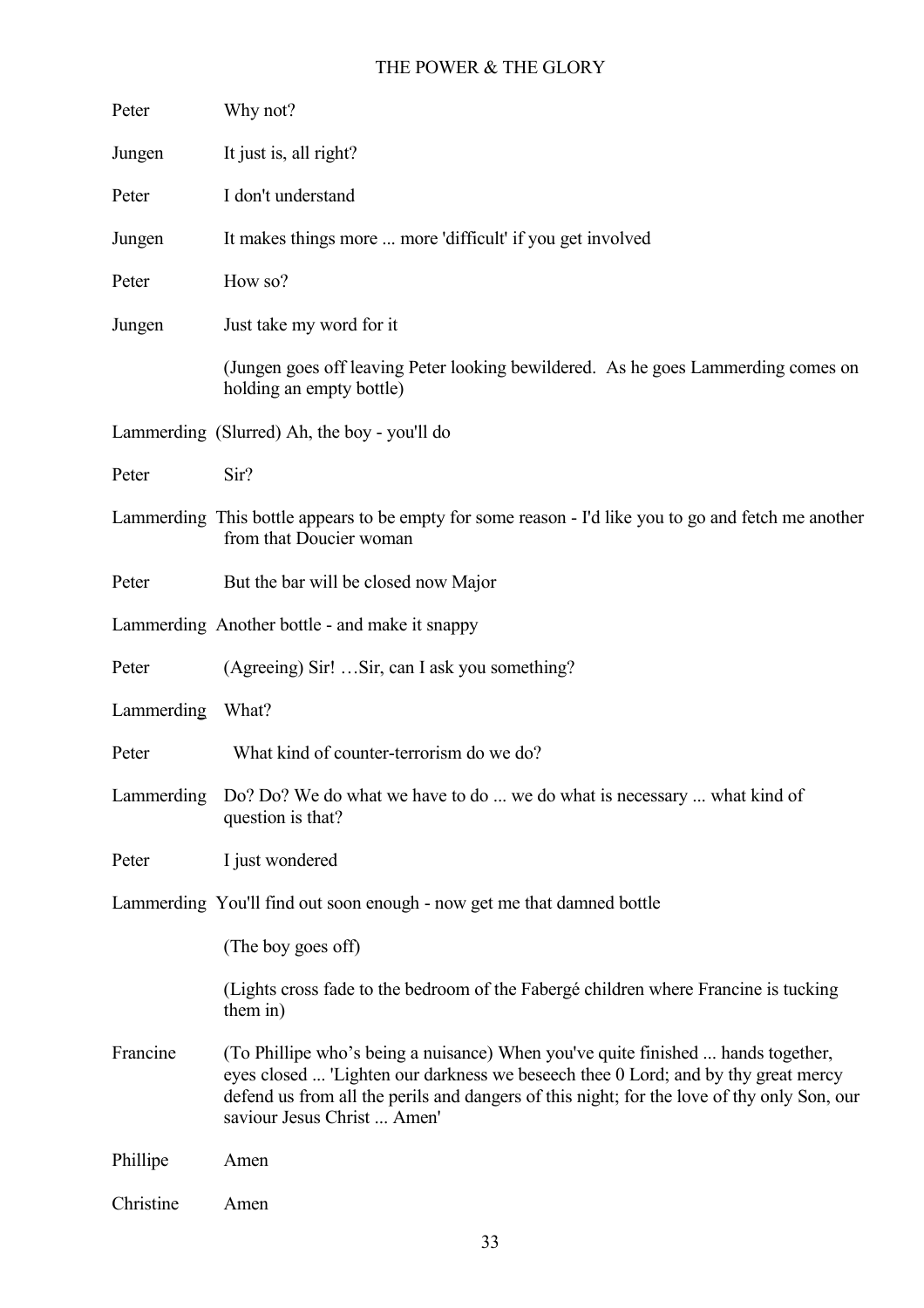| Phillipe  | Why do we always have to say that?                                                                                           |
|-----------|------------------------------------------------------------------------------------------------------------------------------|
| Francine  | We just do                                                                                                                   |
| Phillipe  | We've never been in any danger                                                                                               |
| Christine | How do you know? You might have been and not known it if you were as leep                                                    |
| Phillipe  | Of course I would have known                                                                                                 |
| Christine | Not necessarily                                                                                                              |
| Phillipe  | I think it's silly saying prayers                                                                                            |
| Francine  | Why is it?                                                                                                                   |
| Phillipe  | It just is. We prayed for papa to get better and he never did                                                                |
| Christine | That doesn't mean anything. He might have been too poorly for prayers to help, isn't<br>that right Francine?                 |
| Francine  | Yes, that's right, the Lord sometimes works in mysterious ways that we don't<br>understand - now settle down and go to sleep |
|           | (Pause)                                                                                                                      |
| Christine | (Whispered to Phillipe) Do you think she kisses him?                                                                         |
|           | (They giggle)                                                                                                                |
| Mother    | What's that?                                                                                                                 |
| Phillipe  | Francine's got a boyfriend                                                                                                   |
| Francine  | I beg your pardon!                                                                                                           |
| Christine | We saw them talking together by the bridge                                                                                   |
| Mother    | Is this true?                                                                                                                |
| Francine  | We were just talking - we'd only just met                                                                                    |
| Mother    | Who is he?                                                                                                                   |
| Phillipe  | A German soldier                                                                                                             |
| Francine  | Phillipe! You little tell-tale                                                                                               |
| Mother    | Is this right what he says?                                                                                                  |
| Francine  | We were just talking                                                                                                         |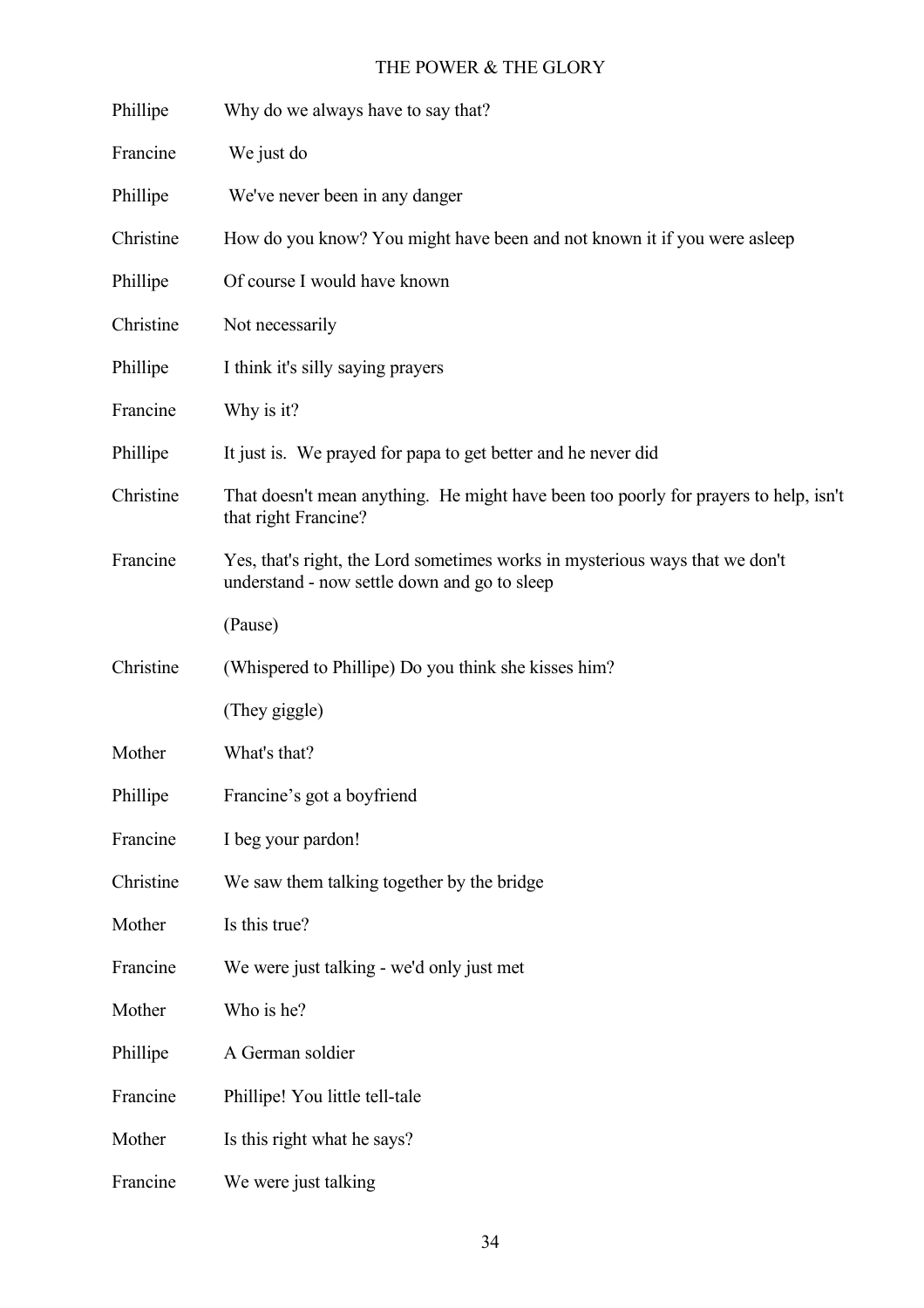| Mother     | THE POWER & THE GLORY<br>No matter - no daughter of mine's going to frequent with a German                                                                                                                                             |
|------------|----------------------------------------------------------------------------------------------------------------------------------------------------------------------------------------------------------------------------------------|
| Francine   | But what harm does it do?                                                                                                                                                                                                              |
| Mother     | You don't know them, you don't know what they're capable of                                                                                                                                                                            |
| Francine   | We were only talking                                                                                                                                                                                                                   |
| Mother     | You won't see him again - is that clear?                                                                                                                                                                                               |
| Francine   | But ?                                                                                                                                                                                                                                  |
| Mother     | Never again, over my dead body                                                                                                                                                                                                         |
| Francine   | (Resignedly) Yes maman                                                                                                                                                                                                                 |
|            | (In the background the children giggle as the lights fade)                                                                                                                                                                             |
|            | (They rise to find Mr Langouste and his wife and daughters having breakfast with<br>Major Lammerding and his officers)                                                                                                                 |
| Langouste  | I'm so pleased you could join us major, it isn't of ten that we have guests for breakfast.<br>Pompadour is such an isolated place, its not often we get the opportunity of having<br>anyone as important as yourselves to dine with us |
|            | Lammerding You flatter me                                                                                                                                                                                                              |
| Mdme L     | More coffee major?                                                                                                                                                                                                                     |
|            | Lammerding You're too kind                                                                                                                                                                                                             |
| Langouste  | Would you like anything else to eat?                                                                                                                                                                                                   |
|            | Lammerding No thank you, I've had quite sufficient. You eat very well, monsieur                                                                                                                                                        |
| Langouste  | And why not, "Eat drink and be merry', that's what I say                                                                                                                                                                               |
| Mdme L     | Your officers seem to have plenty to talk about                                                                                                                                                                                        |
| Lammerding | Only because you have such charming daughters, madame                                                                                                                                                                                  |
| Langouste  | Now who is the flatterer, major?                                                                                                                                                                                                       |
| Madame L   | We rarely see anyone of interest in these parts. It's so refreshing to have someone<br>sensible to talk to - the locals are so  how shall I say? So parochial                                                                          |
| Langouste  | I have an idea                                                                                                                                                                                                                         |
| Mdme L     | Not another one                                                                                                                                                                                                                        |
| Langouste  | Why don't I show the major round the village this morning and tonight we'll celebrate<br>their arrival with a dance in the village hall? What do you say major?                                                                        |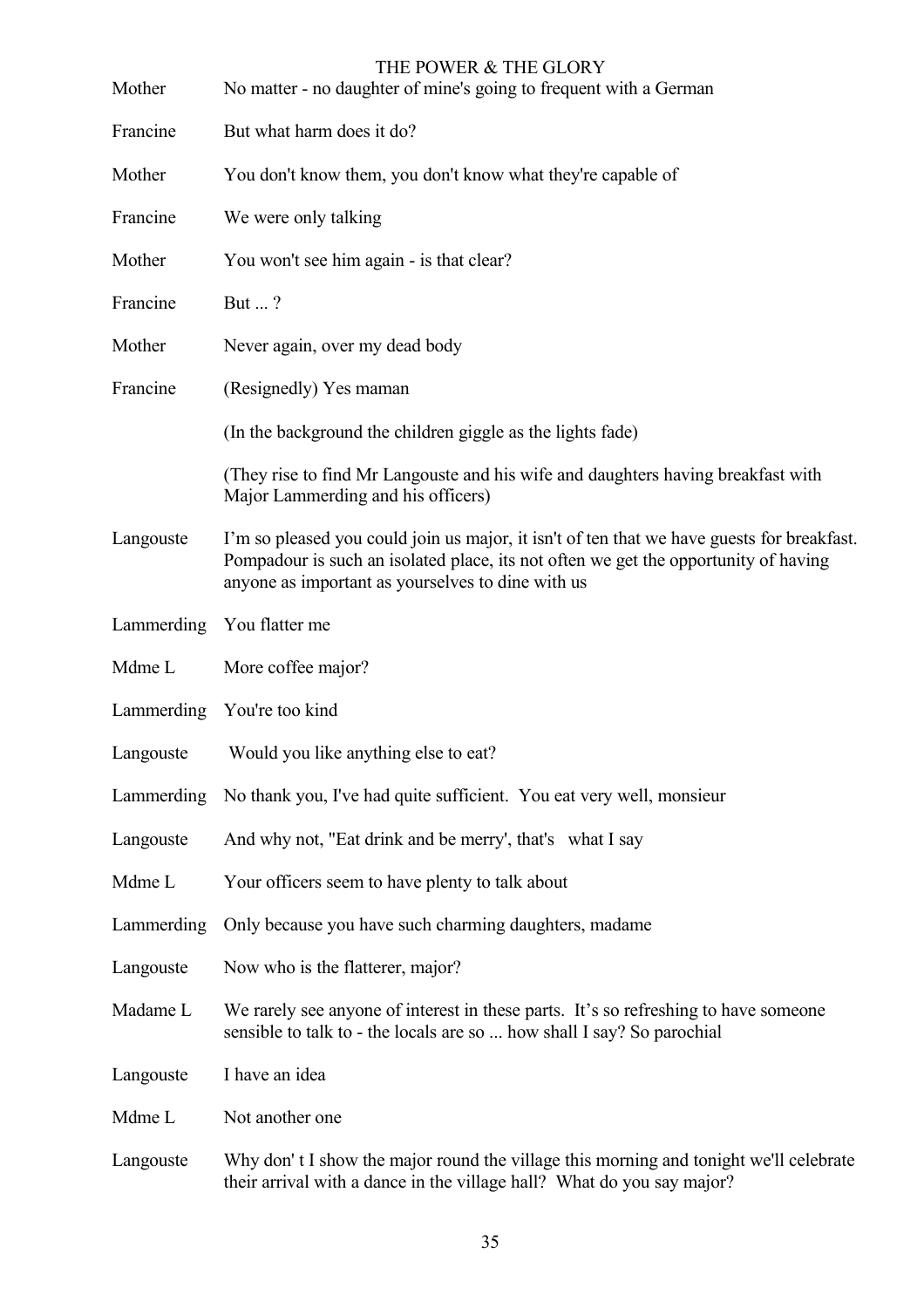| Lammerding | THE POWER & THE GLORY<br>That would be most kind of you                                                                                      |
|------------|----------------------------------------------------------------------------------------------------------------------------------------------|
| Mdme L     | Did you hear that Angeline? We're going to have a dance                                                                                      |
| Angeline   | A dance? Where?                                                                                                                              |
| Mdme L     | Here, in the village hall                                                                                                                    |
| Beatrice   | But I've got nothing to wear                                                                                                                 |
| Mdme L     | You've got lots of dresses.                                                                                                                  |
| Beatrice   | But they're so passé. They're not wearing anything like that this year in the capital                                                        |
| Mdme L     | No-one here's going to know                                                                                                                  |
| Beatrice   | I'll know                                                                                                                                    |
| Angeline   | What she means is she can't get into any of them                                                                                             |
| Beatrice   | Are you trying to say I've put on weight?                                                                                                    |
| Angeline   | I don't have to say it, its obvious for everyone to see                                                                                      |
| Beatrice   | I haven't, I haven't put on weight have I maman?                                                                                             |
| Mdme L     | You are filling out a little, Beatrice                                                                                                       |
| Angeline   | Told you                                                                                                                                     |
| Beatrice   | (Storming out) I think you're all being simply horrible to me                                                                                |
| Langouste  | Daughters. Who would have them? They cost me the earth, major. Everything has to<br>be the latest fashion and of course expense is no object |
| Lammerding | Of course                                                                                                                                    |
| Langouste  | That's settled then, I shall get everything organised                                                                                        |
| Lammerding | If I could just see to my duties                                                                                                             |
| Langouste  | But of course  there is one thing major, I hope you don't mind me saying this but since<br>your arrival I have received a few complaints     |
| Lammerding | Complaints?                                                                                                                                  |
| Langouste  | About your men. They say they're sometimes a little - how shall I put it  sometimes a<br>little rowdy                                        |
|            | Lammerding Rowdy? I find that hard to believe                                                                                                |
|            |                                                                                                                                              |

Langouste I'd appreciate it if you could ask them to keep it down a little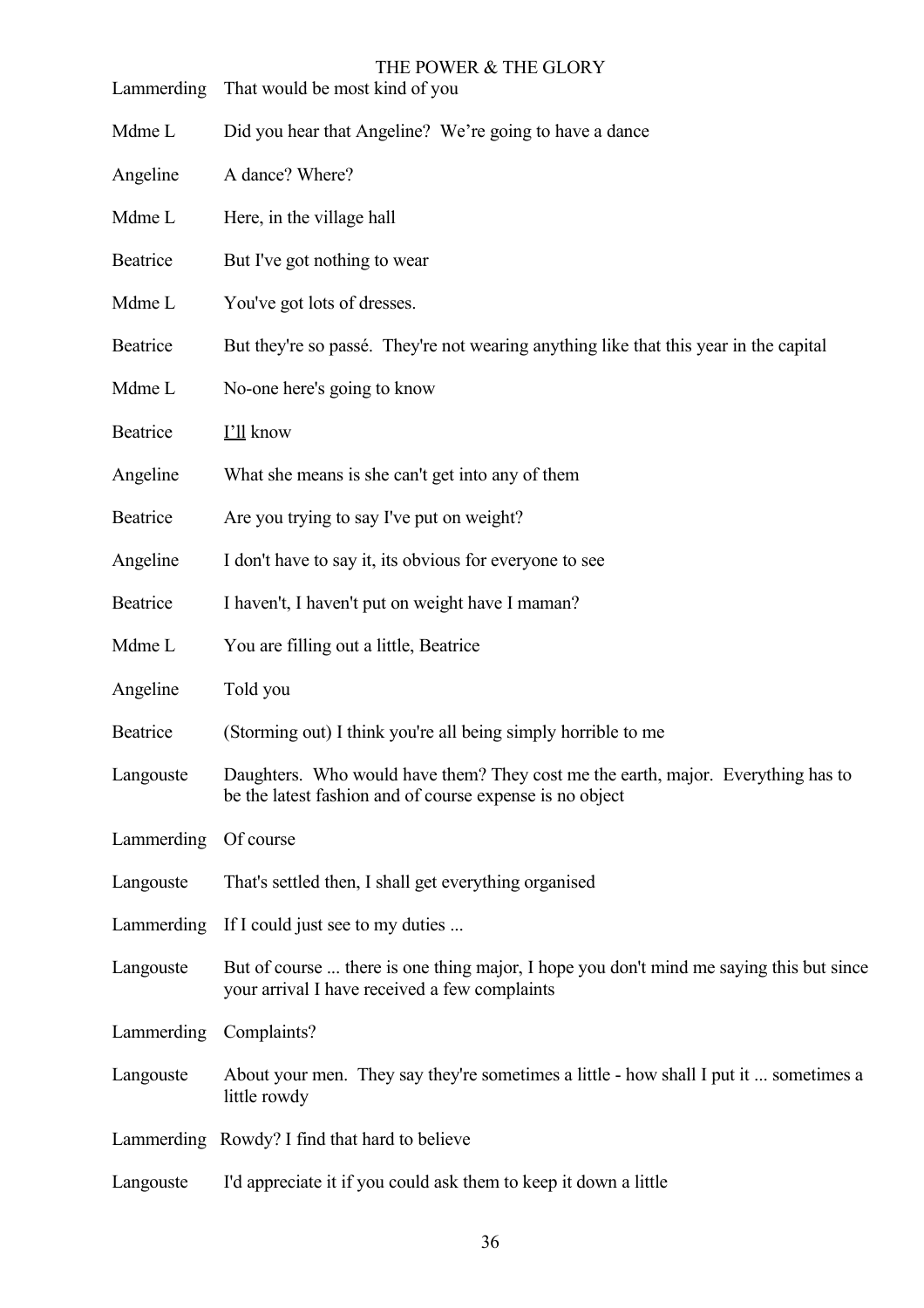| Lammerding | But of course. We don't want to incur the wrath of the local mayor, do we? (To Pfenig<br>& Schlater) See to it that the men are gainfully occupied and inform them in no<br>uncertain terms that they're to be on their best behaviour until this evening                                                             |
|------------|-----------------------------------------------------------------------------------------------------------------------------------------------------------------------------------------------------------------------------------------------------------------------------------------------------------------------|
| Pfenig     | Sir                                                                                                                                                                                                                                                                                                                   |
| Schlater   | Sir                                                                                                                                                                                                                                                                                                                   |
|            | (They salute and exit)                                                                                                                                                                                                                                                                                                |
| Mdme L     | I hear on the grapevine, major, that one of your men has some talent for writing                                                                                                                                                                                                                                      |
| Lammerding | Sgt Jungen? Yes, apparently so. I think his writing is probably better than his<br>soldiering                                                                                                                                                                                                                         |
| Mdme L     | I wonder if you could do me a favour. I too try to write a little in my spare time. We<br>have our own drama group here in Pompadour - nothing pretentious, you understand,<br>but we think we're quite professional in our own way. I wonder if you could take this<br>to your sergeant and ask him for his comments |
|            | (She hands him a large envelope)                                                                                                                                                                                                                                                                                      |
|            | Lammerding But of course                                                                                                                                                                                                                                                                                              |
| Langouste  | It must be such a responsibility being in charge of so many men                                                                                                                                                                                                                                                       |
| Lammerding | Not at all - its just a question of setting the ground rules - once they know they rules<br>they are like dogs, they know where they stand                                                                                                                                                                            |
| Langouste  | And if they break them?                                                                                                                                                                                                                                                                                               |
| Lammerding | If they break them they have to take the consequences (he smiles as they exit)                                                                                                                                                                                                                                        |
| Beatrice   | (To Angeline) Wasn't Captain Pfenig just adorable? Such broad shoulders and narrow<br>hips  and those eyes, such come-to-bed eyes - he was just nice enough to eat                                                                                                                                                    |
| Angeline   | Ah, but who did he want to talk to?                                                                                                                                                                                                                                                                                   |
| Beatrice   | He might have been talking to you Angeline, but what you don't know is that the whole<br>time he was actually looking at me                                                                                                                                                                                           |
| Angeline   | You can't mean that                                                                                                                                                                                                                                                                                                   |
| Beatrice   | I can and I do                                                                                                                                                                                                                                                                                                        |
|            | (Cross fade to soldiers standing to attention in the room at the back of the hotel.<br>Schlater and Pfenig are briefing them)                                                                                                                                                                                         |
| Schlater   | Nobody told you to move                                                                                                                                                                                                                                                                                               |
| Schultz    | I thought you'd finished Sir                                                                                                                                                                                                                                                                                          |
| Schlater   | I'll tell you when I've finished, all right                                                                                                                                                                                                                                                                           |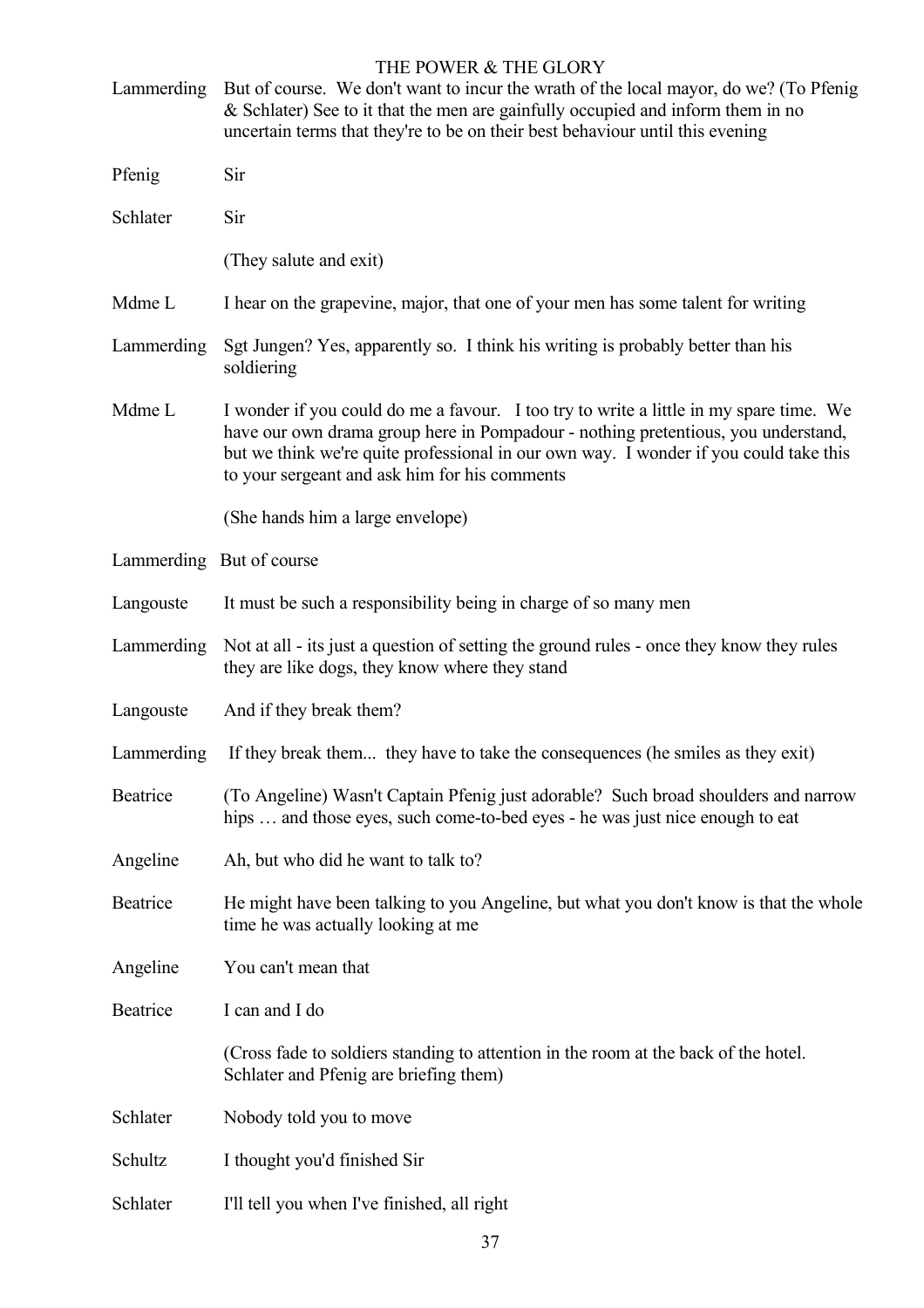| Schultz  | Sir!                                                                                                       |
|----------|------------------------------------------------------------------------------------------------------------|
| Pfenig   | Are there any more questions?                                                                              |
| Kranz    | While this is all going on, sir, while you're mixing with the local dignitaries, what will<br>we be doing? |
| Pfenig   | You'll have to amuse yourselves as best as you can                                                         |
| Kranz    | I thought as much                                                                                          |
| Schlater | What did you say?                                                                                          |
| Kranz    | I said, "Thank you very much" Sir                                                                          |
|          | (Pfenig and Schlater leave)                                                                                |
| Kranz    | A dance, that's all we needed                                                                              |
| Schultz  | If I'd known I would have brought my dress suit                                                            |
| Muller   | The boss was right, they don't even know there's a war going on. They're in their own<br>little world      |
| Jungen   | It's probably the mayor's way of showing off                                                               |
| Schultz  | Perhaps he's trying to marry off his daughters                                                             |
| Kranz    | He'll have to try harder than that, they've both got faces like bags of nails                              |
| Muller   | And the figures to go with them                                                                            |
|          | (They all laugh)                                                                                           |
| Kranz    | Perhaps the boy fancies one of them. What do you say son?                                                  |
| Peter    | No thanks                                                                                                  |
| Muller   | They could make a man of you, you know                                                                     |
| Jungen   | Leave him alone                                                                                            |
| Kranz    | You what?                                                                                                  |
| Jungen   | I said, "Leave him alone". Why do you always have to bring everybody down to your<br>own level?            |
| Kranz    | I wasn't talking to you, I was talking to the boy. Let him answer for himself                              |
| Jungen   | He doesn't want to answer, you're embarrassing him                                                         |
| Kranz    | Are we? Are we embarrassing you son? What's up then, are you still a virgin?                               |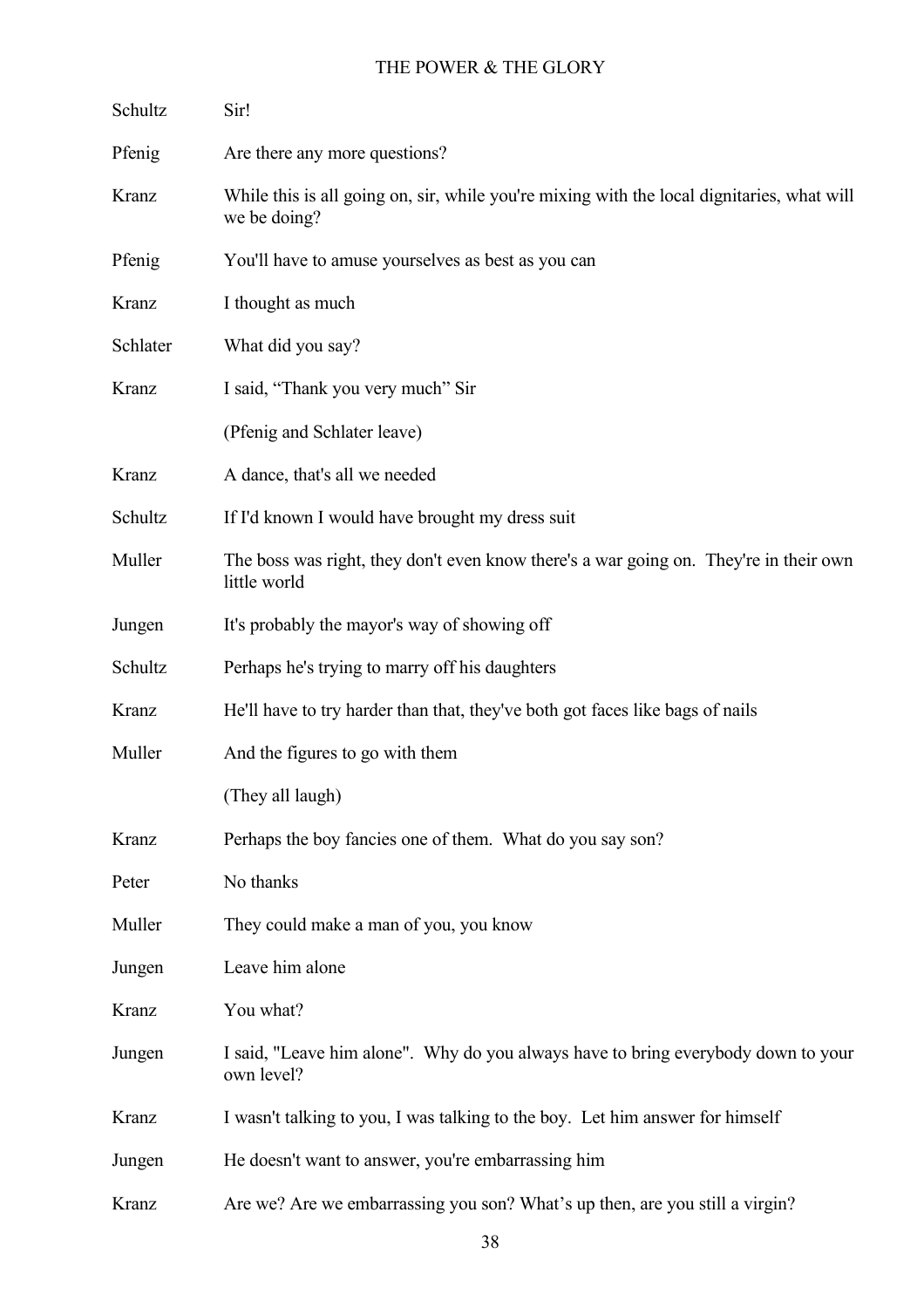| Muller    | He is, look, he's going all red                                                                                                                                                                                                                                                                                                                                                                                                                                                                                                                                                                                                                              |
|-----------|--------------------------------------------------------------------------------------------------------------------------------------------------------------------------------------------------------------------------------------------------------------------------------------------------------------------------------------------------------------------------------------------------------------------------------------------------------------------------------------------------------------------------------------------------------------------------------------------------------------------------------------------------------------|
|           | (Peter goes outside to escape and Jungen follows)                                                                                                                                                                                                                                                                                                                                                                                                                                                                                                                                                                                                            |
| Jungen    | Are you O.K?                                                                                                                                                                                                                                                                                                                                                                                                                                                                                                                                                                                                                                                 |
| Peter     | Why do they have to be so hurtful and coarse?                                                                                                                                                                                                                                                                                                                                                                                                                                                                                                                                                                                                                |
| Jungen    | You don't know what you've let yourself in for Peter. You're very young and naive. I<br>know you joined for the best of reasons but things aren't always what they seem.<br>Something happens to a man when you take him away from his home and you put him<br>in this kind of situation  when you give him control over the lives of others and he<br>finds he isn't answerable to anyone the possibilities are endless. You're creating either a<br>god or  the situation dehumanizes people, it allows them to do things that they didn't<br>ever think they were capable of                                                                              |
| Peter     | What kind of things?                                                                                                                                                                                                                                                                                                                                                                                                                                                                                                                                                                                                                                         |
| Jungen    | It takes them down to their lowest level. Once the machinery of war starts up its like a<br>great animal careering down a hill out of control. If you're on the back of it you just<br>have to hang on and go along with it - there's no turning back  there are some foolish<br>individuals along the way who try to stop it, to stand in its way - like the Maquis - they<br>snap at its ankles and nip at its tail, blowing up a bridge here and a railway line there,<br>but the creature isn't bothered by such minor irritations, they're like annoying flies that<br>have to be swept aside and crushed underfoot. Do you understand what I'm saying? |
| Peter     | If we should catch somebody blowing up a bridge what do we do with them? Where do<br>we send the prisoners?                                                                                                                                                                                                                                                                                                                                                                                                                                                                                                                                                  |
| Jungen    | That isn't something you need to worry about                                                                                                                                                                                                                                                                                                                                                                                                                                                                                                                                                                                                                 |
|           | (The scene changes to Langouste showing Lammerding around the town)                                                                                                                                                                                                                                                                                                                                                                                                                                                                                                                                                                                          |
| Langouste | So there you have it, Major, a guided tour of Pompadour. I know it's not much but we<br>have everything here that you could want in the largest of cities - the whole cross-<br>section of humanity. I'm just sorry there isn't more to see                                                                                                                                                                                                                                                                                                                                                                                                                  |
| Major L   | On the contrary, I'm very impressed. You own the bakery, the bread shop, the hotel. Is<br>there anything in Pompadour, Monsieur Langouste, that you do not own?                                                                                                                                                                                                                                                                                                                                                                                                                                                                                              |
| Langouste | Perhaps the church                                                                                                                                                                                                                                                                                                                                                                                                                                                                                                                                                                                                                                           |
| Major L   | Ah yes, the church                                                                                                                                                                                                                                                                                                                                                                                                                                                                                                                                                                                                                                           |
| Langouste | But I do attend most Sundays and I've just paid to have my name put on one of the<br>stained glass windows, so you could say I've left my mark on that                                                                                                                                                                                                                                                                                                                                                                                                                                                                                                       |
| Major L   | Amazing. As a leader of men and one having some control over the lives of others I<br>have to applaud you for your success - you appear to control the whole of Pompadour -<br>one might say you are Pompadour.                                                                                                                                                                                                                                                                                                                                                                                                                                              |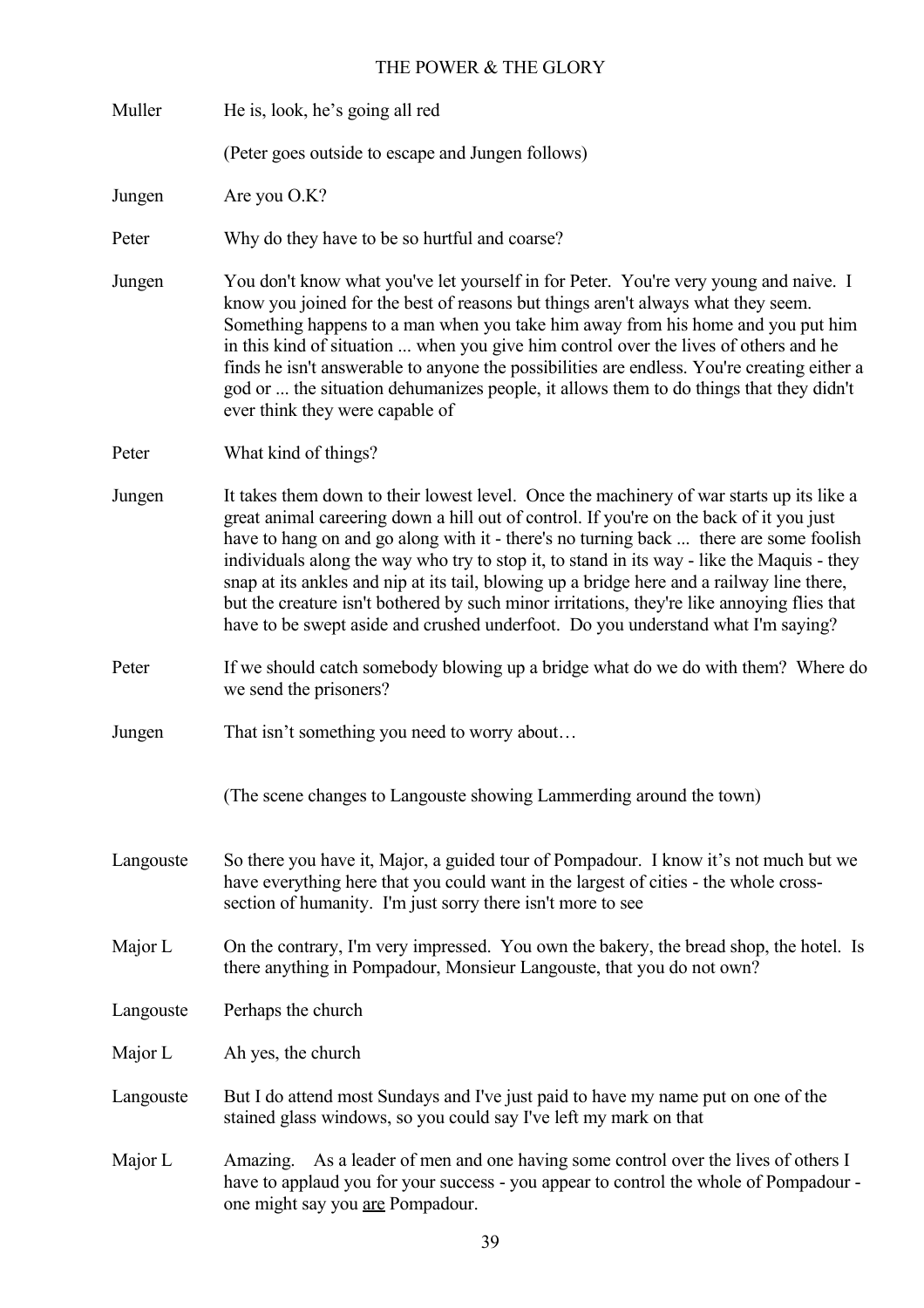| Langouste | Again you flatter me, major. I'll admit I've worked hard to get where I am but I did<br>have a good start from what my father left me.                                                                                                                                                         |
|-----------|------------------------------------------------------------------------------------------------------------------------------------------------------------------------------------------------------------------------------------------------------------------------------------------------|
| Major L   | And I suppose that like me you have your own share of problems with staff?                                                                                                                                                                                                                     |
| Langouste | Of course. Like you I'm obliged to enforce the ground rules - but there are ways and<br>there are ways are there not? Its not always pleasant but it has to be done - who was it<br>who said "The position of the leader is a lonely place"?                                                   |
| Major     | From one in a position of control to another there is something I'd like to ask you                                                                                                                                                                                                            |
| Langouste | Ask away                                                                                                                                                                                                                                                                                       |
| Major     | Are you happy monsieur?                                                                                                                                                                                                                                                                        |
| Langouste | "Happy," major?                                                                                                                                                                                                                                                                                |
| Major     | Yes, happy. Do you have a feeling of being fulfilled?                                                                                                                                                                                                                                          |
| Langouste | I'm not sure what you mean.                                                                                                                                                                                                                                                                    |
| Major     | Are you pleased to wake up in the morning, to face another day? Or do you ever have a<br>feeling that there's something you've missed? Something not quite within your grasp?                                                                                                                  |
| Langouste | You mean a hunger for happiness?                                                                                                                                                                                                                                                               |
| Major     | I mean hunger of a sort but not an earthly hunger                                                                                                                                                                                                                                              |
| Langouste | I can't say I've ever felt like that                                                                                                                                                                                                                                                           |
| Major     | Then I'm envious of you                                                                                                                                                                                                                                                                        |
| Langouste | Don't you consider yourself successful then, major?                                                                                                                                                                                                                                            |
| Major     | Successful? Do you think the height of my aspirations was to be an army major? How<br>many of us reach our full potential? So many blocks and barriers in the way, so many<br>individuals and personalities  having to rely on others for advancement, at least you<br>don't have that problem |
|           | (A group of mourners emerge from the church pushing a coffin on a wheeled bier, [the<br>whole cast barring the Langoustes]. At the front Madame Fabergé is being pushed in a<br>wheelchair by Francine. On seeing the group Langouste takes the major's elbow and<br>makes to turn away)       |
|           | Mme Fabergé There he is, the murderer!                                                                                                                                                                                                                                                         |
| Francine  | Please, maman                                                                                                                                                                                                                                                                                  |
|           | Mme Fabergé And well might you turn and run                                                                                                                                                                                                                                                    |
| Langouste | Are you addressing me, madame?                                                                                                                                                                                                                                                                 |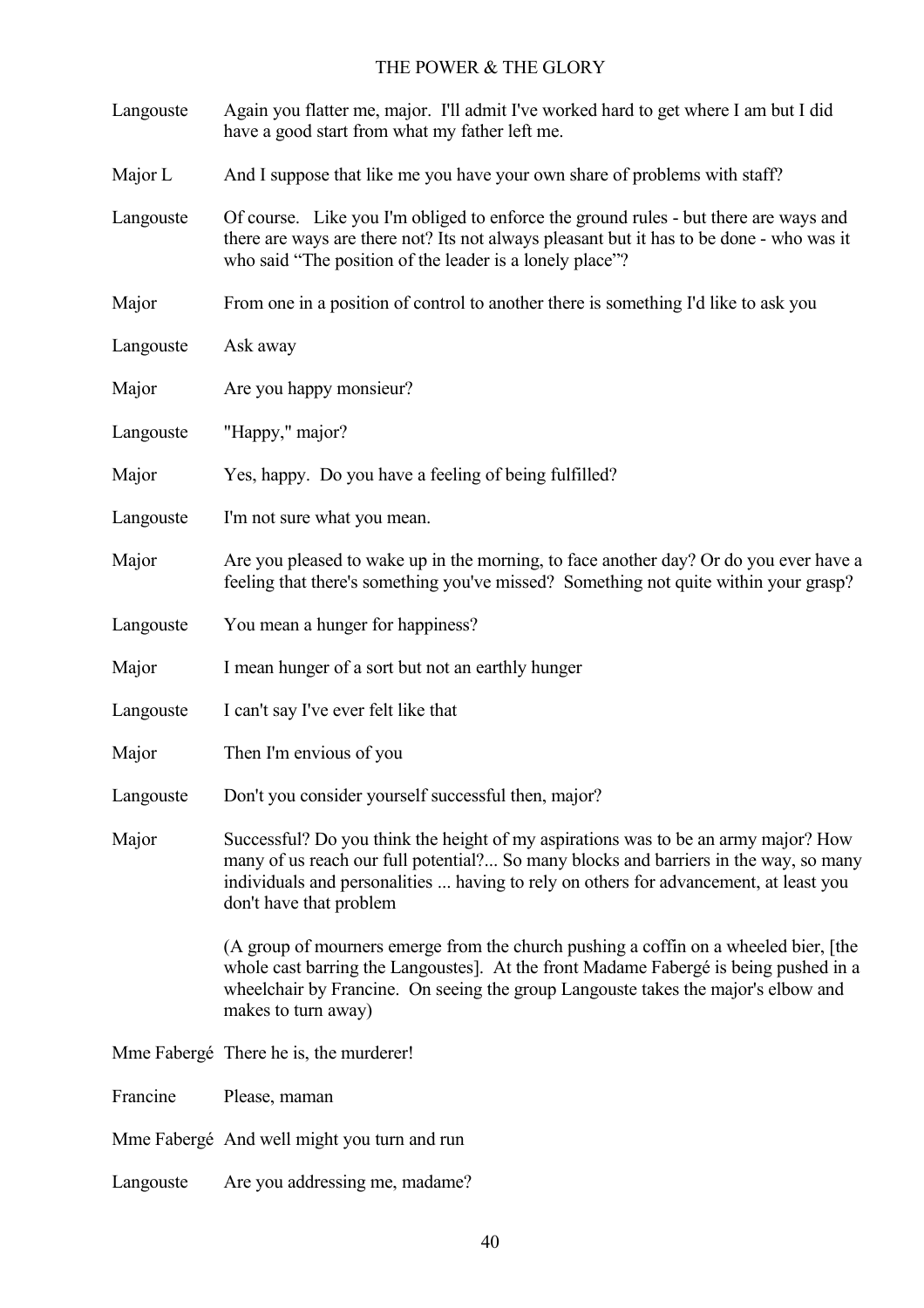Mme Fabergé You know damned fine I am

- Langouste Then I must ask you to moderate your language and remind you that there are witnesses present
- Mme Fabergé All the better
- Major L Who is she?
- Langouste Just a deranged old woman
- Mme Fabergé "Deranged"? It's not I who is deranged, monsieur, but you mad for money, profit and greed. If it hadn't been for you my husband would still be alive today
- Langouste It wasn't I who killed him, madame he killed himself with the drink ask the doctor
- Mme Fabergé And what was it that drove him to it?
- Villeneuve I think you are a little overwrought Madame
- Sist. Claire She isn't normally like this
- Sister Louise Its understandable in the circumstances
- Francine This isn't doing any good, maman
- Mme Fabergé It's doing me good. I asked you a question Langouste. What drove him to it? Tell them all
- Langouste As far as I'm concerned he drove himself
- Mme Fabergé The doctor will tell you, it's in the records. The day he started going downhill was the day you gave him the sack from your building yard
- Langouste (To crowd) His work was not satisfactory
- Mme Fabergé What you mean is he wouldn't cut corners, he wouldn't fleece people the way you wanted him to
- Langouste That is slanderous, madame I hope you're listening to this Vendet I want this taken down for future reference
- Francine Come along, maman, none of this is going to do any good
- Mme Fabergé How that man sleeps in his bed I'll never know
- Langouste If you wish your daughter to be employed in this village, madame, I suggest you moderate your language
- Mme Fabergé You don't scare me, Langouste. You might have the rest of them eating out of your hand but you don't own me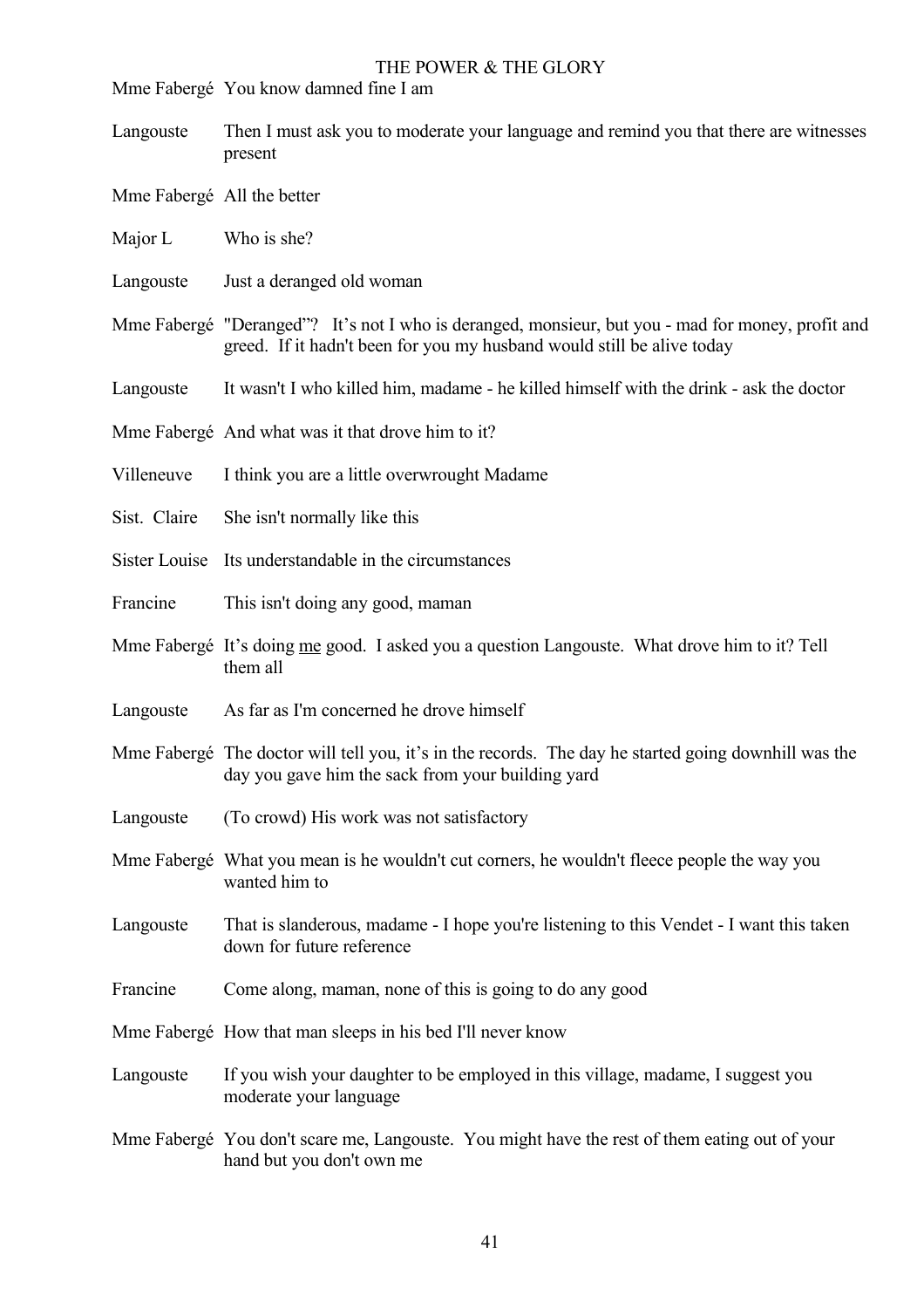| Langouste   | THE POWER & THE GLORY<br>I must apologise for this interruption, major, as in all societies there is always a certain<br>'disruptive' element                                                         |
|-------------|-------------------------------------------------------------------------------------------------------------------------------------------------------------------------------------------------------|
| Major L.    | That's quite all right monsieur, I quite understand                                                                                                                                                   |
|             | (Langouste guides Major L away as they exit)                                                                                                                                                          |
| Francine    | Why do you always have to show me up?                                                                                                                                                                 |
| Mme Fabergé | The truth will always come out                                                                                                                                                                        |
| Francine    | But today of all days                                                                                                                                                                                 |
|             | Mme Fabergé Your father wouldn't have forgiven me if I'd let him go to his rest without having my<br>say                                                                                              |
| La Terre    | When madame is ready                                                                                                                                                                                  |
|             | (The cortege moves off towards the churchyard)                                                                                                                                                        |
|             | (The next scene sees the two Langouste girls dressing in front of a mirror for the dance<br>with the help of their mother. Angeline tries in vain to tighten a corset on her well-<br>endowed sister) |
| Angeline    | Hold still                                                                                                                                                                                            |
| Beatrice    | I'm holding still                                                                                                                                                                                     |
| Angeline    | Are you breathing in?                                                                                                                                                                                 |
| Beatrice    | Of course I am                                                                                                                                                                                        |
| Angeline    | Then breathe in more                                                                                                                                                                                  |
| Beatrice    | I can't breathe in any more                                                                                                                                                                           |
| Angeline    | You want to look your best for Captain Pfenig don't you?                                                                                                                                              |
| Beatrice    | Of course I do                                                                                                                                                                                        |
| Angeline    | Then you must try and breathe in more                                                                                                                                                                 |
| Beatrice    | If you pull it any tighter I won't be able to breathe at all                                                                                                                                          |
| Angeline    | There wouldn't be any of this trouble if you simply ate less                                                                                                                                          |
| Beatrice    | I do not eat too much, ask maman. Maman, she says I'm eating too much                                                                                                                                 |
| Mdme L      | You're a growing girl                                                                                                                                                                                 |
| Beatrice    | There you are                                                                                                                                                                                         |
| Angeline    | Yes but she's growing the wrong way. That's it, I can't pull it any tighter                                                                                                                           |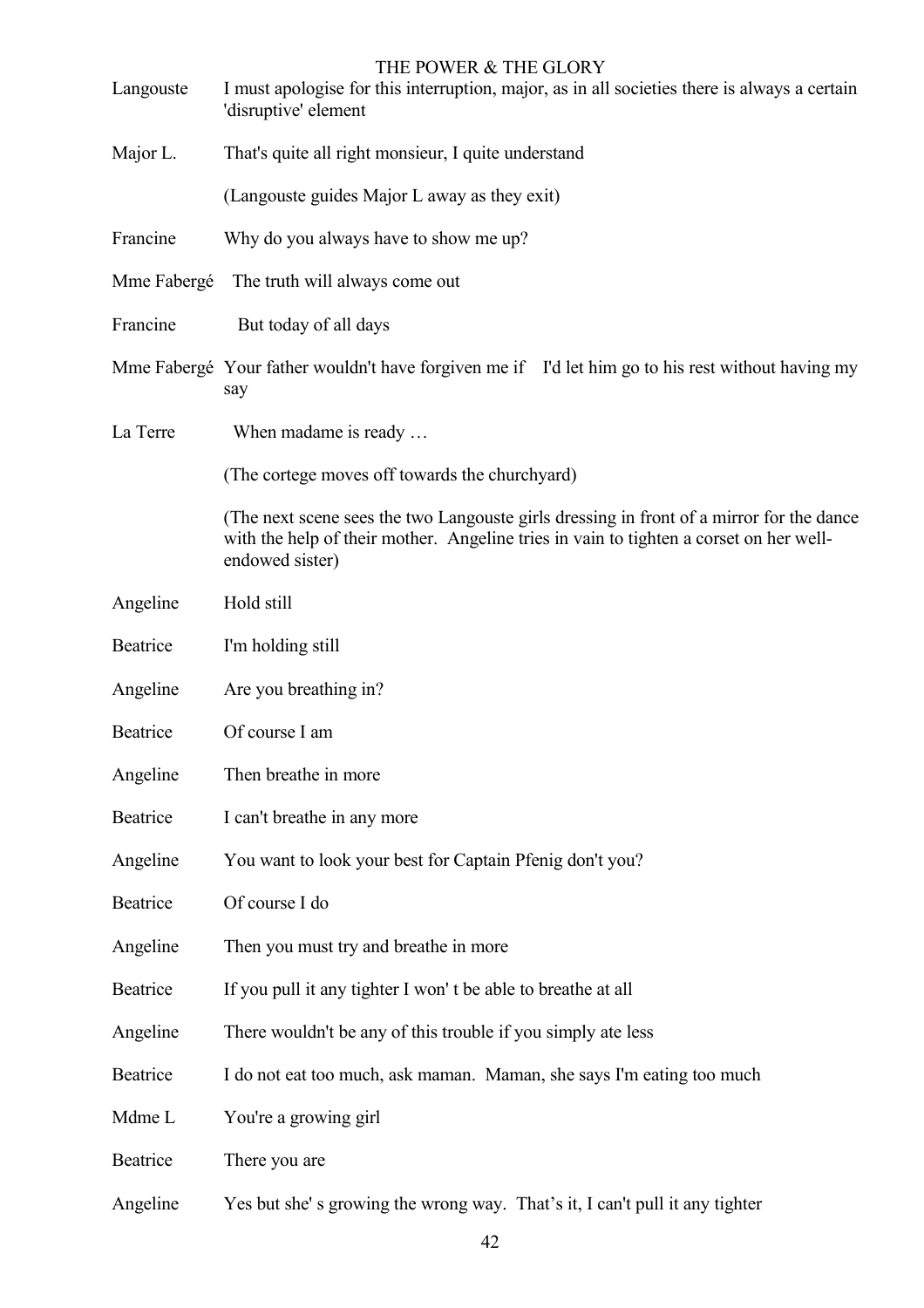| Beatrice | Help me on with the dress then                                                                                                                                                                                                                                             |
|----------|----------------------------------------------------------------------------------------------------------------------------------------------------------------------------------------------------------------------------------------------------------------------------|
| Angeline | I can't, I've got to get ready myself                                                                                                                                                                                                                                      |
| Beatrice | Maman? Can you help me with the dress?                                                                                                                                                                                                                                     |
| Mdme L   | Of course  hold still then                                                                                                                                                                                                                                                 |
|          | (She helps her daughter on with her ball gown but has great difficulty in fastening the<br>ties at the back.)                                                                                                                                                              |
| Mdme L   | I can't seem to fasten                                                                                                                                                                                                                                                     |
| Beatrice | The stupid thing must have shrunk                                                                                                                                                                                                                                          |
| Angeline | It's not the dress that's shrunk, its you that's swollen!                                                                                                                                                                                                                  |
| Beatrice | I don't understand, it used to fit me perfectly                                                                                                                                                                                                                            |
| Angeline | Now do you believe me when I say you've put on weight?                                                                                                                                                                                                                     |
| Beatrice | I can't have, there must be some other reason                                                                                                                                                                                                                              |
| Angeline | There's only one reason - the hole in your face underneath your nose                                                                                                                                                                                                       |
| Beatrice | Now what am I going to do? I can't let Captain Pfenig see me like this - I look like a<br>bag of old potatoes                                                                                                                                                              |
| Angeline | I disagree, potatoes are much prettier!                                                                                                                                                                                                                                    |
| Mdme L   | Quiet Angeline (To Beatrice) You're just going to have to wear a stole to cover the<br>back                                                                                                                                                                                |
| Beatrice | In summer? I'll be roasted                                                                                                                                                                                                                                                 |
| Angeline | Then we'll have roasted potatoes!                                                                                                                                                                                                                                          |
|          | (Scene change as music is heard coming from the dance and a light shines from the<br>nearby open door of the village hall. The following characters come from the hall at<br>various times to get some fresh air as others walk past occasionally to and from the<br>hall) |
|          | (Schlater appears looking fed up, with Pfenig following shortly afterwards)                                                                                                                                                                                                |
| Pfenig   | (Somewhat inebriated) Here you are. I wondered where you'd got to. Why aren't you<br>dancing?                                                                                                                                                                              |
| Schlater | I don't feel like it                                                                                                                                                                                                                                                       |
| Pfenig   | What's wrong?                                                                                                                                                                                                                                                              |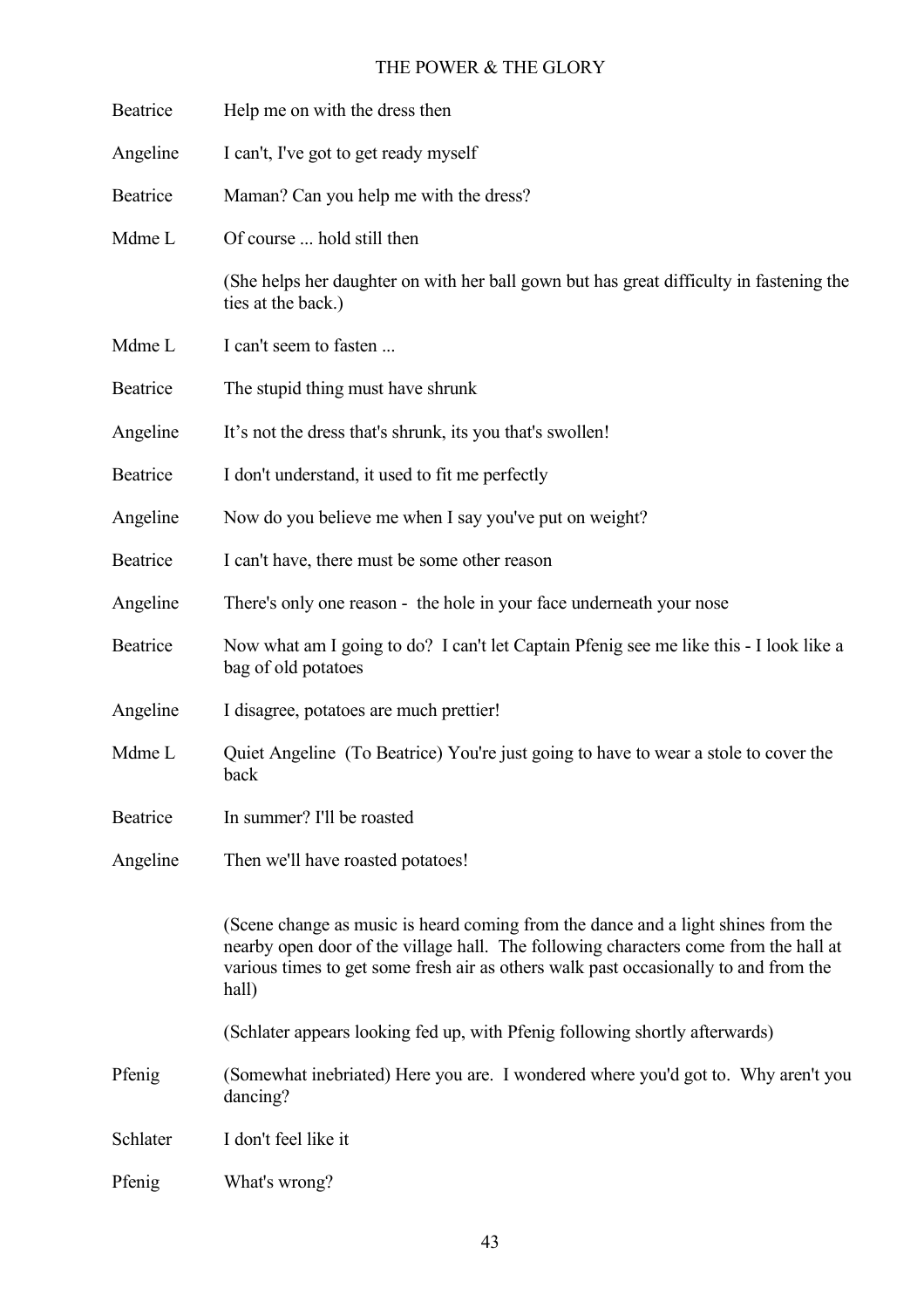| Schlater | THE POWER & THE GLORY<br>Nothing's wrong                                                                                                                                                                                                                                                                                                                                              |
|----------|---------------------------------------------------------------------------------------------------------------------------------------------------------------------------------------------------------------------------------------------------------------------------------------------------------------------------------------------------------------------------------------|
| Pfenig   | You've got a face like thunder                                                                                                                                                                                                                                                                                                                                                        |
| Schlater | Have you heard about Lessing?                                                                                                                                                                                                                                                                                                                                                         |
| Pfenig   | Franz Lessing? In B company?                                                                                                                                                                                                                                                                                                                                                          |
| Schlater | They've promoted him                                                                                                                                                                                                                                                                                                                                                                  |
| Pfenig   | You're joking                                                                                                                                                                                                                                                                                                                                                                         |
| Schlater | It's true - I heard it on the radio                                                                                                                                                                                                                                                                                                                                                   |
| Pfenig   | Whatever next - there you are then, there's hope for anyone if they'll promote the likes<br>of him - even you - now come and have a dance with these Langouste girls and get<br>them off my back - they're following me everywhere - you don't want to let it spoil the<br>whole evening                                                                                              |
| Schlater | You don't understand, do you? You've got no idea how it feels                                                                                                                                                                                                                                                                                                                         |
| Pfenig   | All I know is that whatever is going on inside your brain is eating you away, making<br>your life miserable. Lighten up a bit for heavens sake                                                                                                                                                                                                                                        |
| Schlater | It just makes me so angry, being passed over all the time  watching them all getting<br>on  people younger than me and not half as bright.<br>What have I got to do? I've<br>been on all the right courses, passed their damned examinations. It's as though my face<br>just doesn't fit.                                                                                             |
| Pfenig   | It's not the be-all-and-end-all, believe me                                                                                                                                                                                                                                                                                                                                           |
| Schlater | It just feels so unjust. It wasn't supposed to be like this. I had such plans, dreams,<br>hopes and expectations  I think about it all day, you know, promotion - it's always on<br>my mind. When I go to bed at night I can't sleep for thinking about it and when I do<br>sleep the first thing that comes to my mind in the morning is the same feeling of anger<br>and unjustness |
| Pfenig   | There are some things Schlater we can't control, we just have to accept  now come<br>and have a dance and a drink and for goodness sake try to relax                                                                                                                                                                                                                                  |
|          | (He puts his arm round his shoulder and guides him in. As they go they pass Jungen<br>coming out. He lights a cigarette then Madame Langouste follows)                                                                                                                                                                                                                                |
| Mdme. L  | Sgt Jungen! There you are                                                                                                                                                                                                                                                                                                                                                             |
| Jungen   | Madame Langouste                                                                                                                                                                                                                                                                                                                                                                      |
| Mdme. L  | Have you had time to read my play?                                                                                                                                                                                                                                                                                                                                                    |
| Jungen   | Er  yes, this afternoon                                                                                                                                                                                                                                                                                                                                                               |
| Mdme L   | And ?                                                                                                                                                                                                                                                                                                                                                                                 |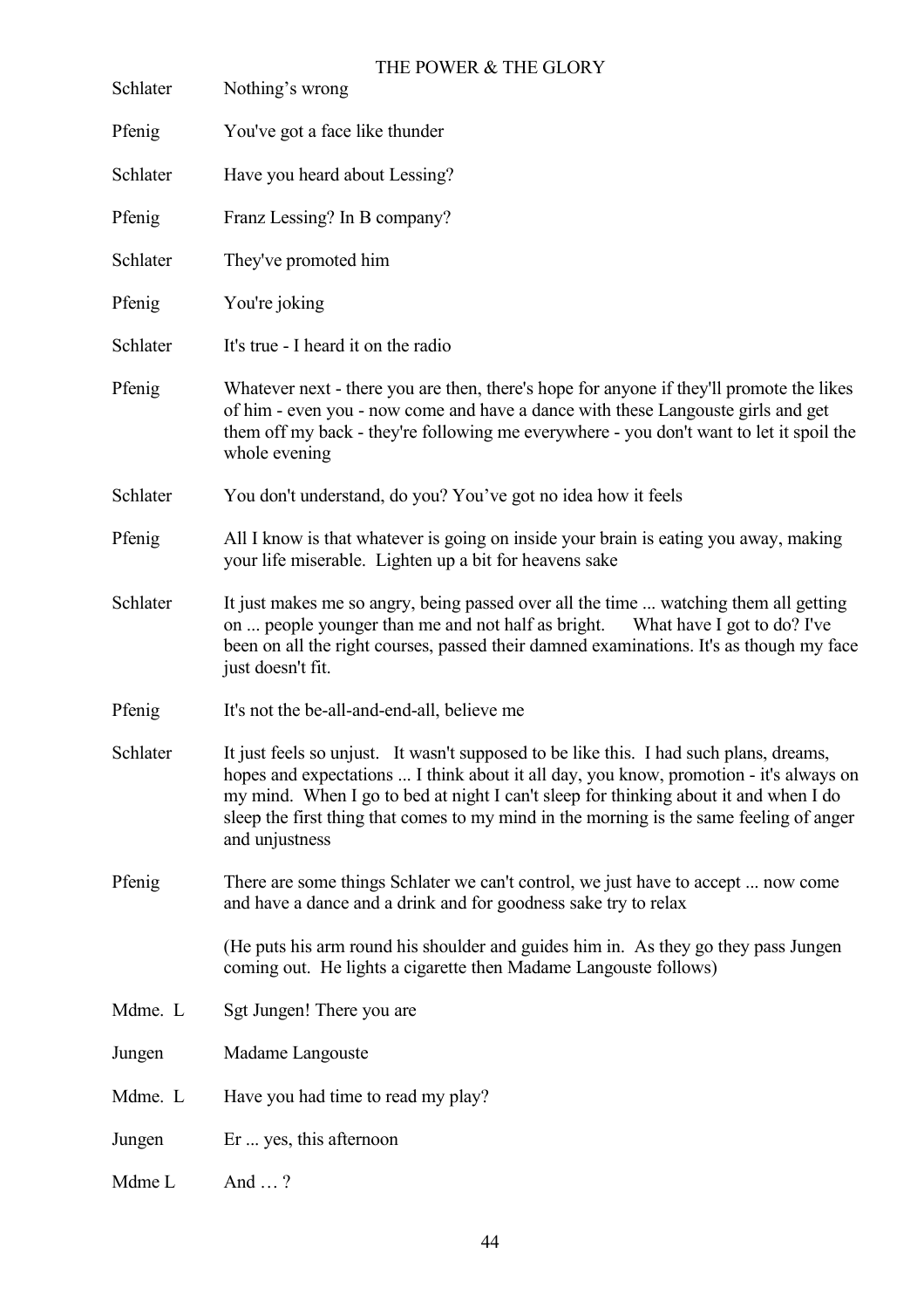| Jungen | THE POWER & THE GLORY<br>Well  my French isn't all it ought to be but it was very  very  (Unsure of how to<br>be tactful) How can I say? It was very 'different'                                                                                                                                                                                           |
|--------|------------------------------------------------------------------------------------------------------------------------------------------------------------------------------------------------------------------------------------------------------------------------------------------------------------------------------------------------------------|
| Mdme L | You think it has possibilities?                                                                                                                                                                                                                                                                                                                            |
| Jungen | (Falsely) I'm sure it has                                                                                                                                                                                                                                                                                                                                  |
| Mdme L | (Relieved) You've no idea what a breath of fresh air it is having someone hear like<br>yourself, who's educated, who appreciates the finer things in life. We have our own<br>local drama group but they're so blinkered, so conformist - I offered it them to perform<br>but for some reason they didn't seem to want it                                  |
| Jungen | Their loss madame                                                                                                                                                                                                                                                                                                                                          |
| Mdme L | Yes but it's so infuriating, knowing you have a talent and not being able to find an<br>outlet for it. I'm sure you know what I mean                                                                                                                                                                                                                       |
| Jungen | I do, I do                                                                                                                                                                                                                                                                                                                                                 |
| Mdme L | I understand you've had work of your own published?                                                                                                                                                                                                                                                                                                        |
| Jungen | A little                                                                                                                                                                                                                                                                                                                                                   |
| Mdme L | I couldn't ask for a favour? I couldn't ask you to keep my play with you, to take it the<br>next time you see your publisher?                                                                                                                                                                                                                              |
| Jungen | But of course, it would be a pleasure  I can't promise anything though                                                                                                                                                                                                                                                                                     |
| Mdme L | That's understood  You don't know how happy you've made me sergeant, what a<br>weight it is off my shoulders, just to think that there might be some hope, a light at the<br>end of the tunnel. When you come back in I must introduce you to my husband, he'll be<br>so surprised when I tell him - between you and I, he thinks that I'm wasting my time |
|        | (She floats back to the dance on a wave of self-delusion)                                                                                                                                                                                                                                                                                                  |
| Jungen | (To himself) He thinks right                                                                                                                                                                                                                                                                                                                               |
|        | (Peter emerges)                                                                                                                                                                                                                                                                                                                                            |
| Peter  | Sorry?                                                                                                                                                                                                                                                                                                                                                     |
| Jungen | I've just been cornered by Madame Langouste who thinks she can write                                                                                                                                                                                                                                                                                       |
| Peter  | And can't she?                                                                                                                                                                                                                                                                                                                                             |
| Jungen | Not a bit. She is unadventurous, her characters are two-dimensional, her dialogue flat<br>and her storylines predictable - other than that she has a great future                                                                                                                                                                                          |
| Peter  | Why doesn't somebody tell her the truth?                                                                                                                                                                                                                                                                                                                   |
| Jungen | Because like all would-be writers, she's self deluded. She has a hunger for acclaim<br>based on a falsely inflated ego and now she wants me to come and meet her husband so<br>that I can tell him what a great dramatist she is                                                                                                                           |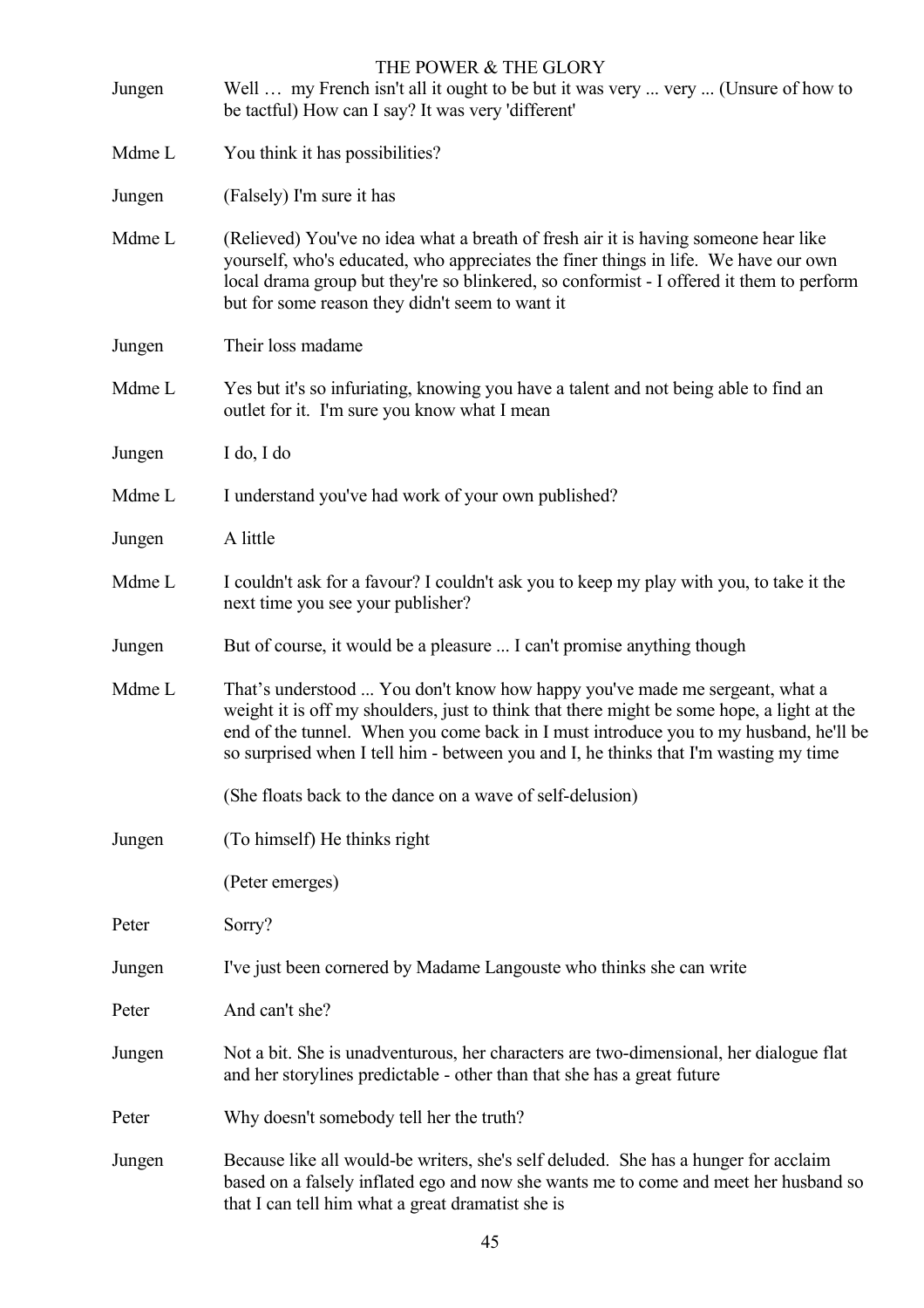| Peter    | What will you say?                                                                                                                        |
|----------|-------------------------------------------------------------------------------------------------------------------------------------------|
| Jungen   | As little as possible                                                                                                                     |
|          | (Jungen stubs out his cigarette and returns to the dance leaving Peter alone. After a few<br>moments he is joined by Francine)            |
| Francine | I'm sorry, I didn't know anyone was here                                                                                                  |
| Peter    | That's O.K. - don't go. I was hoping to see you again.                                                                                    |
| Francine | I got in trouble last time for talking to you                                                                                             |
| Peter    | So did I, so that makes two of us. Have you had any more thoughts on what we were<br>talking about?                                       |
| Francine | My mother's crossed swords with Langouste so I don't know now if I could work in the<br>bread shop even if I wanted to                    |
| Peter    | Can't you get a job without asking him?                                                                                                   |
| Francine | He has fingers in every pie. If he doesn't own the business, he owns the place where the<br>business is                                   |
| Peter    | Not a nice man to upset                                                                                                                   |
| Francine | Not if you want to get on                                                                                                                 |
| Peter    | Why don't you move away, to a bigger place?                                                                                               |
| Francine | It's very hard. All the family live here and my mother's not very well. Now that<br>papa's gone I have to stay to look after the children |
| Peter    | You sound as though you're trapped                                                                                                        |
| Francine | Perhaps I am. Why aren't you in there dancing?                                                                                            |
| Peter    | We have orders not to - only the officers are allowed to dance                                                                            |
| Francine | That seems a little unfair                                                                                                                |
| Peter    | Do you dance?                                                                                                                             |
| Francine | I don't know, I've never tried                                                                                                            |
| Peter    | Would you like to learn?                                                                                                                  |
| Francine | When?                                                                                                                                     |
| Peter    | Now. It's not difficult - all you have to do is count                                                                                     |
| Francine | I thought you said only officers were allowed                                                                                             |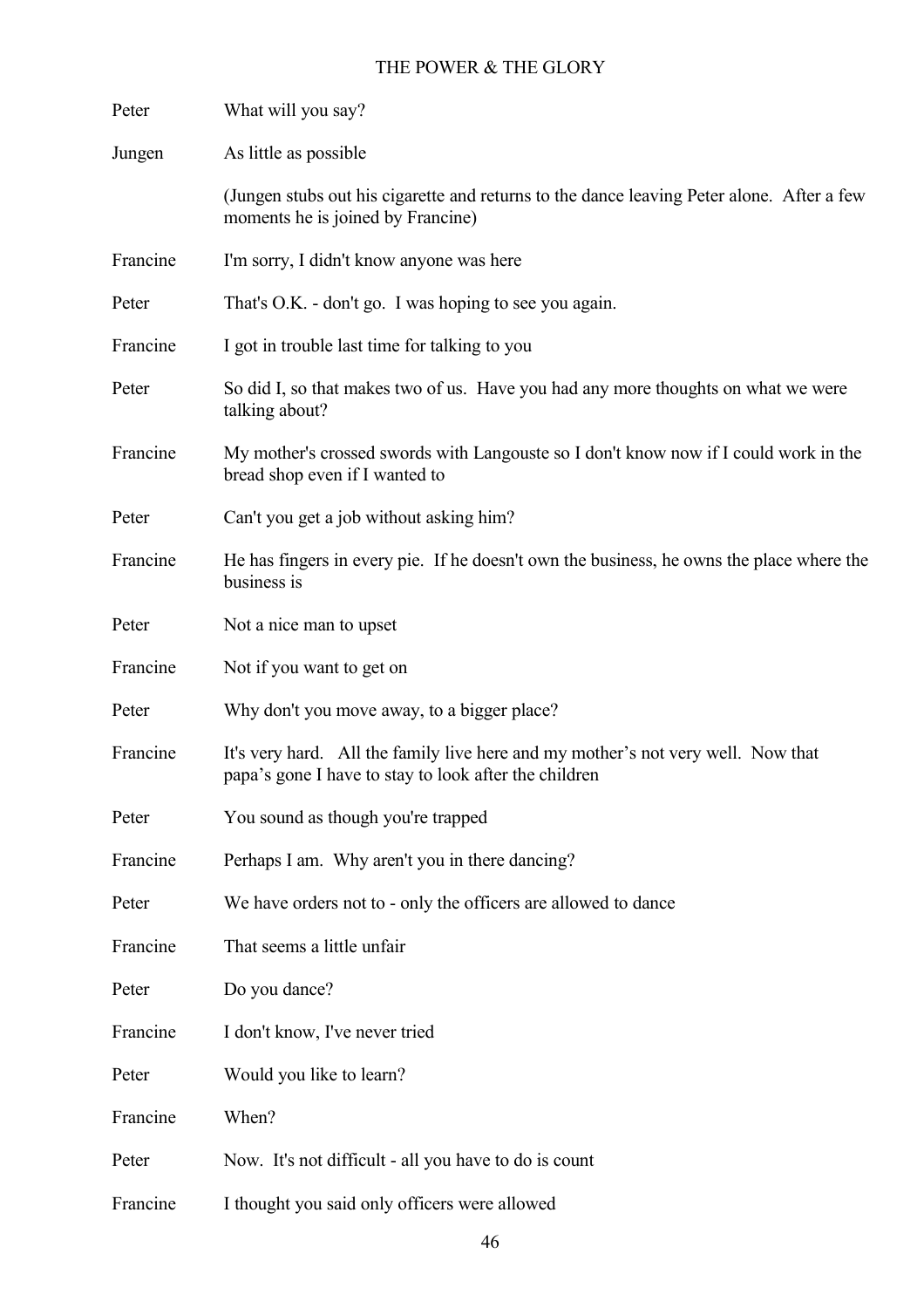| Peter    | In there, yes, but nobody can see us out here                                                                                                                                                                                  |
|----------|--------------------------------------------------------------------------------------------------------------------------------------------------------------------------------------------------------------------------------|
| Francine | (Hesitant) I don't know                                                                                                                                                                                                        |
| Peter    | (Holding out arms in waltz position) Come on. Just do the opposite of everything that I<br>do. I'll teach you.                                                                                                                 |
|          | (She is hesitant but moves towards him and takes his hands. There is moment's frisson<br>as their hands meet)                                                                                                                  |
|          | First the right foot then the left. Ready?                                                                                                                                                                                     |
|          | (She hesitantly moves backwards while he guides)                                                                                                                                                                               |
|          | That's it - one, two three, one, two, three - now you're getting the hang of it                                                                                                                                                |
|          | (The music stops but they continue dancing slower and slower until they come to a<br>standstill and their faces grow slowly closer for their first kiss. Peter begins to kiss her<br>passionately but she forces herself away) |
| Francine | NO!                                                                                                                                                                                                                            |
| Peter    | What's wrong?                                                                                                                                                                                                                  |
| Francine | I mustn't                                                                                                                                                                                                                      |
| Peter    | Why not?                                                                                                                                                                                                                       |
| Francine | I can't. It isn't right                                                                                                                                                                                                        |
| Peter    | Why isn't it?                                                                                                                                                                                                                  |
| Francine | (Moving off) I have to go                                                                                                                                                                                                      |
| Peter    | Where?                                                                                                                                                                                                                         |
| Francine | Home                                                                                                                                                                                                                           |
| Peter    | I'll walk with you                                                                                                                                                                                                             |
| Francine | N <sub>0</sub>                                                                                                                                                                                                                 |
| Peter    | Please? I only want to talk                                                                                                                                                                                                    |
|          | (She goes off with Peter following. As they go, from the same direction emerges a<br>couple completely the opposite of the young lovers - Muller and Madame Doucier are<br>arm in arm and both very drunk)                     |
| Muller   | Did you see that?                                                                                                                                                                                                              |
| Doucier  | Bleeding Romeo and Juliet                                                                                                                                                                                                      |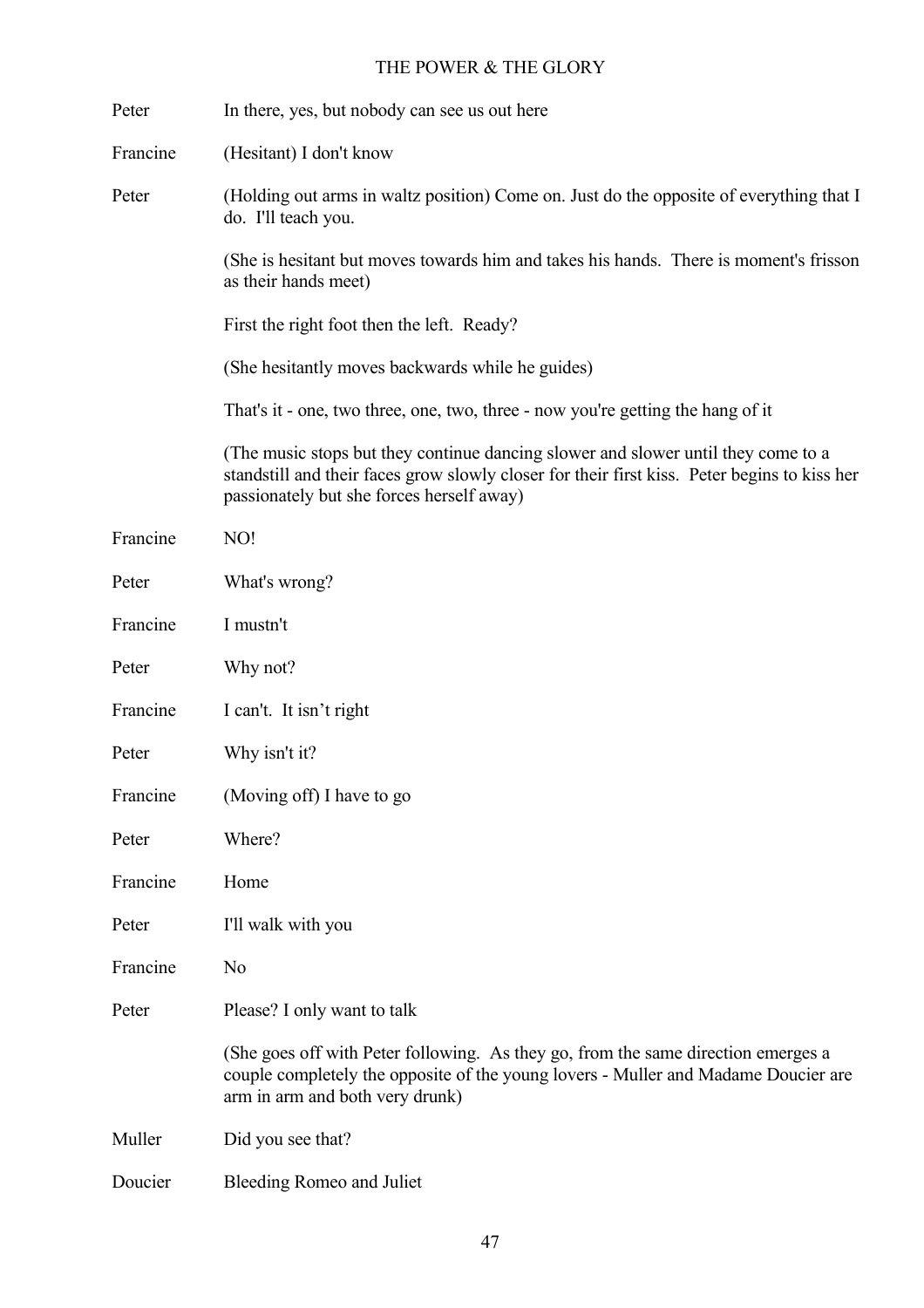| Muller  | THE POWER & THE GLORY<br>No, I'm Romeo and you're Juliet                                                                                     |
|---------|----------------------------------------------------------------------------------------------------------------------------------------------|
| Doucier | Is that right?                                                                                                                               |
| Muller  | Its right                                                                                                                                    |
| Doucier | (Indicating dance) Are you going in?                                                                                                         |
| Muller  | What for?                                                                                                                                    |
| Doucier | For something to eat                                                                                                                         |
| Muller  | Nah!                                                                                                                                         |
| Doucier | Why not?                                                                                                                                     |
| Muller  | I've got something to eat here in my pocket                                                                                                  |
| Doucier | What is it?                                                                                                                                  |
| Muller  | Have a guess                                                                                                                                 |
| Doucier | I don't know                                                                                                                                 |
|         | (Muller pulls out a German sausage)                                                                                                          |
| Doucier | A bleeding sausage! Where'd you get that from?                                                                                               |
| Muller  | Never you mind. (Leerily) Here - do you fancy a bit of my sausage?                                                                           |
|         | (she laughs)                                                                                                                                 |
| Doucier | It's big i'n't it? Bloody enormous. I've never had one as big as that                                                                        |
|         | (They laugh)                                                                                                                                 |
| Muller  | (Lustily) I'm going to give it to you                                                                                                        |
| Doucier | (Still laughing) Are you?                                                                                                                    |
| Muller  | (Leery) Yeah. All of it                                                                                                                      |
| Doucier | I don't know if I can manage all that                                                                                                        |
| Muller  | Go on, try a bit                                                                                                                             |
|         | (She opens her mouth and he slowly moves the sausage towards it. She caresses it<br>sensually with her lips before biting a great chunk off) |
|         | You greedy pig!                                                                                                                              |
|         | (She runs off laughing with him in hot pursuit)                                                                                              |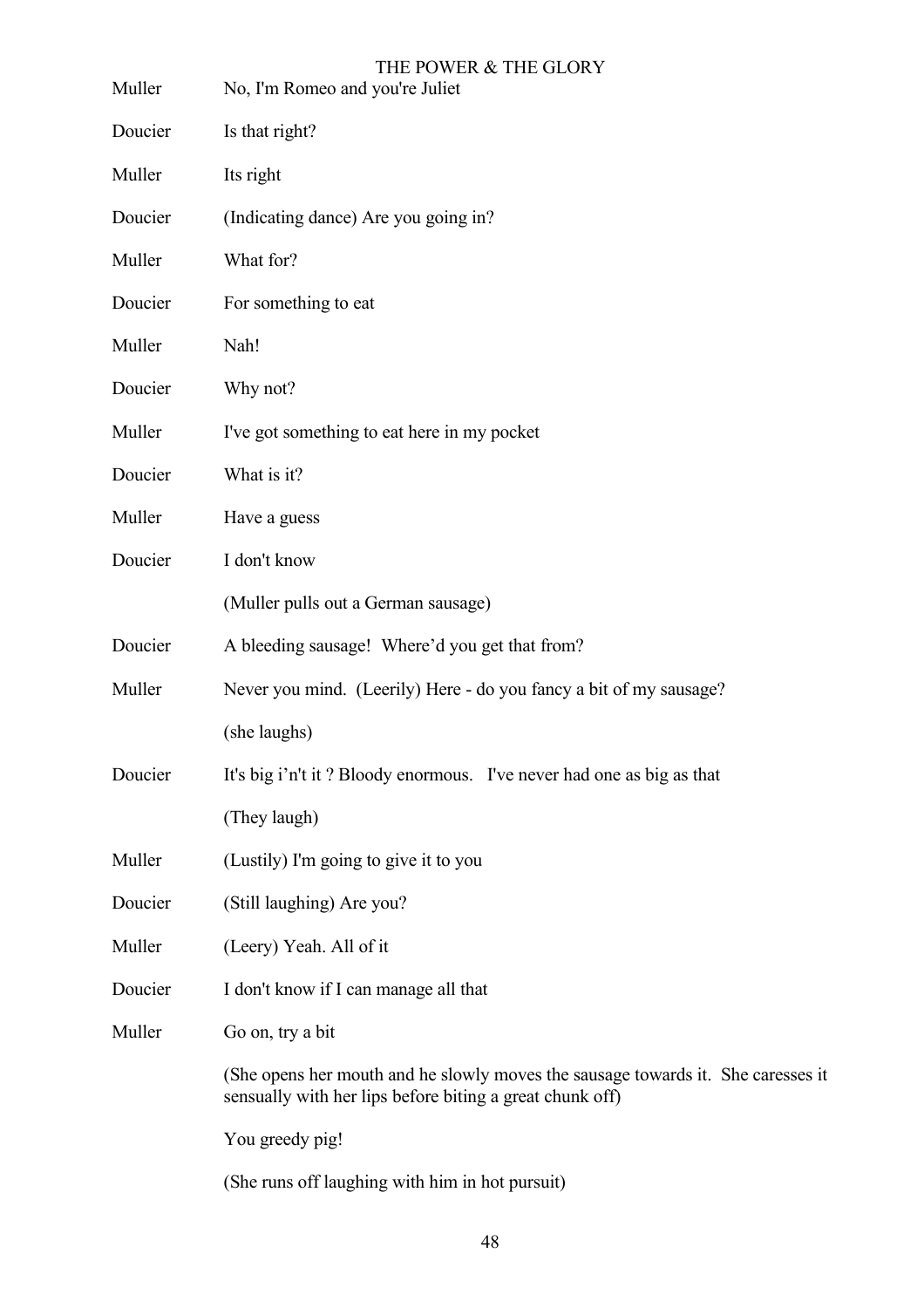(As they go Schultz and Kranz come on. They too are drunk)

| Kranz   | Where's he gone?                                                                                                                                                                                                                                                                                                                                                                                                                                                                                                                                                                                                                                                                                                                                                                                                                                                                                                                                                                                                                                                                                                                                                                                                                                                                                                                                                                          |
|---------|-------------------------------------------------------------------------------------------------------------------------------------------------------------------------------------------------------------------------------------------------------------------------------------------------------------------------------------------------------------------------------------------------------------------------------------------------------------------------------------------------------------------------------------------------------------------------------------------------------------------------------------------------------------------------------------------------------------------------------------------------------------------------------------------------------------------------------------------------------------------------------------------------------------------------------------------------------------------------------------------------------------------------------------------------------------------------------------------------------------------------------------------------------------------------------------------------------------------------------------------------------------------------------------------------------------------------------------------------------------------------------------------|
| Schultz | Don't know but I can guess  to enjoy himself                                                                                                                                                                                                                                                                                                                                                                                                                                                                                                                                                                                                                                                                                                                                                                                                                                                                                                                                                                                                                                                                                                                                                                                                                                                                                                                                              |
| Kranz   | Everybody's enjoying themselves - he's enjoying himself, (indicating dance) they're<br>enjoying themselves - everybody's enjoying themselves  everybody except us  are<br>you enjoying yourself Schultz?                                                                                                                                                                                                                                                                                                                                                                                                                                                                                                                                                                                                                                                                                                                                                                                                                                                                                                                                                                                                                                                                                                                                                                                  |
| Schultz | N <sub>o</sub>                                                                                                                                                                                                                                                                                                                                                                                                                                                                                                                                                                                                                                                                                                                                                                                                                                                                                                                                                                                                                                                                                                                                                                                                                                                                                                                                                                            |
| Kranz   | No, neither am I. It's always the same - the officers get the best and we get the rest - it<br>isn't fair                                                                                                                                                                                                                                                                                                                                                                                                                                                                                                                                                                                                                                                                                                                                                                                                                                                                                                                                                                                                                                                                                                                                                                                                                                                                                 |
| Schultz | Its not                                                                                                                                                                                                                                                                                                                                                                                                                                                                                                                                                                                                                                                                                                                                                                                                                                                                                                                                                                                                                                                                                                                                                                                                                                                                                                                                                                                   |
|         | (At this point Yvette the serving girl walks past towards the dance with a bottle on a<br>tray)                                                                                                                                                                                                                                                                                                                                                                                                                                                                                                                                                                                                                                                                                                                                                                                                                                                                                                                                                                                                                                                                                                                                                                                                                                                                                           |
| Kranz   | (To Yvette) Hey! (She doesn't hear and keeps walking)                                                                                                                                                                                                                                                                                                                                                                                                                                                                                                                                                                                                                                                                                                                                                                                                                                                                                                                                                                                                                                                                                                                                                                                                                                                                                                                                     |
|         | Hey you! (He rushes across and grabs her arm) I'm talking to you  don't you know its<br>rude to ignore people.                                                                                                                                                                                                                                                                                                                                                                                                                                                                                                                                                                                                                                                                                                                                                                                                                                                                                                                                                                                                                                                                                                                                                                                                                                                                            |
| Schultz | She can't hear you                                                                                                                                                                                                                                                                                                                                                                                                                                                                                                                                                                                                                                                                                                                                                                                                                                                                                                                                                                                                                                                                                                                                                                                                                                                                                                                                                                        |
| Kranz   | Eh?                                                                                                                                                                                                                                                                                                                                                                                                                                                                                                                                                                                                                                                                                                                                                                                                                                                                                                                                                                                                                                                                                                                                                                                                                                                                                                                                                                                       |
| Schultz | She's the one who's deaf and dumb                                                                                                                                                                                                                                                                                                                                                                                                                                                                                                                                                                                                                                                                                                                                                                                                                                                                                                                                                                                                                                                                                                                                                                                                                                                                                                                                                         |
| Kranz   | Really?                                                                                                                                                                                                                                                                                                                                                                                                                                                                                                                                                                                                                                                                                                                                                                                                                                                                                                                                                                                                                                                                                                                                                                                                                                                                                                                                                                                   |
| Schultz | That's what I've been told                                                                                                                                                                                                                                                                                                                                                                                                                                                                                                                                                                                                                                                                                                                                                                                                                                                                                                                                                                                                                                                                                                                                                                                                                                                                                                                                                                |
| Kranz   | (Still holding her arm) Well, well, well  and such a fine figure of a woman (He<br>caresses her body and she withdraws at every touch)  A pity to let all that go to<br>waste  so if you can't hear and you can't speak you're really what every man is<br>looking for, aren't you? You can't complain, can't nag and above all you can't tell tales<br>(She tries to pull away) Hold still you little vixen! Schultz! Hold her (Schultz pinions<br>her arms backwards round the base of the cross) I know what you want - all you girls<br>like soldiers don't you? The uniforms? Especially the officers - well why should they<br>have all the fun? I'm going to show what it's like, young lady, to have a real soldier<br>(The audience see her struggle as Kranz unfastens his flies and thrusts himself into her.<br>The rape is brutal, violent and short lived and done to a background of music from the<br>dance hall highlighting the pathos. Once finished, they leave her sobbing beneath the<br>cross as they walk away laughing. On the floor next to her one of the soldiers has<br>dropped his sheath knife. She wipes her face and seeing the knife picks it up. It<br>glistens in the light as hatred and anger burn in her eyes. From the dancehall emerges<br>Pfenig. He sighs with boredom, lights a cigarette and looking for some fresh air talks to<br>himself) |

Pfenig God, this place will be the death of me